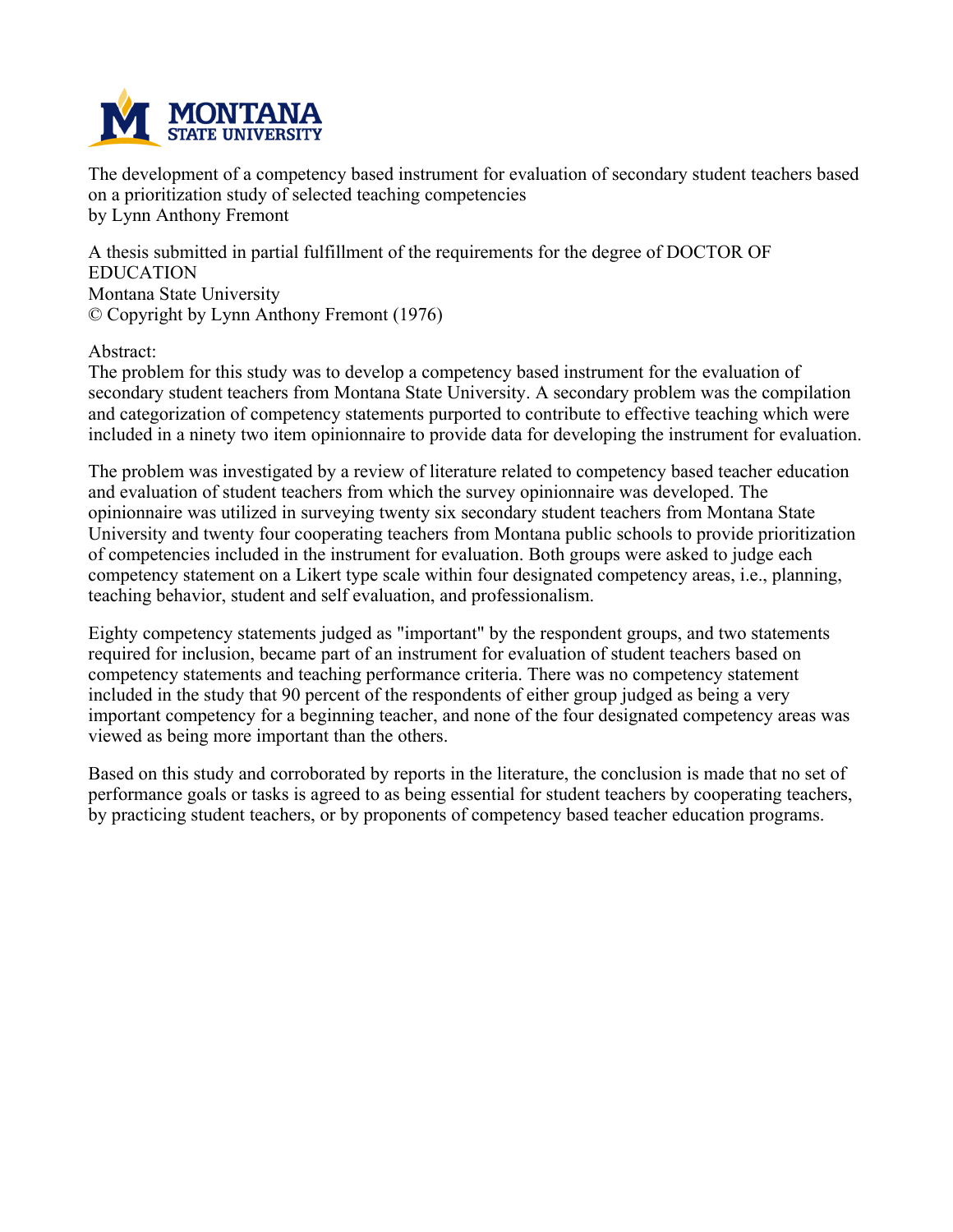#### THE DEVELOPMENT OF A COMPETENCY BASED INSTRUMENT FOR EVALUATION OF SECONDARY STUDENT TEACHERS BASED ON A PRIORITIZATION STUDY OF SELECTED TEACHING COMPETENCIES

by

#### LYNN ANTHONY FREMONT

#### A thesis submitted in partial fulfillment of the requirements for the degree

#### $\mathsf{of}^{\text{-}}$

DOCTOR OF EDUCATION

Approved:

m Woert Chairperson, Graduate Committee

ᠵ Head, Major Department

ny L'Par

Graduaté Dean

MONTANA STATE UNIVERSITY Bozeman, Montana

July, 1976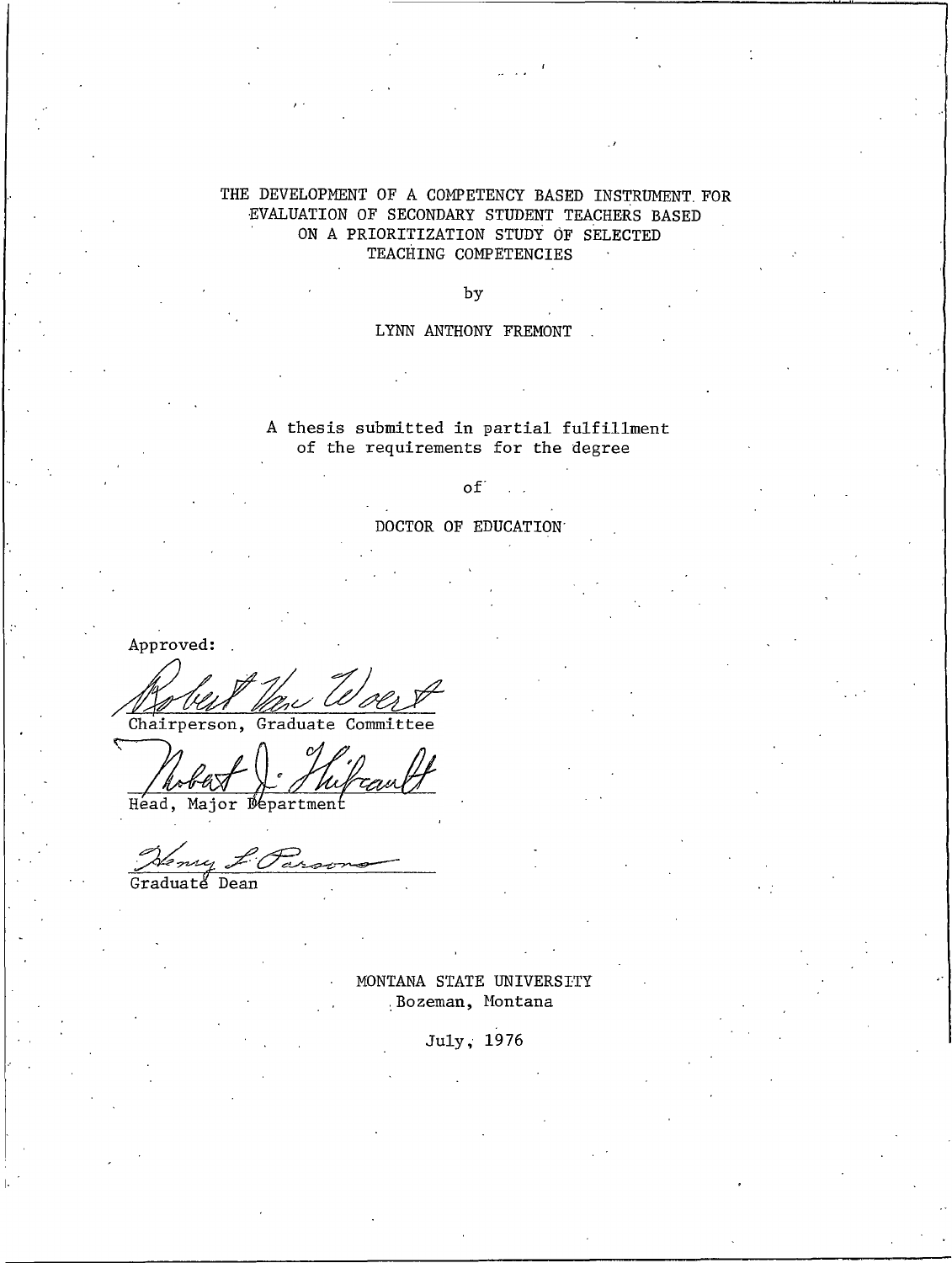#### **ACKNOWLEDGMENT**

The completion of this study was dependent on the cooperation and help of many people. Appreciation is expressed to the graduate committee: Dr. Robert Van Woert, Dean Earl N. Ringo, Dr. Henry N. Worrest, Dr. Richard Horswill, Dr. George Rice, and Dr. Harry Townes, and to former members: Dean Marjorie Paisley and Dr. Ritchie Whitehead.

Appreciation is also expressed to my family whose help and encouragement made the doctoral program possible.

The writer wishes to dedicate the thesis to the memory of Dr. S. Gordon Simpson who was a major influence in her process of learning to be.

iii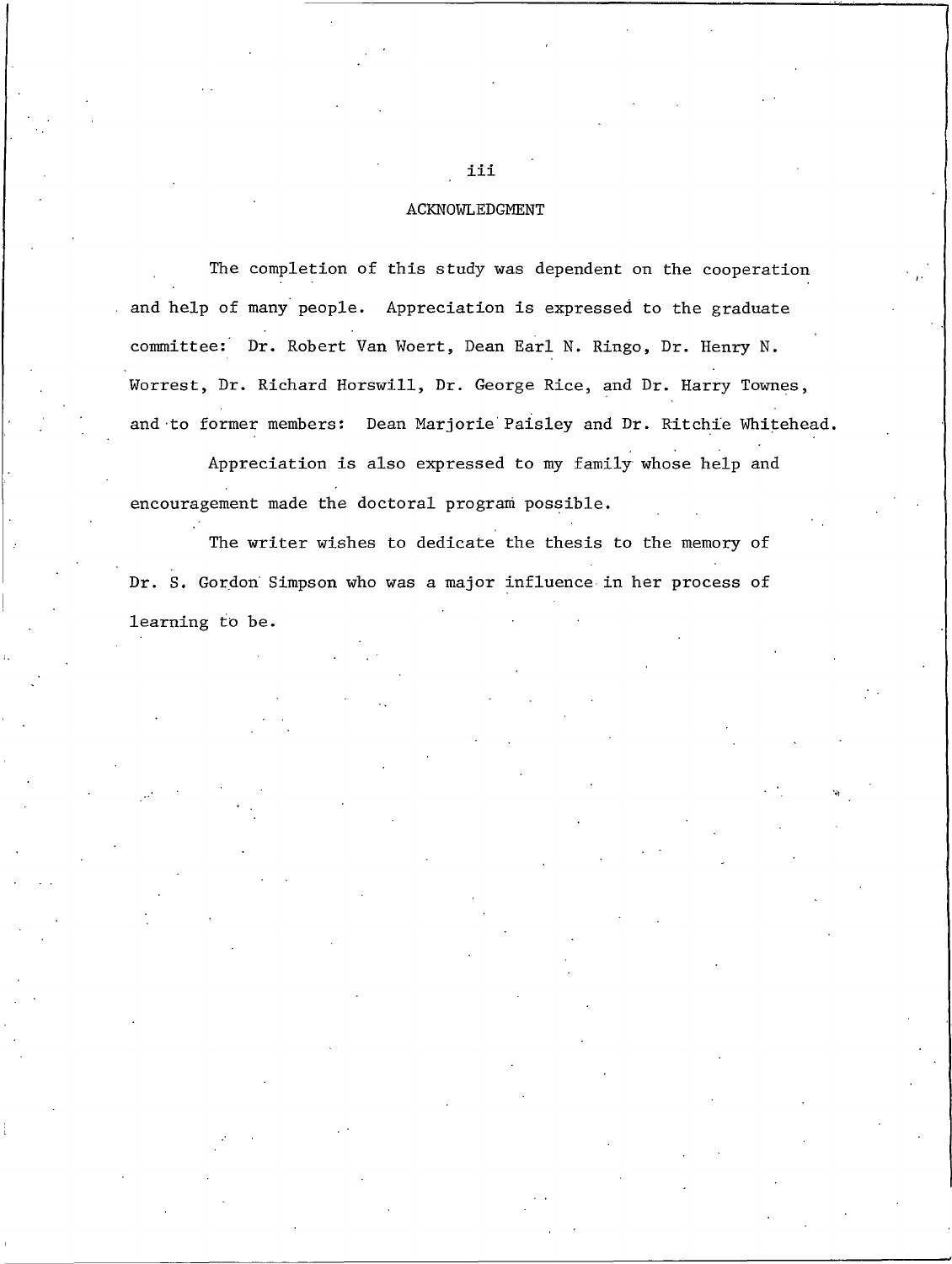# TABLE OF CONTENTS

 $\overline{a}$ 

|                 |                                                                                     | Page            |
|-----------------|-------------------------------------------------------------------------------------|-----------------|
| LIST OF TABLES. |                                                                                     |                 |
| LIST OF FIGURES |                                                                                     |                 |
| ABSTRACT.       |                                                                                     |                 |
| Chapter         |                                                                                     |                 |
| Ι.              | INTRODUCTION.                                                                       | 1               |
|                 | INTENT OF THE STUDY,                                                                | ı               |
|                 | STATEMENT OF THE PROBLEM.                                                           | 5               |
|                 | NEED FOR THE STUDY. .                                                               | 6               |
|                 | GENERAL QUESTIONS TO BE ANSWERED. .                                                 | 9               |
|                 | GENERAL PROCEDURES.                                                                 | 10 <sup>1</sup> |
|                 | LIMITATIONS                                                                         | 12.             |
|                 | DEFINITION OF TERMS.                                                                | 13              |
|                 | <b>SUMMARY</b>                                                                      | $14^{\circ}$    |
| II.             | REVIEW OF RELATED LITERATURE.                                                       | 17              |
|                 | INTRODUCTION.                                                                       | 17              |
|                 | HISTORY OF TEACHER EDUCATION PROGRAMS                                               | 18              |
|                 | TRADITIONAL TEACHER EDUCATION PROGRAMS.                                             | 21              |
|                 | APPARENT WEAKNESSES IN TRADITIONAL TEACHER<br>EDUCATION PROGRAMS.                   | 27              |
|                 | ASSUMPTIONS AND CHARACTERISTICS OF A COMPETENCY<br>BASED TEACHER EDUCATION PROGRAM. | 28              |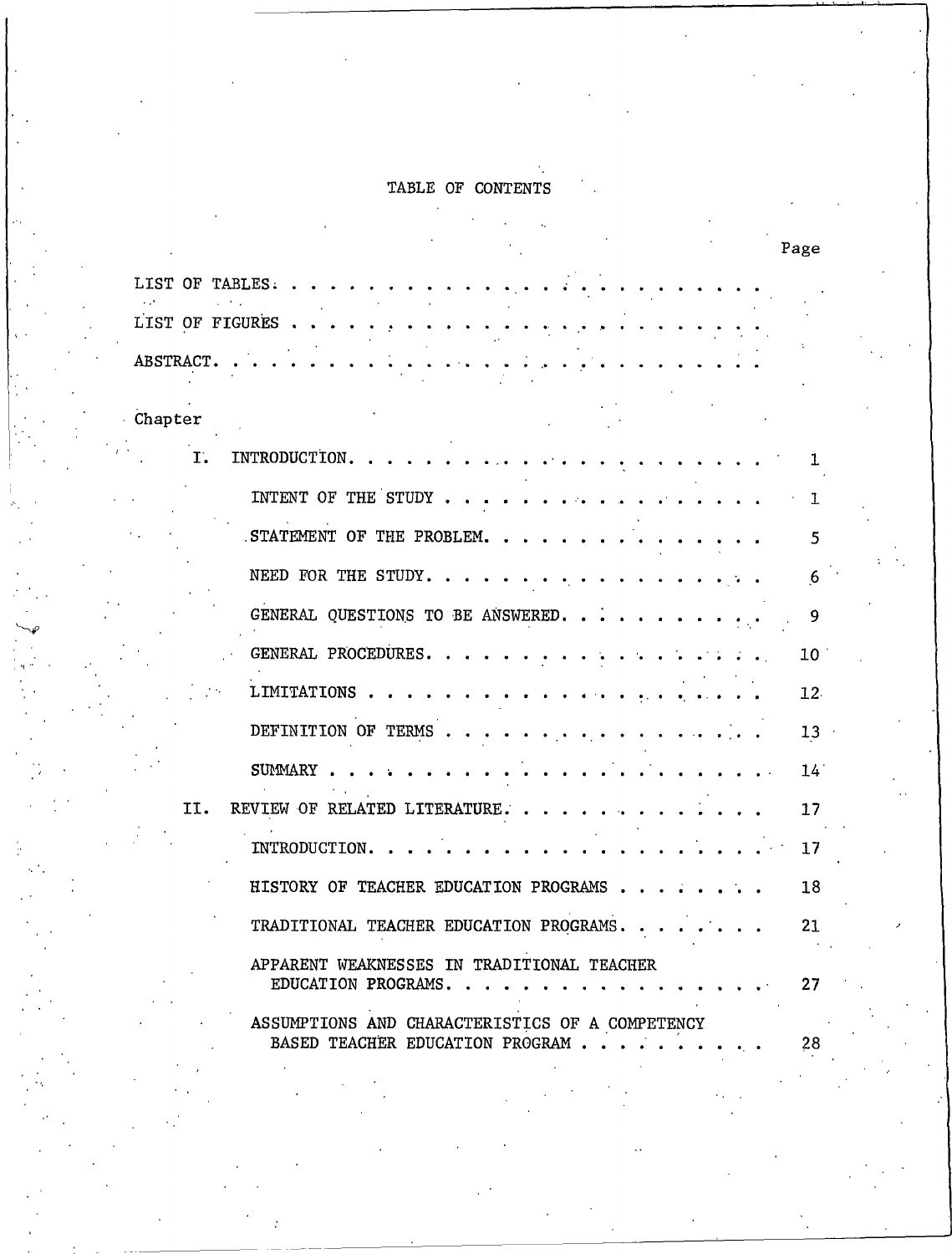Chapter

|      | THE ROLE AND CHOICE OF COMPETENCIES IN A<br>COMPETENCY BASED TEACHER EDUCATION PROGRAM | 36    |
|------|----------------------------------------------------------------------------------------|-------|
|      | EVALUATION AND EVALUATIVE CRITERIA IN A<br>COMPETENCY BASED TEACHER EDUCATION PROGRAM. | 51    |
|      | POSSIBLE PROBLEMS AND CONCERNS.                                                        | 76    |
|      | SUMMARY                                                                                | 84    |
| III. | PROCEDURES.                                                                            | 88    |
|      | <b>INTRODUCTION.</b>                                                                   | 88    |
|      | DESCRIPTION OF THE POPULATION                                                          | 89    |
|      | INVESTIGATION.                                                                         | 90    |
|      | CONSTRUCTION AND ADMINISTRATION OF THE<br>OPINIONNAIRE.                                | 90    |
|      | ORGANIZING DATA.                                                                       | 92    |
|      | SUMMARY .                                                                              | 93    |
| IV.  | DESCRIPTION OF THE DATA                                                                | . 96. |
|      | DEVELOPMENT OF THE INSTRUMENT FOR EVALUATION.                                          | 124   |
|      | <b>SUMMARY</b>                                                                         | 126   |
| V.   | SUMMARY, CONCLUSIONS AND RECOMMENDATIONS                                               | 128   |
|      | CONCLUSIONS.                                                                           | 131   |
|      | RECOMMENDATIONS                                                                        | 131   |
|      | APPENDICES.                                                                            | 152   |
|      | Appendix A.                                                                            | 153   |
|      | Appendix B.                                                                            | 158   |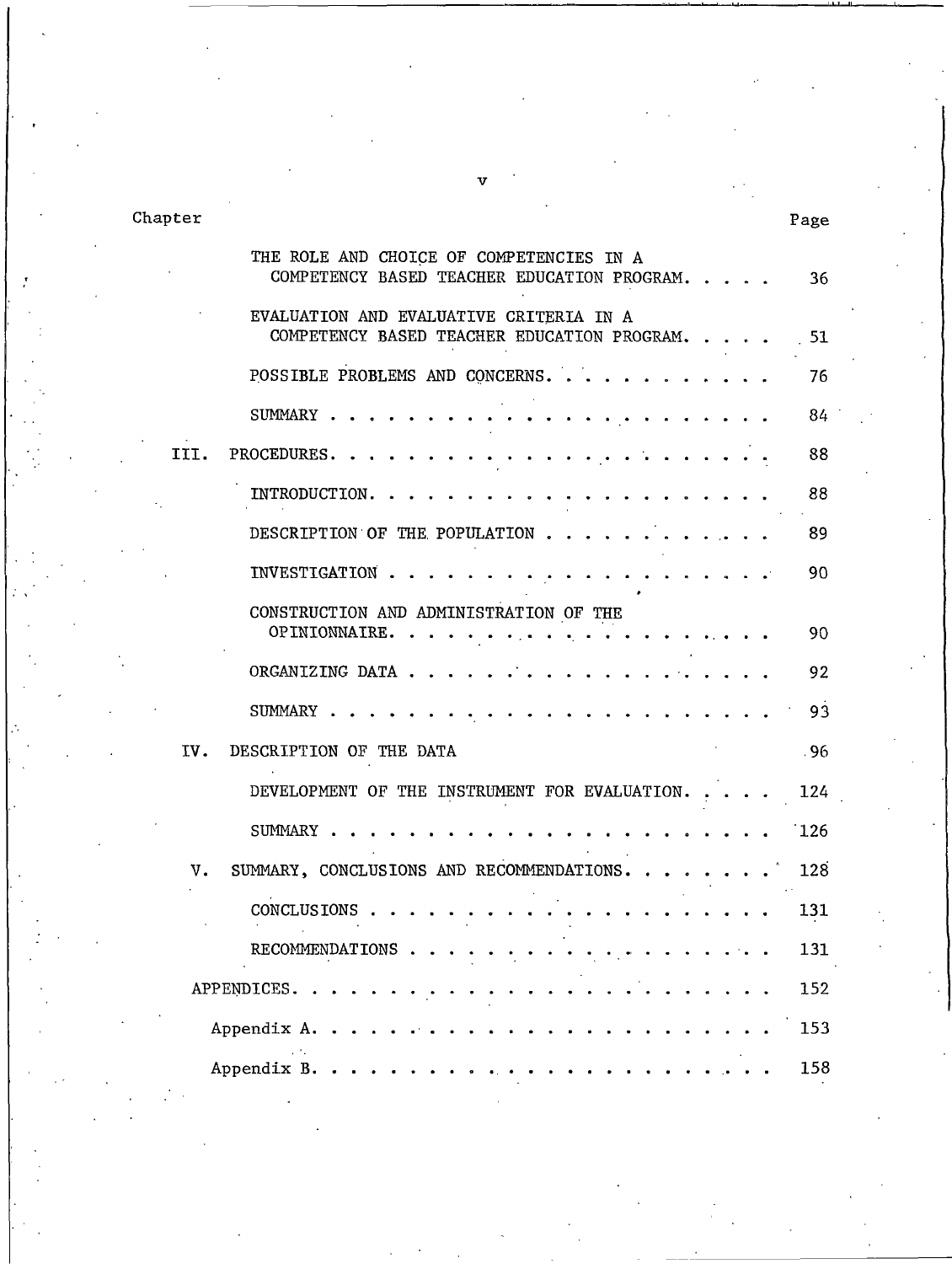# Chapter

# LITERATURE CITED.

 $_{\rm Page}$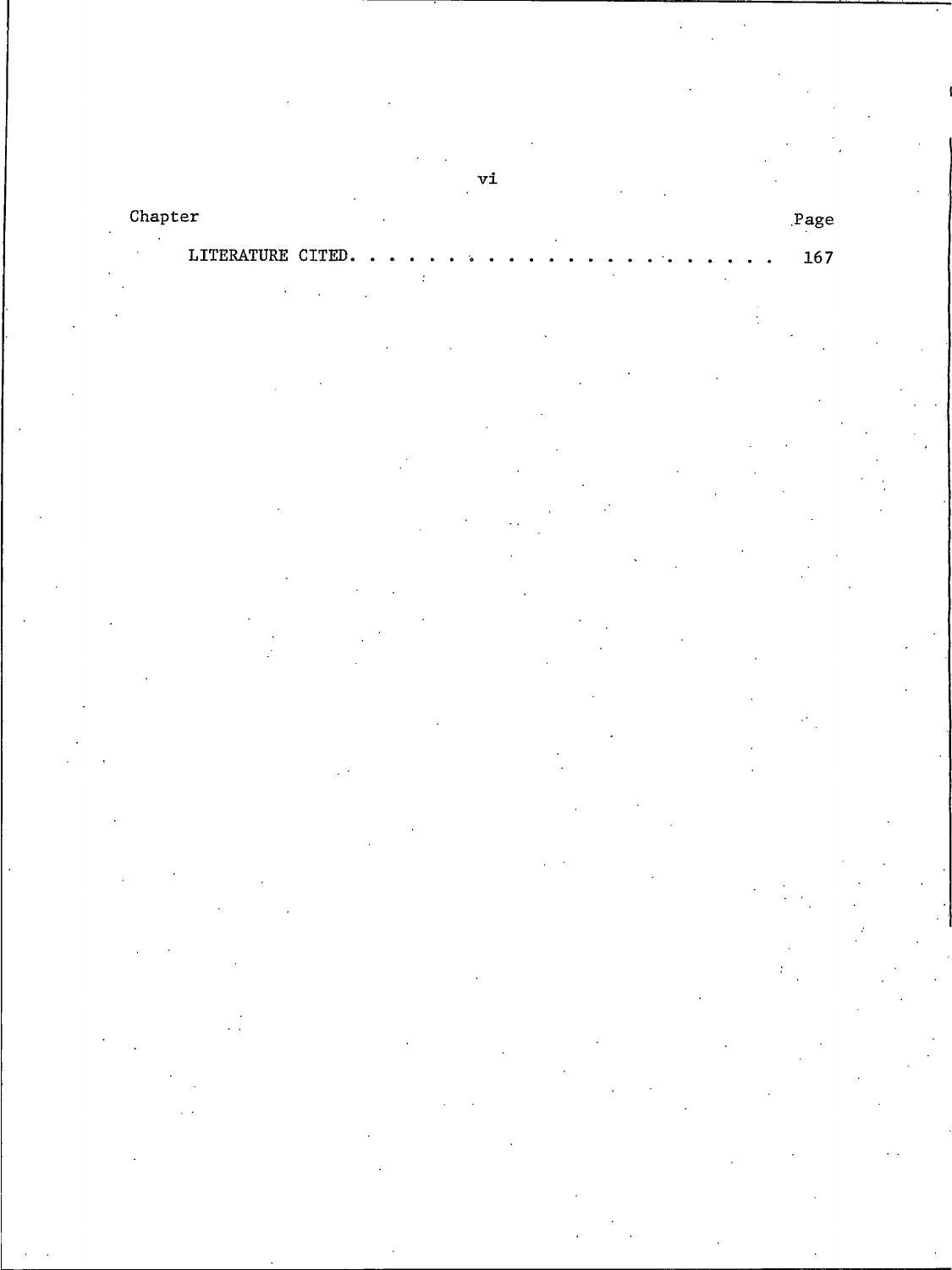# LIST OF TABLES

| Table | Page                                                                                                                                                                                                                                                                                   |  |
|-------|----------------------------------------------------------------------------------------------------------------------------------------------------------------------------------------------------------------------------------------------------------------------------------------|--|
| ı.    | Summary of the Returns of the Opinionnaire. $\dots$<br>.98                                                                                                                                                                                                                             |  |
| 2.    | Distribution of Secondary Student Teachers and<br>Secondary Cooperating Teachers Ratings<br>Concerning Competency Statements Related to<br>Planning, Teaching Behavior, Evaluation and<br>Professionalism $\cdots$ $\cdots$ $\cdots$ $\cdots$ $\cdots$ $\cdots$ $\cdots$<br><b>102</b> |  |
| 3.    | Mean Raw Score Values by Individual Group for<br>Designated Teaching Areas<br>123                                                                                                                                                                                                      |  |
| 4.    | Summary of the Very Important (5) Responses 125                                                                                                                                                                                                                                        |  |

vii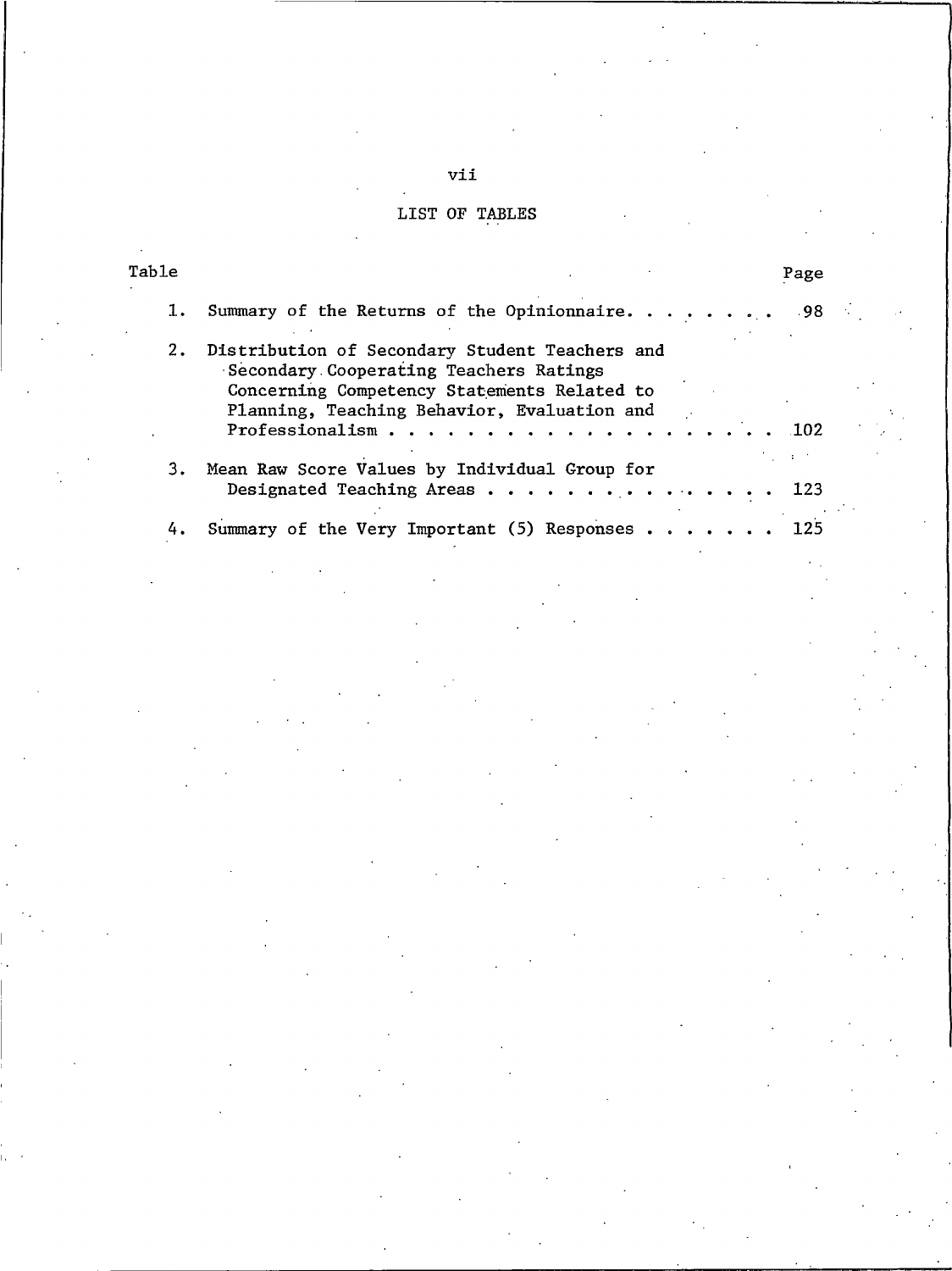# viii

| <b>LIST OF FIGURES</b> |  |  |  |  |  |  |
|------------------------|--|--|--|--|--|--|
|------------------------|--|--|--|--|--|--|

| Figure | Page                                                                                                                       |
|--------|----------------------------------------------------------------------------------------------------------------------------|
|        | Competency Based Teacher Education Programs. 153                                                                           |
|        | 2. Isolated Course Program Translation. 154                                                                                |
|        | 3. Design of a Student-oriented Teacher Preparation<br>$155$ .                                                             |
|        | 4. Assumption of the Relationship Between Knowledge,<br>Performance and Student Output 156                                 |
| 5.     | Relationship Between Performance Criteria and<br>Identifying Label in a Competency Based<br>Teacher Education Program. 157 |
|        |                                                                                                                            |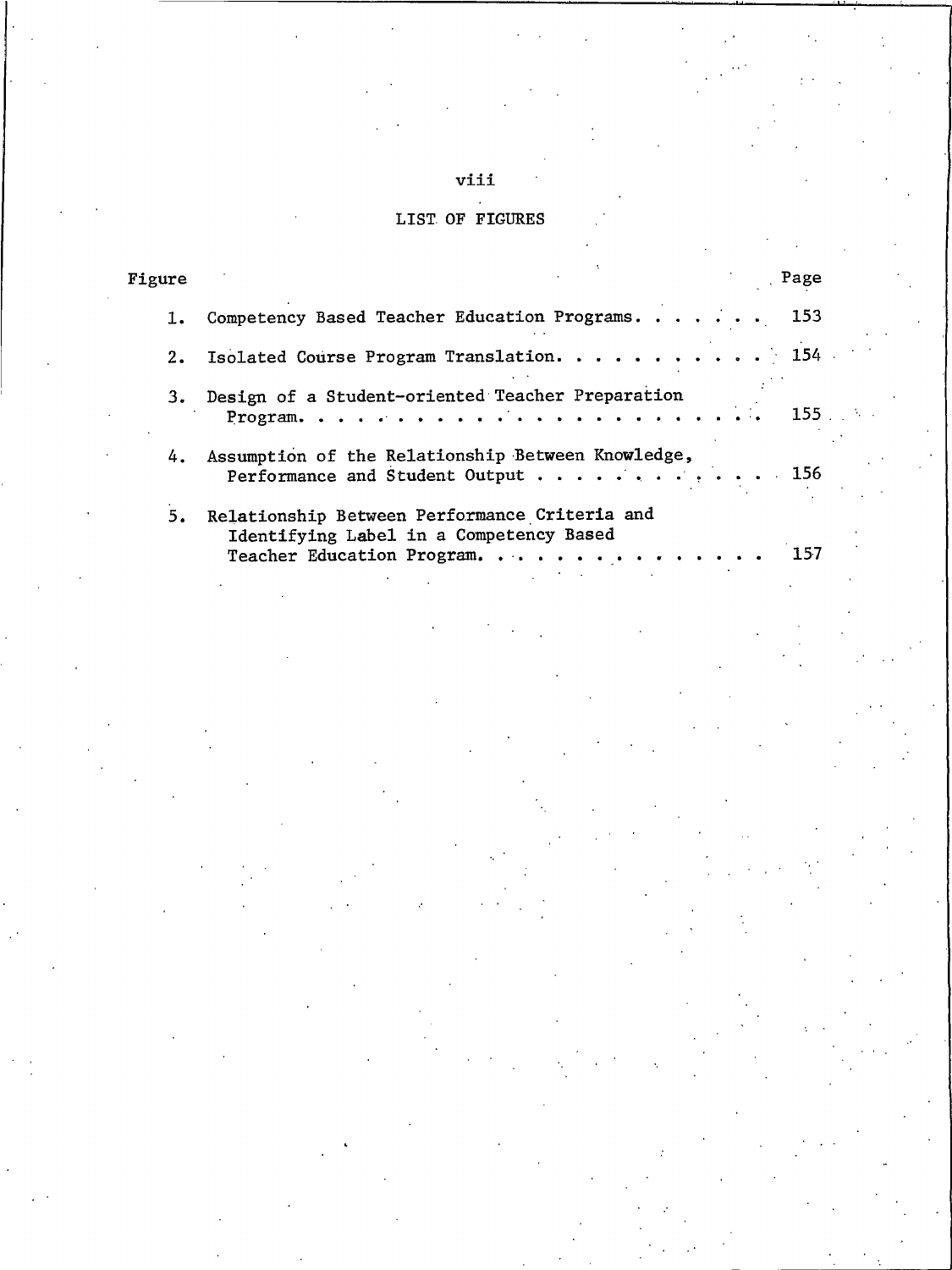#### **ABSTRACT**

The problem for this study was to develop a competency based instrument for the evaluation of secondary student teachers from Montana State University. A secondary problem was the compilation and categorization of competency statements purported to contribute to effective teaching which were included in a ninety two item opinionnaire to provide data for developing the instrument for evaluation.

The problem was investigated by a review of literature related to competency based teacher education and evaluation of student teachers from which the survey opinionnaire was developed. The opinionnaire was utilized in surveying twenty six secondary student teachers from Montana State University and twenty four cooperating teachers from Montana public schools to provide prioritization of competencies included in the instrument for evaluation. Both groups were asked to judge each competency statement on a Likert type scale within four designated competency areas, i.e., planning, teaching behavior, student and self evaluation, and professionalism.

Eighty competency statements judged as "important" by the respondent groups, and two statements required for inclusion, became part of an instrument for evaluation of student teachers based on competency statements and teaching performance criteria. There was no competency statement included in the study that 90 percent of the respondents of either group judged as being a very important competency for a beginning teacher, and none of the four designated competency areas was viewed as being more important than the others.

Based on this study and corroborated by reports in the literature, the conclusion is made that no set of performance goals or tasks is agreed to as being essential for student teachers by cooperating teachers, by practicing student teachers, or by proponents of competency based teacher education programs.

ix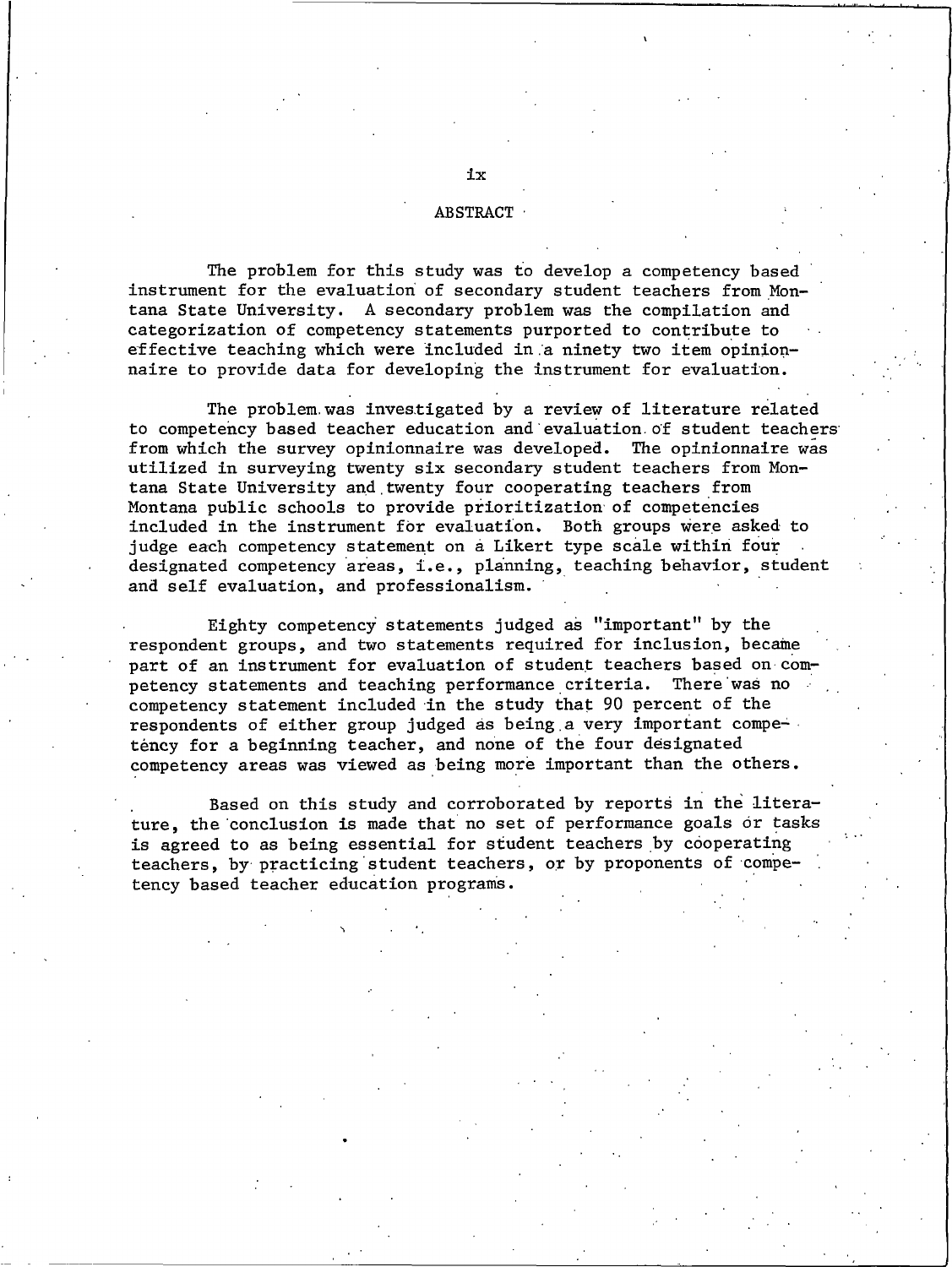#### CHAPTER I

#### INTRODUCTION

Changes which have occurred in teacher education programs in recent years are exciting, challenging, seemingly more relevant than traditional teacher education programs and sometimes more controversial. Unlike traditional teacher education programs, the new programs force explicitness in the statement of goals to be accomplished by the teacher education programs and the students who are a part of the programs. Further, there is an emphasis on evaluation in relation to the explicitly stated goals, evaluation that is used to provide feedback to the student while he is a part of the program. The evaluation data can be used to specify for each student the level of compentency he has attained in relation to each of the specified goals.

The movement for change in teacher education which currently seems to have the greatest impetus is the competency based teacher education movement. R. W. Houston states of this movement:

Rarely, if ever, has any movement swept through teacher education so rapidly or captured the attention of so many in so short a time as has the competency based movement. Already underway, the approach holds promise of renovating and regenerating teacher education. Equally significantly, it appears probable that it will do so in record setting time. (Houston: 1972: p. xiii)

The principles underlying a competency based approach to teacher education and evaluation take into account specific educational outcomes and on the basis of these predetermined outcomes, a program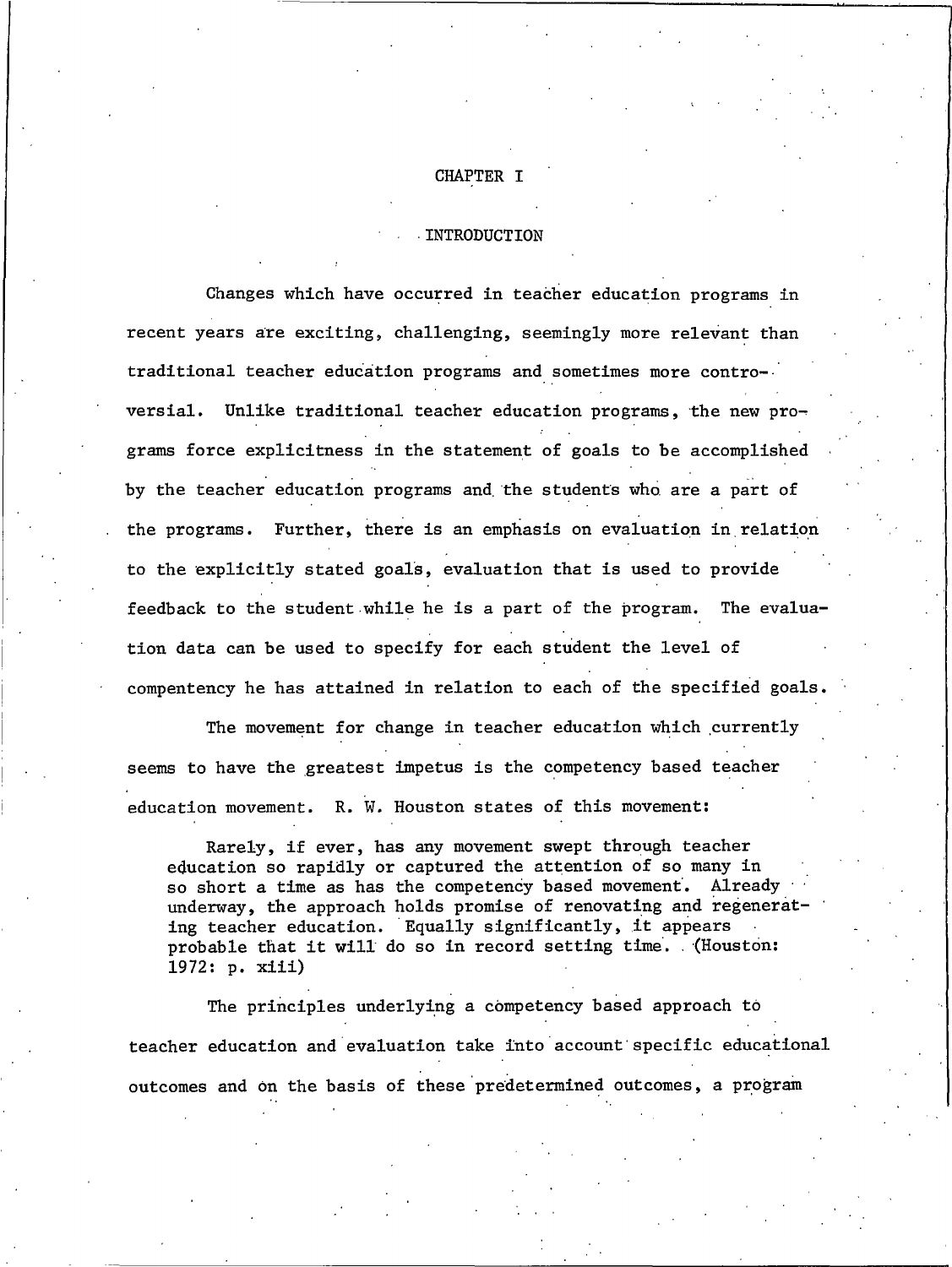and an evaluation procedure and evaluation instruments for the program are developed. These make it necessary to provide potential teachers with the opportunity and will require them to apply knowledge of teaching behavior in a practical classroom situation and be evaluated on their competency in making such application.

The new approaches to teacher education are putting an important new emphasis on evaluation within the program. McDonald states:

Traditional teacher education programs have not had to demonstrate the effectiveness of their graduates as teachers. However, in competency based programs, the emphasis on accountability, on scientific inquiry, and on the use of evaluative feedback for program development all thrust evaluation into a prominent role. (McDonald:1972:p. 56)

By determining competencies characteristic of an effective teacher in specific areas related to teaching, it makes it possible to develop a profile of what competencies an acceptable beginning secondary teacher should possess. After acceptable competencies have been determined, criteria must be developed to be used in evaluating whether or not the required competencies have been attained. The information gained from this approach to evaluation can be used to determine teacher education curriculum requirements needed to prepare the students to be successful in achieving the selected competencies. Further, the use of an evaluation process based on the successful completion of specified competencies supplies information which can be used to determine a personal profile of the teaching competencies each

 $\overline{2}$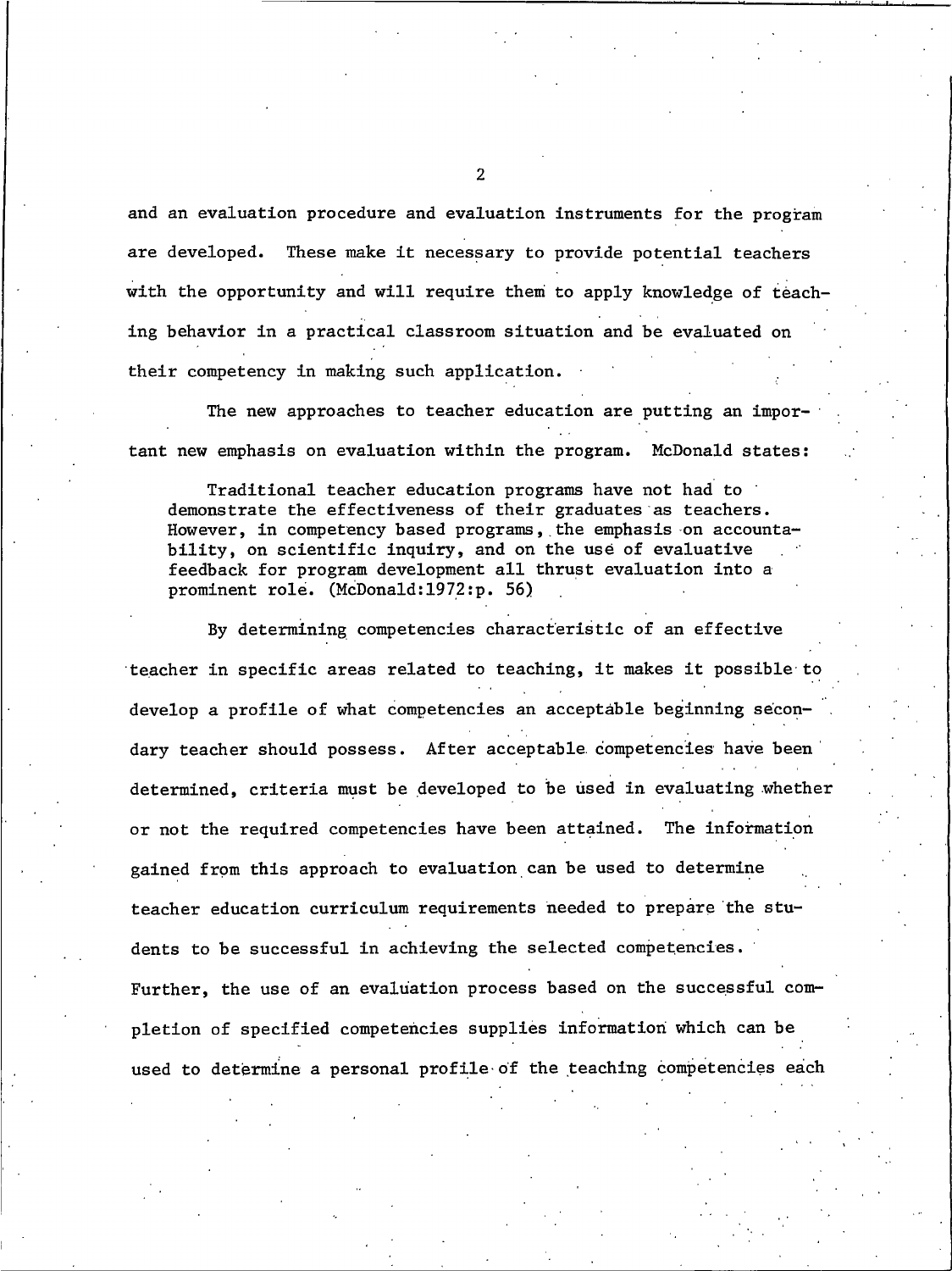teaching candidate has successfully implemented in a classroom setting. In addition, information obtained from a competency oriented evaluation process would also be one form of data that could be used in determining the overall effectiveness of a total education program.

The possibilities suggested in the literature for the use of a competency based teacher education program, as outlined in the preceding paragraph, seem to meet some of the perceived needs of the secondary teacher education program in the Department of Secondary Education and Foundations at Montana State University.

One of the needs of the current secondary teacher education program at the University as expressed by Dr. Henry N. Worrest, Head of the Department, was the need for the development of a new evaluation form for student teaching to be used with the secondary education majors during their student teaching experience at Montana State University. Dr. Worrest stated the form now used doesn't adequately reflect a coordination between the objectives of the required education courses and the total student teaching experience. Common responses regarding the evaluation instrument now being used with secondary student teachers include complaints regarding the lack of specific criteria and the belief that the form is too general and subjective. A competency based method for the evaluation of secondary student teachers as described in the literature would seem to be the answer to some of the prestated, perceived weaknesses in the evaluation of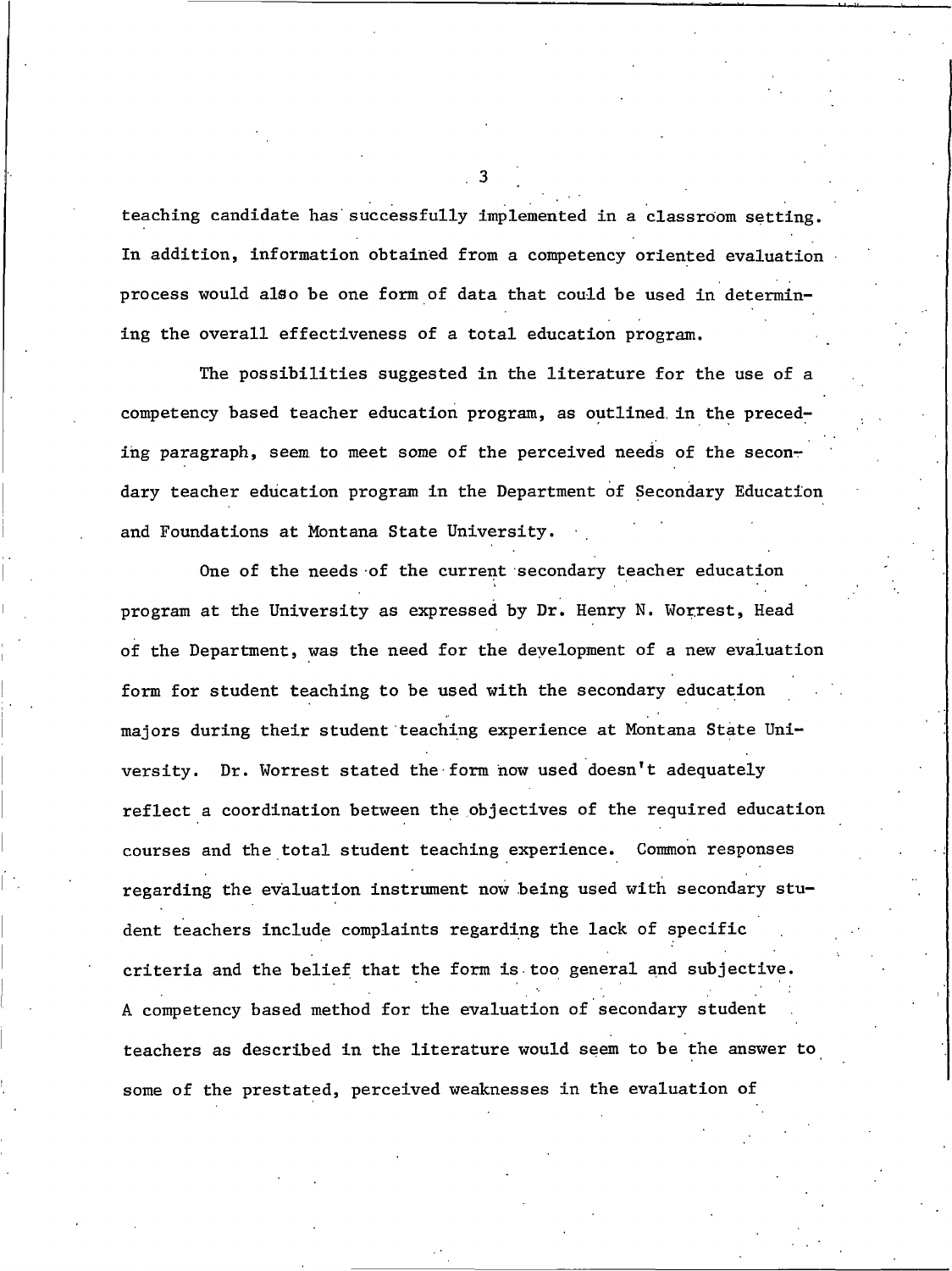secondary student teachers at Montana State University since it would be necessary to make specific statements of the objectives for the student teaching experience and specific statements of the criteria that must be met for successful achievement of the prestated objectives. Thus, a competency based evaluation instrument for secondary student teachers would be both objective specific and criteria specific. Further, it would be possible to correlate the specific objectives for the student teaching experience with the goals and objectives of the required education courses.

In their 1973 doctoral thesis, Sipkens and Turkovich had recommended the Department of Secondary Education and Foundations begin development of a competency based teacher education program. This recommendation was accepted and at the 1973 fall retreat of the Department it was determined that one of the priorities for the change to the new program would be the development of a competency based instrument for the evaluation of secondary student teachers at Montana State University. The researcher, having worked with student teachers and being interested in the development of a new evaluation process for secondary student teachers, requested and was given permission to include the development of a competency based evaluation instrument for secondary student teachers as part of the writer's doctoral thesis.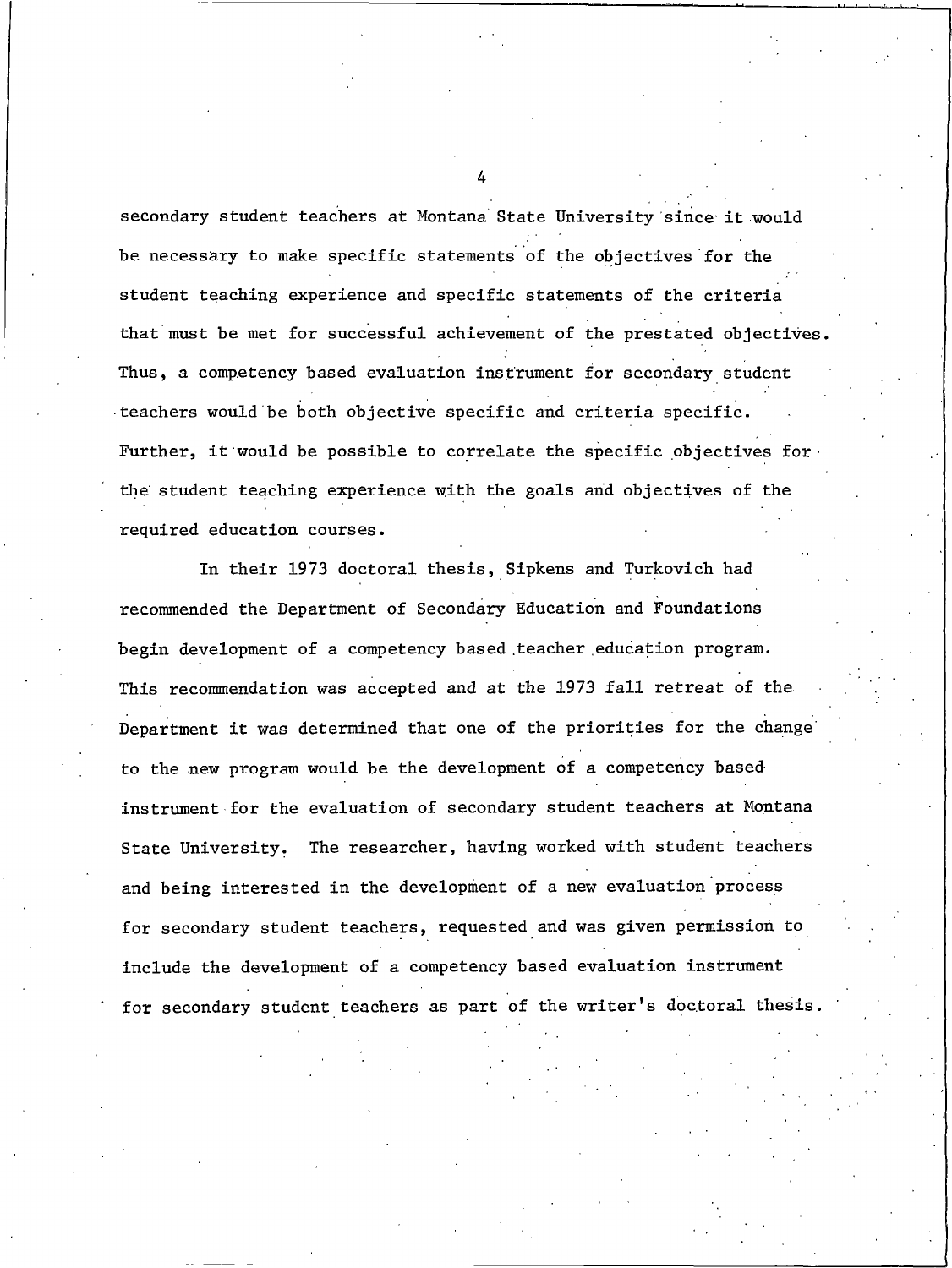#### INTENT OF THE STUDY

The intent of this study was to develop a competency based evaluation instrument to be used with secondary student teachers during their student teaching experience at Montana State University. As a background for doing this, it was necessary for the researcher to become knowledgeable about the assumptions, characteristics and purposes of a competency based teacher education program, how student teaching is handled within a competency based teacher education program and how the evaluation of student teachers is made in such a program.

#### STATEMENT OF THE PROBLEM

The problem for this study was twofold. The primary problem was the development of a competency based instrument for the evaluation of secondary student teachers to be used with secondary education majors at Montana State University during the student teaching phase of their teacher education program.

A secondary problem was to develop an opinionnaire to provide input data from a sampling of secondary student teachers from Montana State University and secondary cooperating teachers from the public schools of Montana who work with the secondary student teachers from Montana State University. Before preparing the opinionnaire a compilation of statements of competencies characteristic of successful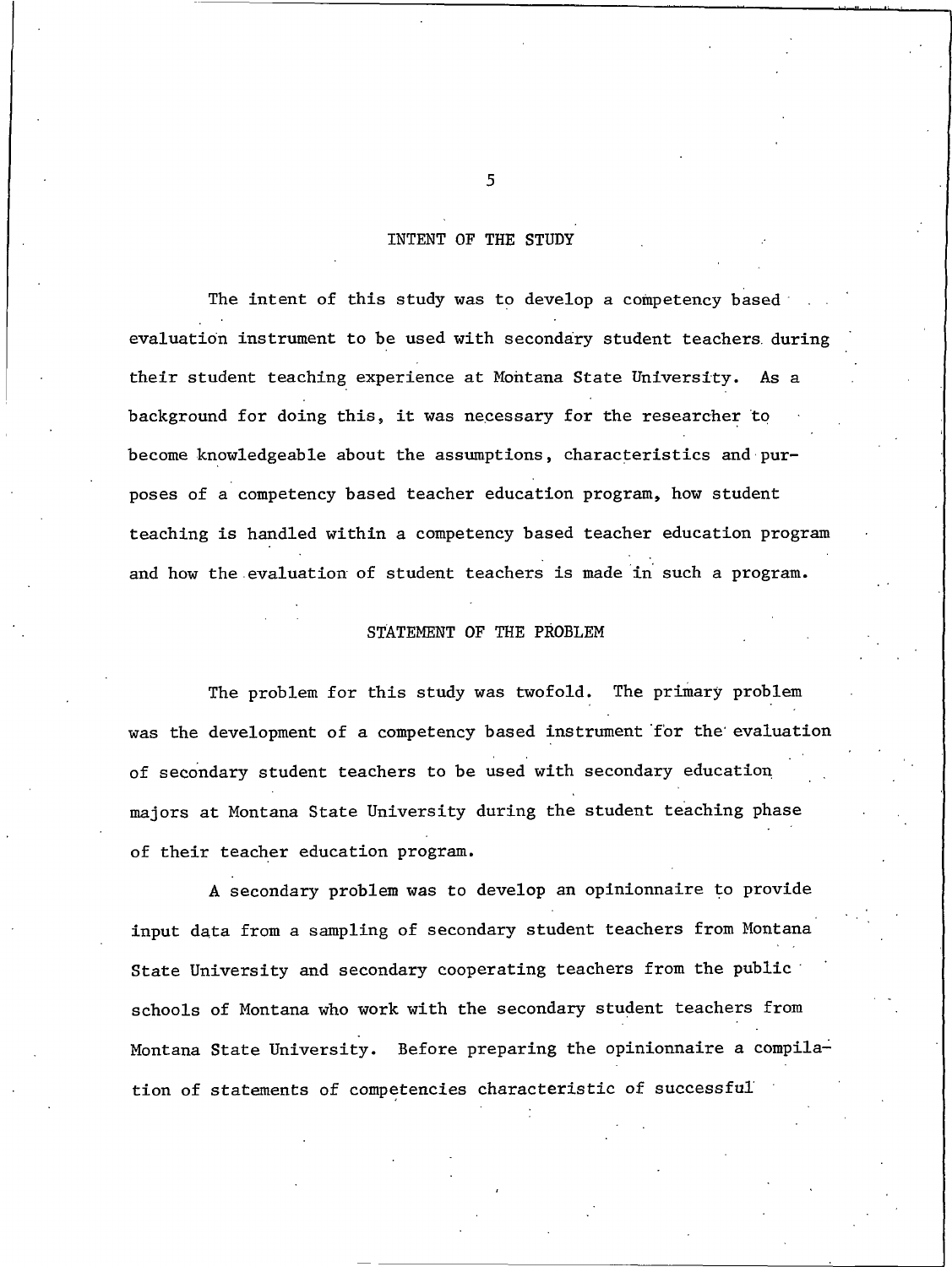teaching in the four areas of planning, teaching behavior, evaluation (student and self), and professionalism was made. The four teaching area designations used in the study were agreed on by the staff of the Department of Secondary Education and Foundations of Montana State University at their fall retreat in 1973. The statements compiled would then be used as the basis for the opinionnaire which would be administered to the sampling group. For each competency statement selected for inclusion in the instrument for evaluation it was also necessary to develop criteria that would be used as a basis for the evaluation of the given competency.

#### NEED FOR THE STUDY

Teacher education programs, like many other things, have come under close scrutiny in recent years. The result has been criticism of teacher education programs, including the student teaching phase. One of the most severe of these criticisms was made by Charles Silberman (1971) in his book, Crisis in the Classroom. Among other things, he asserts that student teachers receive incredibly little feedback on their performance, that supervision tends to be perfunctory, sporadic, and concerned with the minutiae of the classroom, and often student teaching is a process of imitating a model that may be less than desirable--the classroom supervisor.

Cooper (1973) views other weaknesses as being apparent in a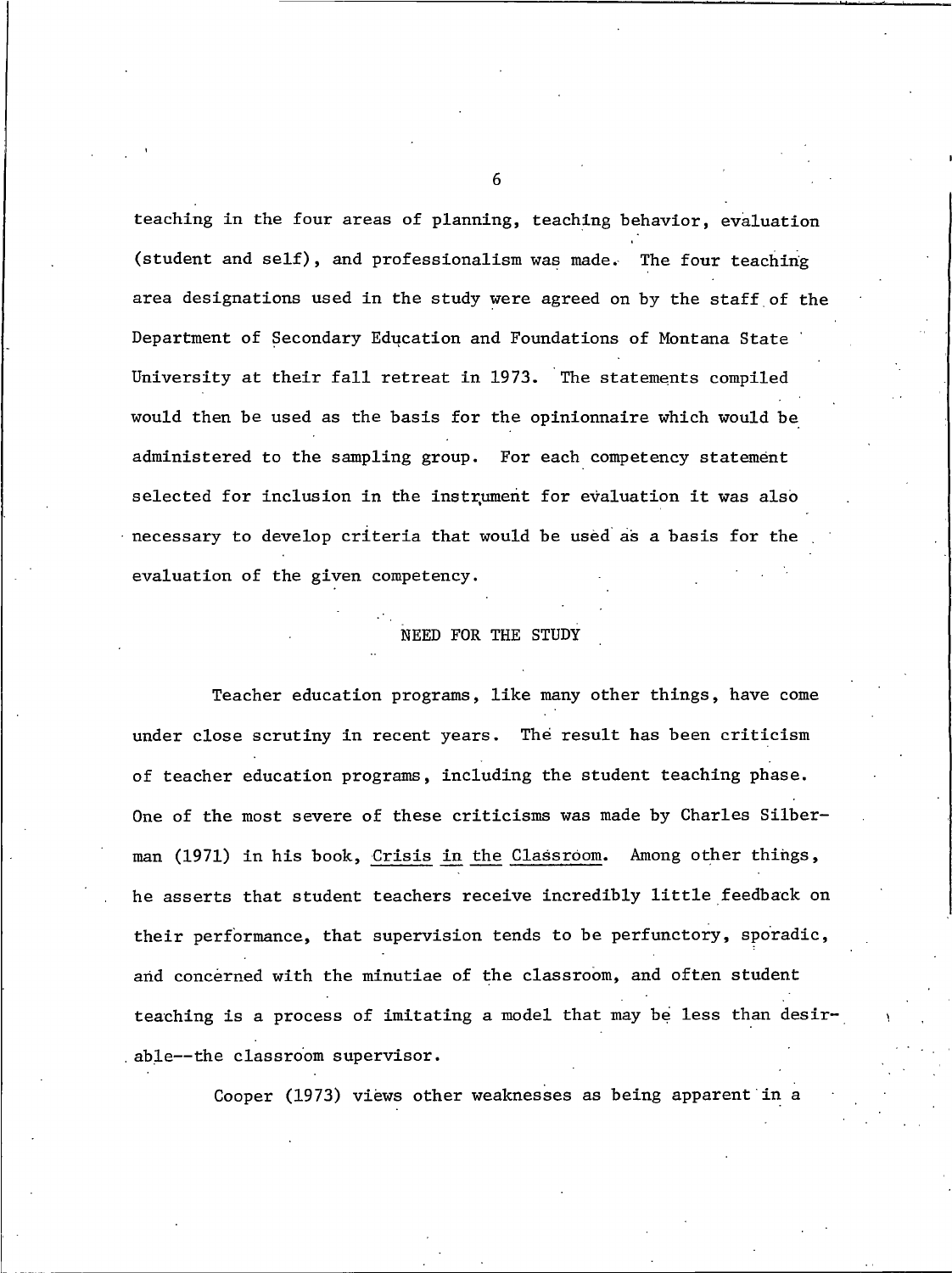traditional approach to teacher education. He suggests that most teacher education programs have a limited conceptualization of the total program, that goals are vaguely defined, that there is a lack of program evaluation, and often, there are poor models of instruction. Lange (1972) suggests a need to change teacher education programs in such a way that theory and practice in the programs would be more closely related, making the instructional program more relevant for the student. Smith (1971) in viewing traditional teacher education programs levels the criticism that teacher preparation programs equip prospective teachers to perform few specific tasks and provide only a superficial understanding of the situations teachers must deal with. Elfenbein (1972) agrees with Smith that the dissatisfaction of many educators seems to be centered on the lack of relevance of present traditional professional training to the daily work of teachers. The preceding observations by professional educators suggest that they feel there is a need to change teacher education programs from the generally accepted traditional programs.

A study conducted by Mattson (1972) at Montana State University of College of Education graduates included some comments critical of the current teacher training program. Among the shortcomings viewed by graduates were such statements as these:

There is a lack of understanding on the part of the profession of how it is out there.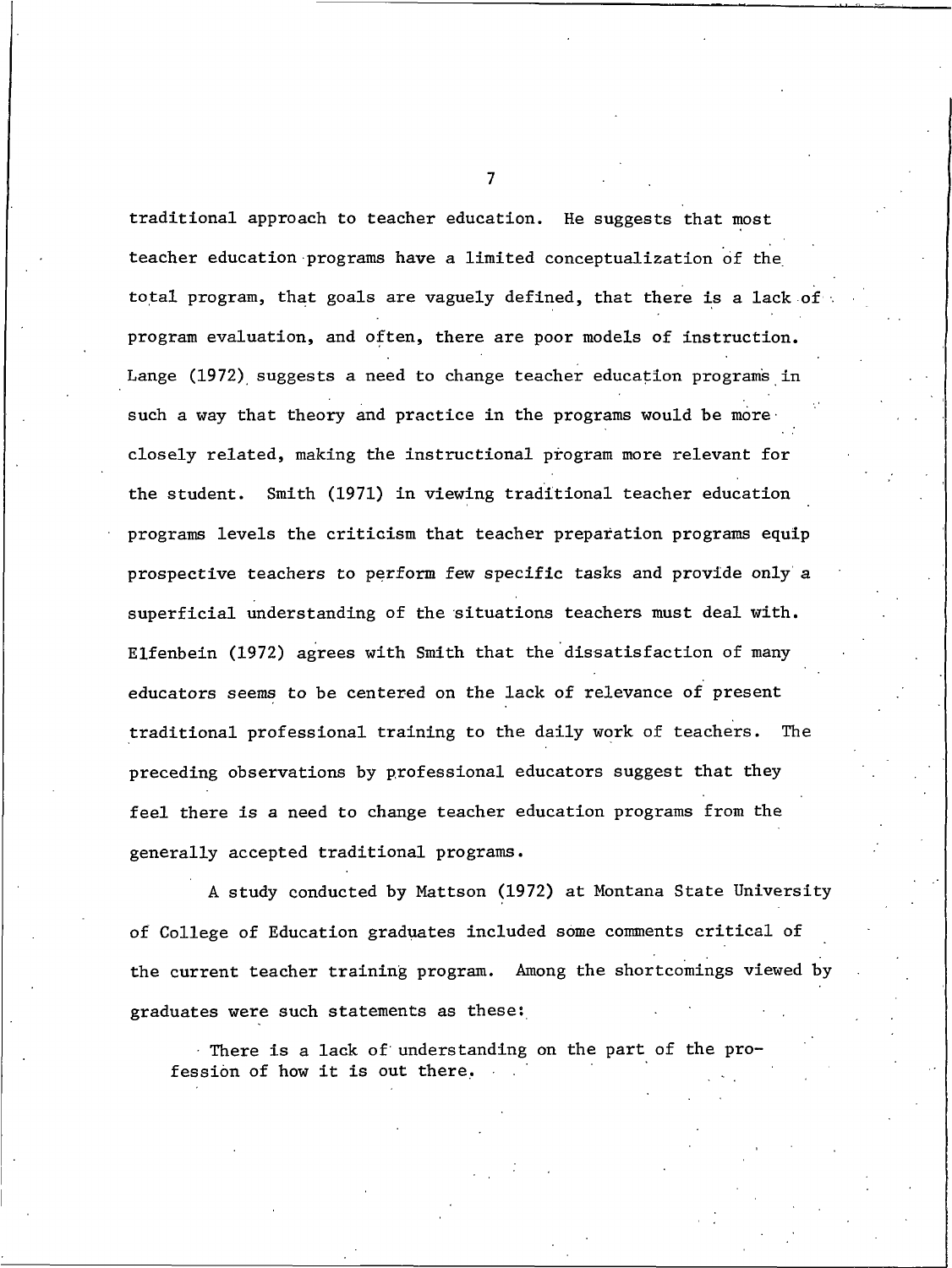The use of a retired school administrator as student teaching supervisor seems to foster 19th century methods and this decreases the value of the student teaching experience.

... I wish we had dealt with 'what is' more than with 'what can be'.

Education courses had too much theory--not enough practical application. (Mattson: 1972: pp. 116-117)

The preceding comments suggest that from the view of some of the secondary teacher education graduates of Montana State University included in the Mattson study, changes in the secondary teacher education program at Montana State University are desirable.

The literature available concerning competency based teacher education suggests that the use of competency statements forces explicitness in the statement of goals to be accomplished by a teacher This would be desirable for the secondary teacher education program. education program at Montana State University. Further, the use of competency statements permits more rapid and accurate measurement of student progress and allows for immediate feedback to the student teacher, again desirable features in secondary teacher education programs. By determining competencies characteristic of an effective teacher in the specific teaching areas of planning, teaching behavior, evaluation (student and self), and professionalism, a profile can be developed of what competencies an acceptable beginning secondary teacher should possess. The information gained from the study can be used to determine goal statements and teacher education curriculum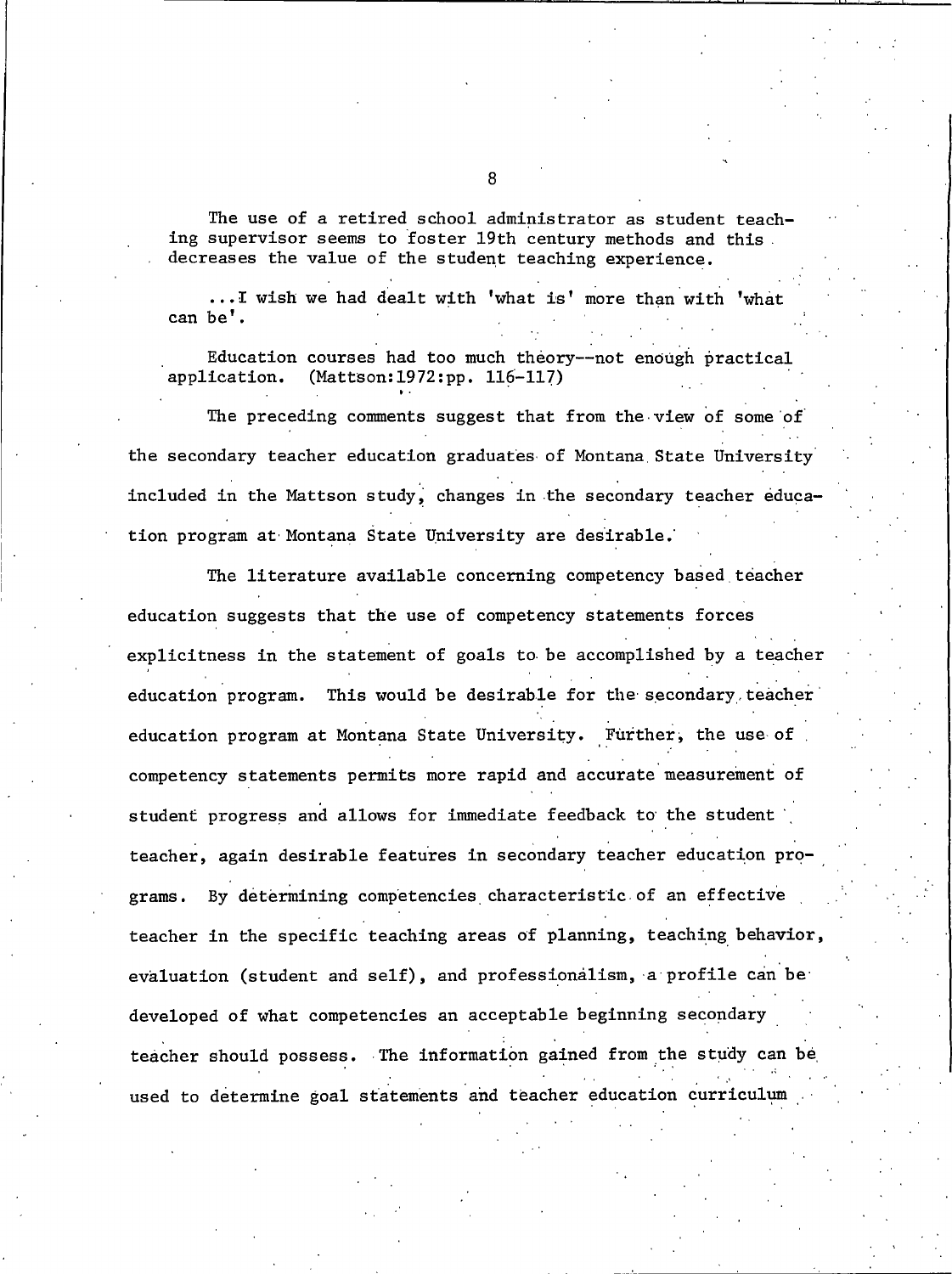requirements needed to prepare the students to be successful in achieving the selected competencies. Implementation of the instrument for evaluation will supply information which can be used to develop a personal profile of the teaching competencies each teaching candidate has successfully implemented in a classroom setting. Further, information obtained from the use of the instrument for evaluation would also be one form of data that could be used in determining the overall effectiveness of the total education program in secondary education.

#### GENERAL QUESTIONS TO BE ANSWERED

The questions to be answered by this study were:

1. What are the competencies characteristic of successful. teaching in the four areas of planning, teaching behavior, evaluation (student and self), and professionalism?

What criteria will be used to determine "competency" for  $2.$ each of the competencies of teaching selected for inclusion in the study?

What process of assessment or evaluation will be used to 3. determine a degree of competency for each teaching competency included in the study?

4. What is the best way to combine the findings from questions two and three of the study into a flexible instrument for evaluation to be used for evaluating secondary education majors during their student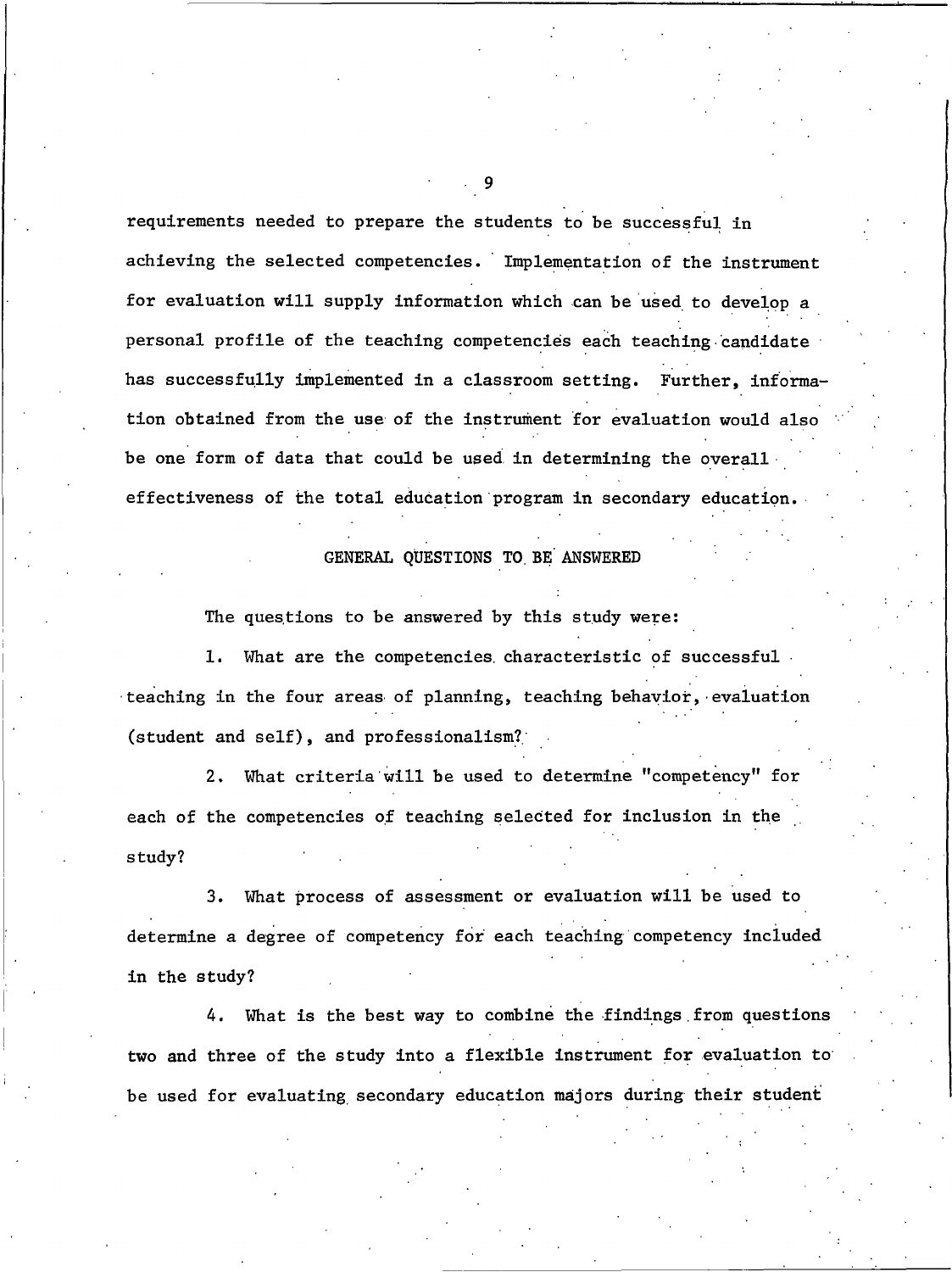teaching experience at Montana State University?

#### **GENERAL PROCEDURES**

An intensive and thorough review of literature was made to gain a more complete understanding of the philosophy, characteristics, assumptions and implementation of competency based teacher education programs with particular emphasis on the references dealing with student teaching programs and the evaluation of student teachers. Research was conducted within a variety of sources to determine competencies characteristic of successful teaching in the four areas of planning, teaching behavior, evaluation (student and self), and professionalism. The four teaching area designations used in the study were agreed on by the staff of the Department of Secondary Education and Foundations of Montana State University at their 1973 fall retreat. The researcher became familiar with various forms of evaluative instruments and processes that are best suited for or are currently being used in making assessment of student teachers in competency based teacher education programs. This information and its relationship to the study was systematically reported. Sources from which information was taken were current education periodicals, current books dealing with the competency based teacher education movement, the Educational. Resources Information Center (ERIC), the Performance Based Teacher Education Committee of the American Association of Colleges for Teacher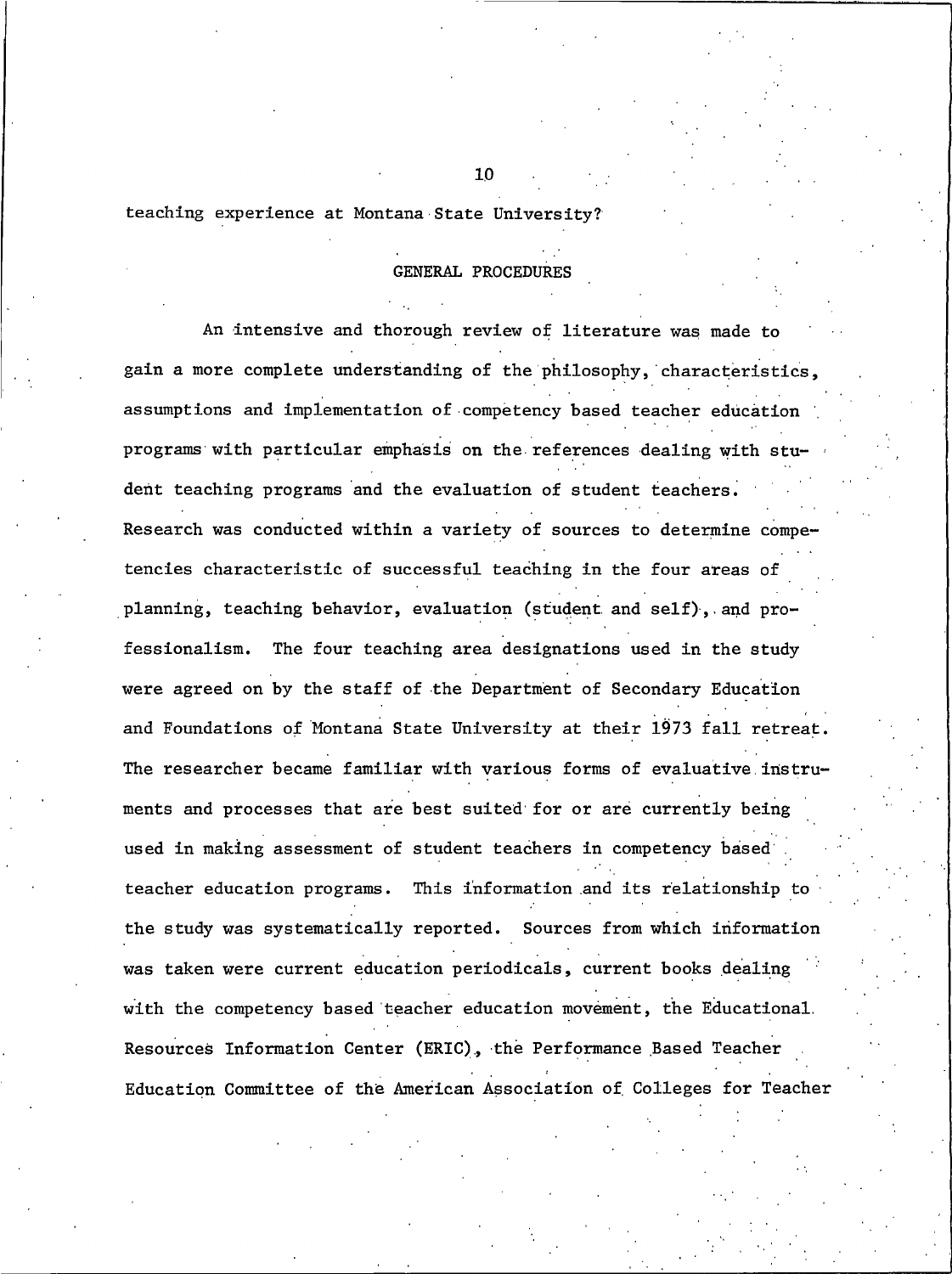Education, and various colleges in the United States with developed competency based teacher education programs.

On the basis of the information gathered through the literature review, an opinionnaire was developed regarding competencies in the areas of planning, teaching behavior, evaluation (student and self), and professionalism. The opinionnaire was critiqued by members of the Secondary Education and Foundations Department at Montana State University and suggested changes made before administering the opinionnaire to a sampling of student teachers and public school. cooperating teachers who were working with student teachers from Montana State University. Data from the opinionnaire was incorporated in developing an instrument for the evaluation of student teachers to measure competencies characteristic of successful teaching in the four areas of planning, teaching behavior, evaluation (student and self), and professionalism. The finished instrument for evaluation will be used with secondary education majors at Montana State University during the student teaching phase of the teacher education program. developing the instrument for evaluation, the researcher worked closely with the staff of the Department of Secondary Education and Foundations at Montana State University to assure the instrument would lend itself to the philosophy and future plans of the Department regarding a competency based teacher education program since the study and instrument would be used to fill an interim need for the Department. The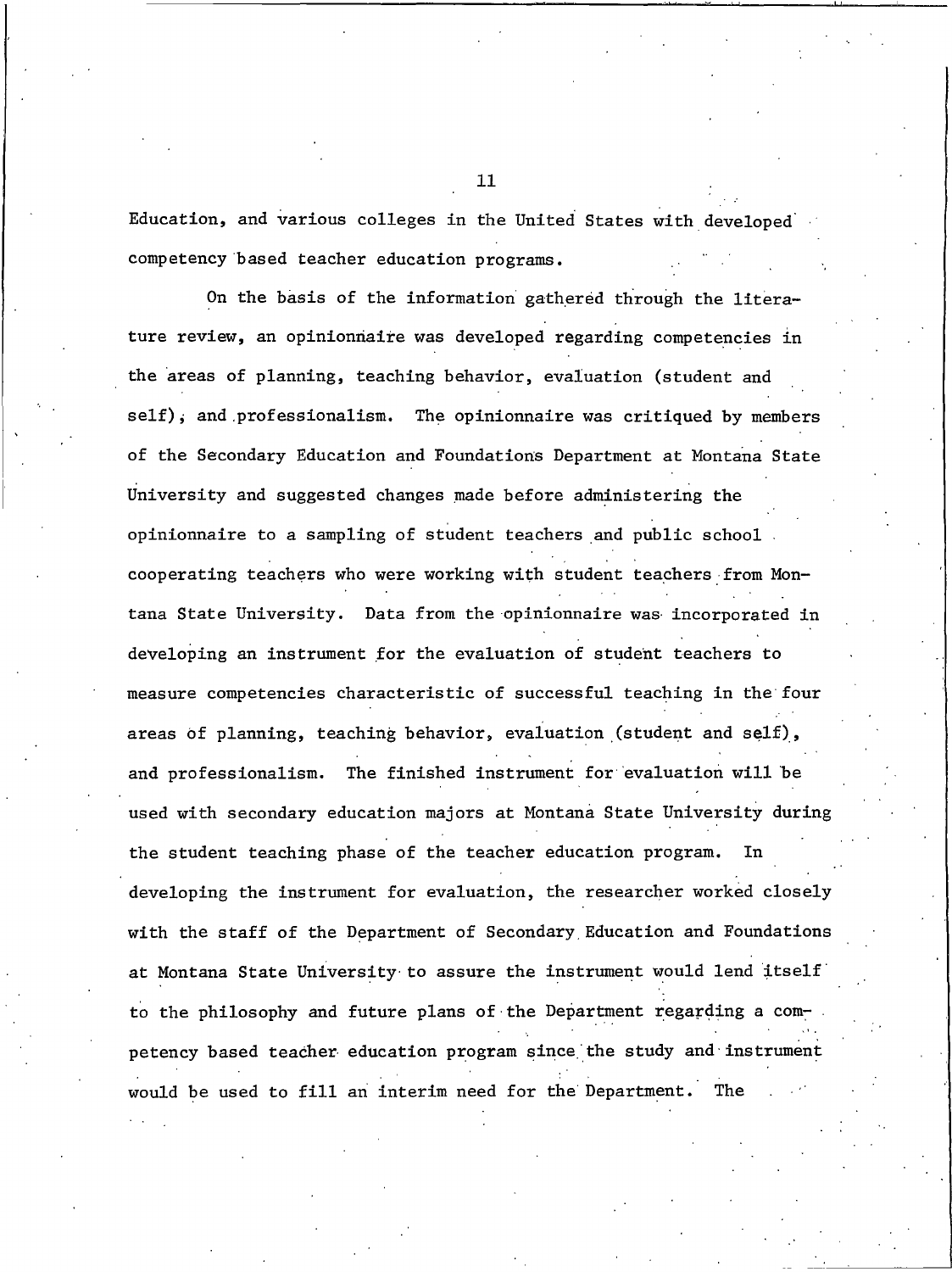instrument for evaluation will include competencies purported to be developed from the secondary teacher education program which will be measured during the student teaching phase of student programs.

#### **LIMITATIONS**

This study was limited in that not all available sources of material related to the subject of competency based teacher education were considered. Reasons for limiting materials included the desire to remain within a limited scope, thus making a need for selectivity in materials. Further limitations of the study were the number and types of resources that are available on the campus at Montana State University or are readily accessible, and the fact that a time limit was In addition, the number of possible competeninvolved in the study. cies characteristic of successful teaching in the four chosen teaching areas may be infinite in number if all possibilities were included. Thus, it was necessary to make choices regarding the competencies that were ultimately included in the study. Choices were also made regarding the criteria on which evaluation would be based and the process and forms of evaluation that would be used to determine competency. Since the study was oriented toward the philosophy and proposed competency based teacher education program that the Department of Secondary Education and Foundations at Montana State University hopes to implement, general application of the study may be limited although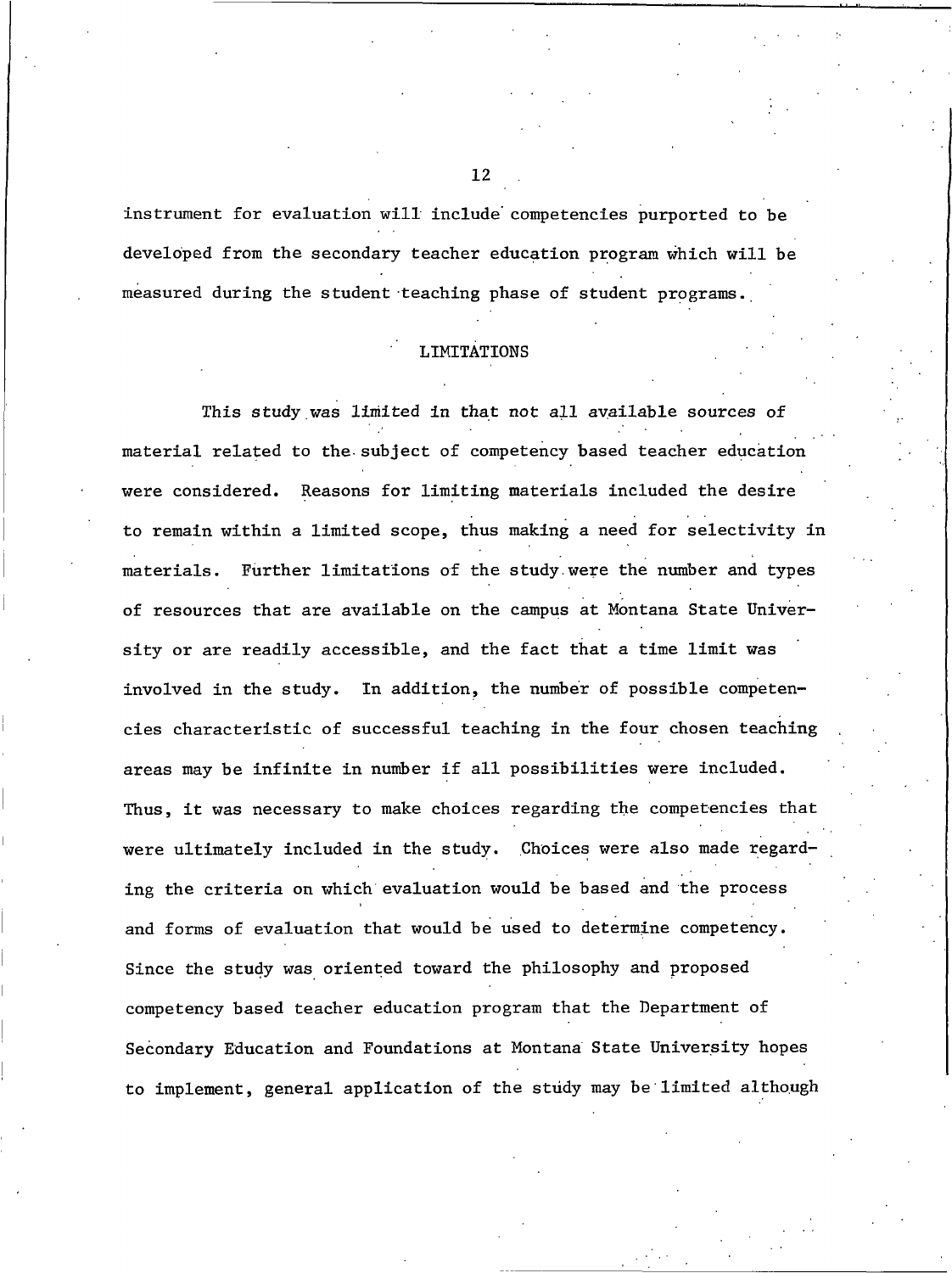the process might be duplicated.

#### DEFINITION OF TERMS

For purposes of this study, the following definitions will be used.

Competency (Competence): Competency or competence means a knowledge, skill or behavior derived from explicit conceptions of teacher's roles and/or on the job performance of teachers. (Elfenbein: 1972, Johnson: 1972) A competence is a performance which can be observed, analyzed, commented on, and in some way be measured as it is related to a specific goal or task.

Competency Based Teacher Education: The term, competency based, is a coined word of recent origin which is a special designation for an educational approach. The word competency indicates an emphasis on an "ability to do" as contrasted to the more traditional emphasis in education on the ability to demonstrate knowledge. (Houston, Howsam:  $1972:p.$  3)

Cooperating Teacher: As used in this study, a cooperating teacher is a teacher in a Montana secondary school who has a student teacher assigned to his classes for the purpose of completing the student teaching phase of the secondary teacher education program.

Evaluation: The teaching area chosen for the study and designated by the term evaluation will include competencies related to pupil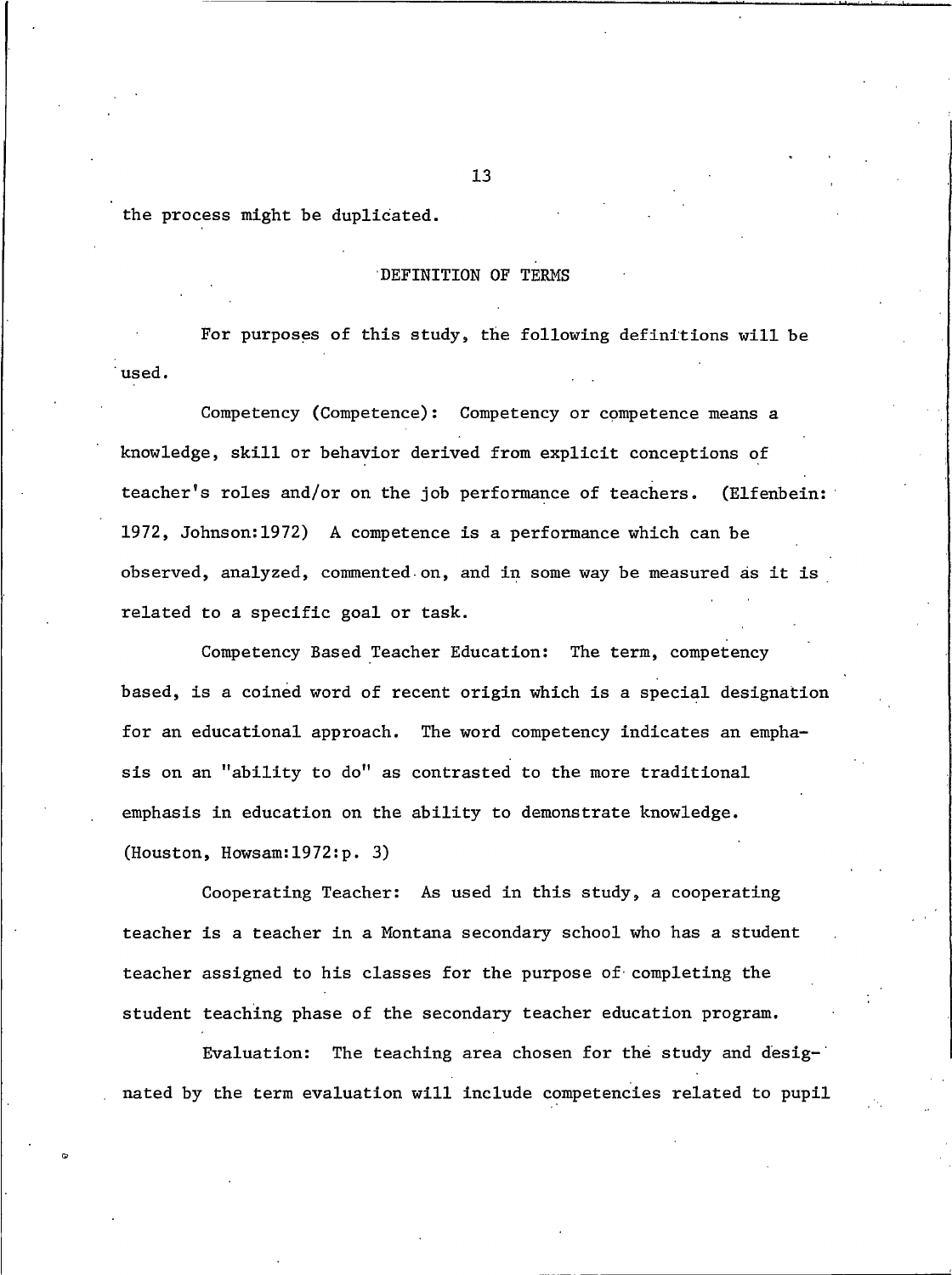evaluation as made by the student teacher as well as competencies related to self evaluation by the student teacher.

Evaluative Instrument: This term refers to instruments or processes for evaluation of student teachers that have generally been used in competency based programs now in existence and have been reported in the literature.

Instrument for Evaluation: The term, instrument for evaluation, refers specifically to the instrument for the evaluation of student teachers that will be developed as a part of this study and is intended for use with those preparing to teach at the secondary level at Montana State University.

Planning: Planning, as defined for this study, includes competencies related to actions the student teacher takes in proposing and organizing subject matter, methods and material to be used in the classroom.

The teaching area included in the study under Professionalism: the designation of professionalism will also include competencies and behaviors related to teaching ethics.

Teaching Behavior: As defined for this study, teaching behavior includes competencies related to the student teacher's actions in the classroom.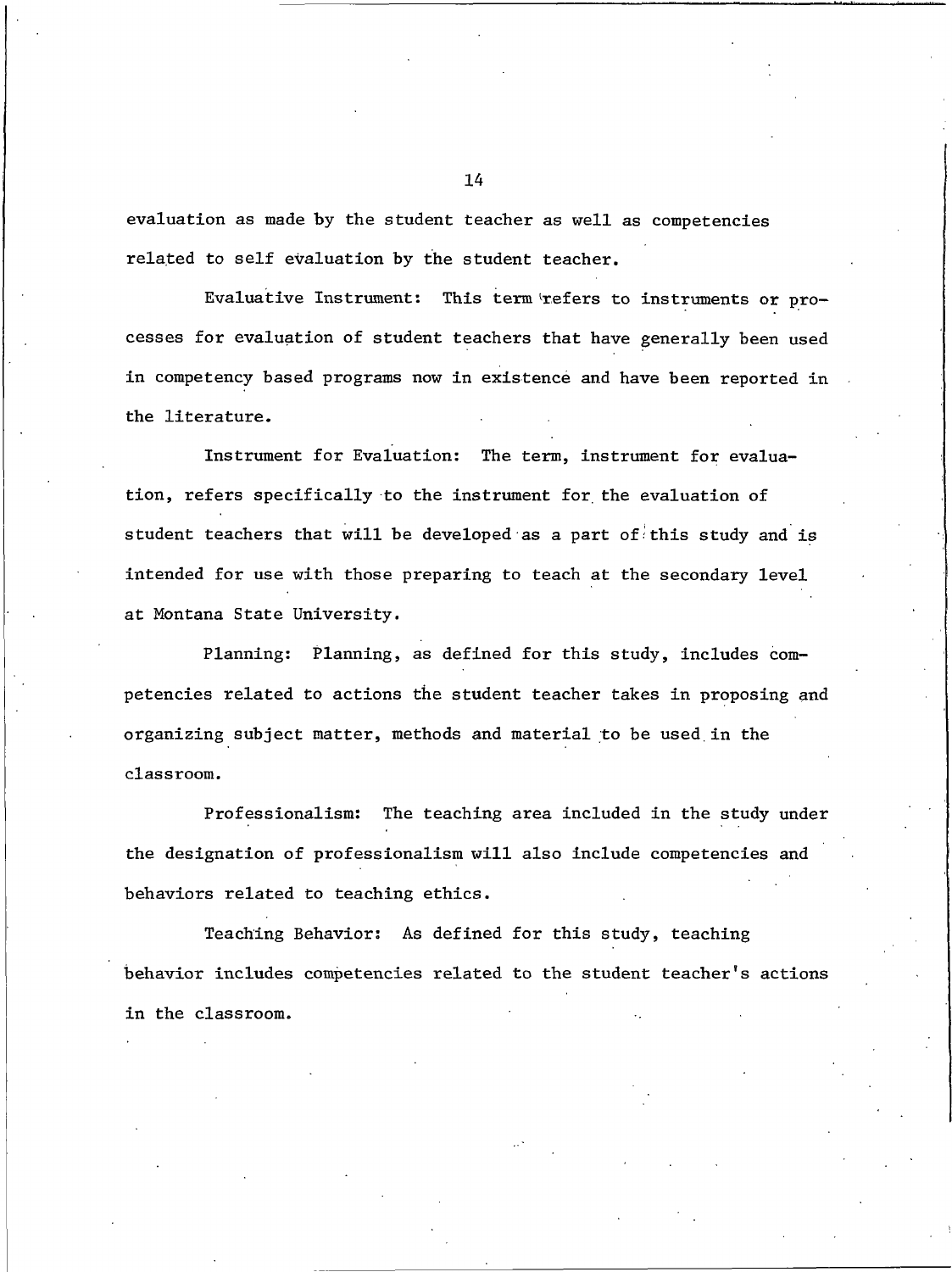#### **SUMMARY**

The competency based teacher education movement reflects recent changes in teacher education which emphasize explicit statement of goals and evaluation related to goal statements. Evaluation within these programs requires prospective teachers to make practical application of teaching knowledge in the classroom and be evaluated on their competency in making this application.

As possibilities suggested in the literature regarding competency based teacher education programs seemed to meet some of the perceived needs of the secondary teacher education program at Montana State University, it was decided in the fall of 1973 to begin developing a competency based teacher education program for the Secondary Education and Foundations Department. One priority for the suggested change was the development of a competency based instrument for the evaluation of student teachers and permission was given for this to be included in the writer's doctoral thesis.

The intent and primary problem of the study was the development of an evaluation instrument to be used with those preparing to teach at the secondary level at Montana State University during their student teaching experience. A secondary problem was the development of an opinionnaire based on the literature review to provide input data from a sampling of secondary student teachers from Montana State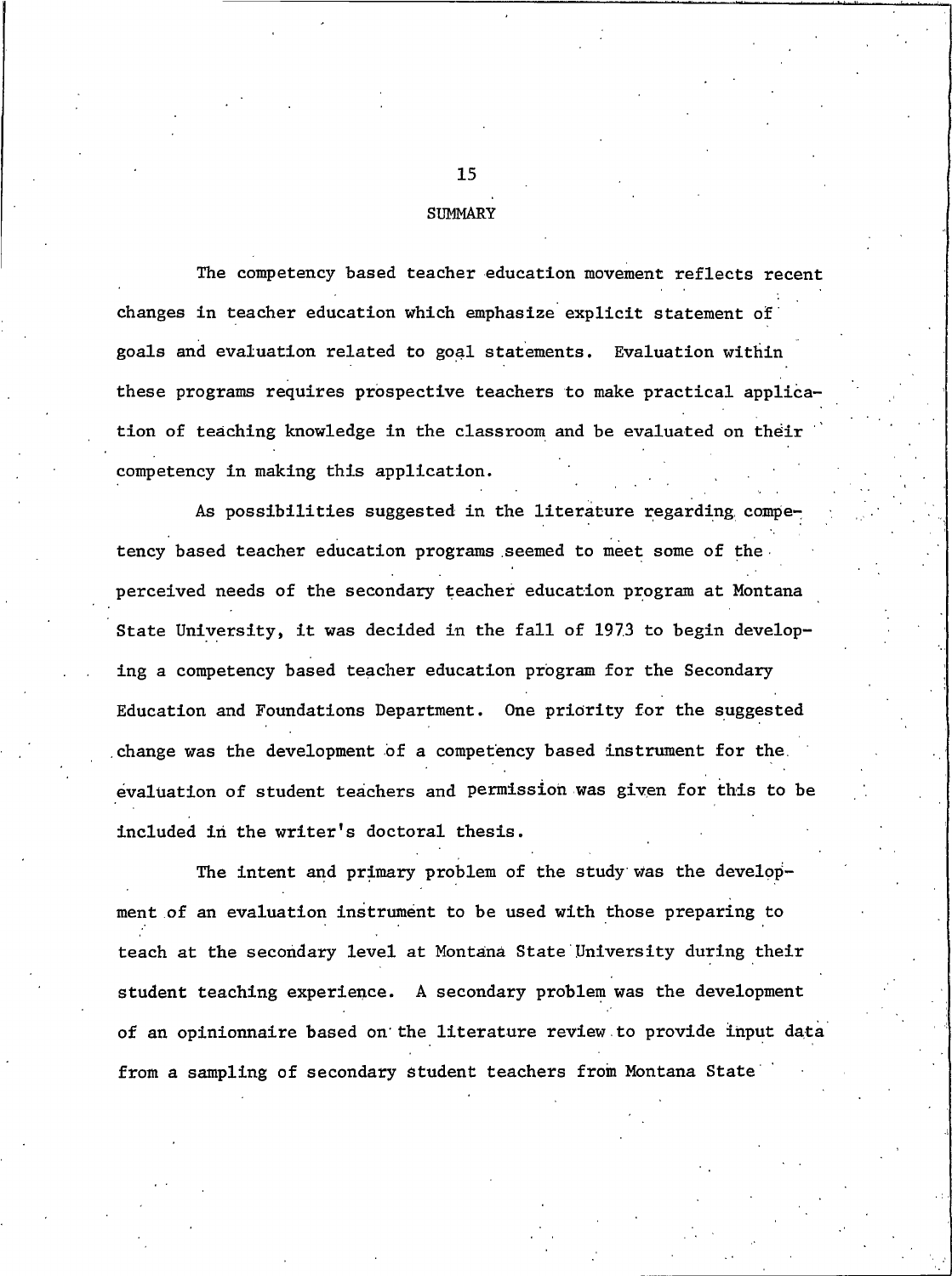University and secondary cooperating teachers from Montana public secondary schools.

The need for the study was based on national criticism of teacher education programs by Cooper, Lange, Smith and other professional educators, as well as criticism of the Montana State University secondary teacher education program as expressed in local college studies.

Questions to be answered by the study included determination of competencies characteristic of successful teaching in four designated teaching areas, selection of criteria for determining "competency" for each competency statement, the process of evaluation or assessment to be used to determine competency, and combining the criteria and evaluation process into an instrument for the evaluation of secondary student teachers at Montana State University.

Procedures for the study included a review of the literature from various sources to gain an understanding of the philosophy, characteristics, assumptions and implementation of competency based teacher education programs. Based on the literature review, an opinionnaire was developed and administered to a sampling of twenty six secondary student teachers from Montana State University and twenty four cooperating teachers from Montana public secondary schools. Data from the opinionnaire was incorporated in developing a competency based instrument for the evaluation of secondary student teachers at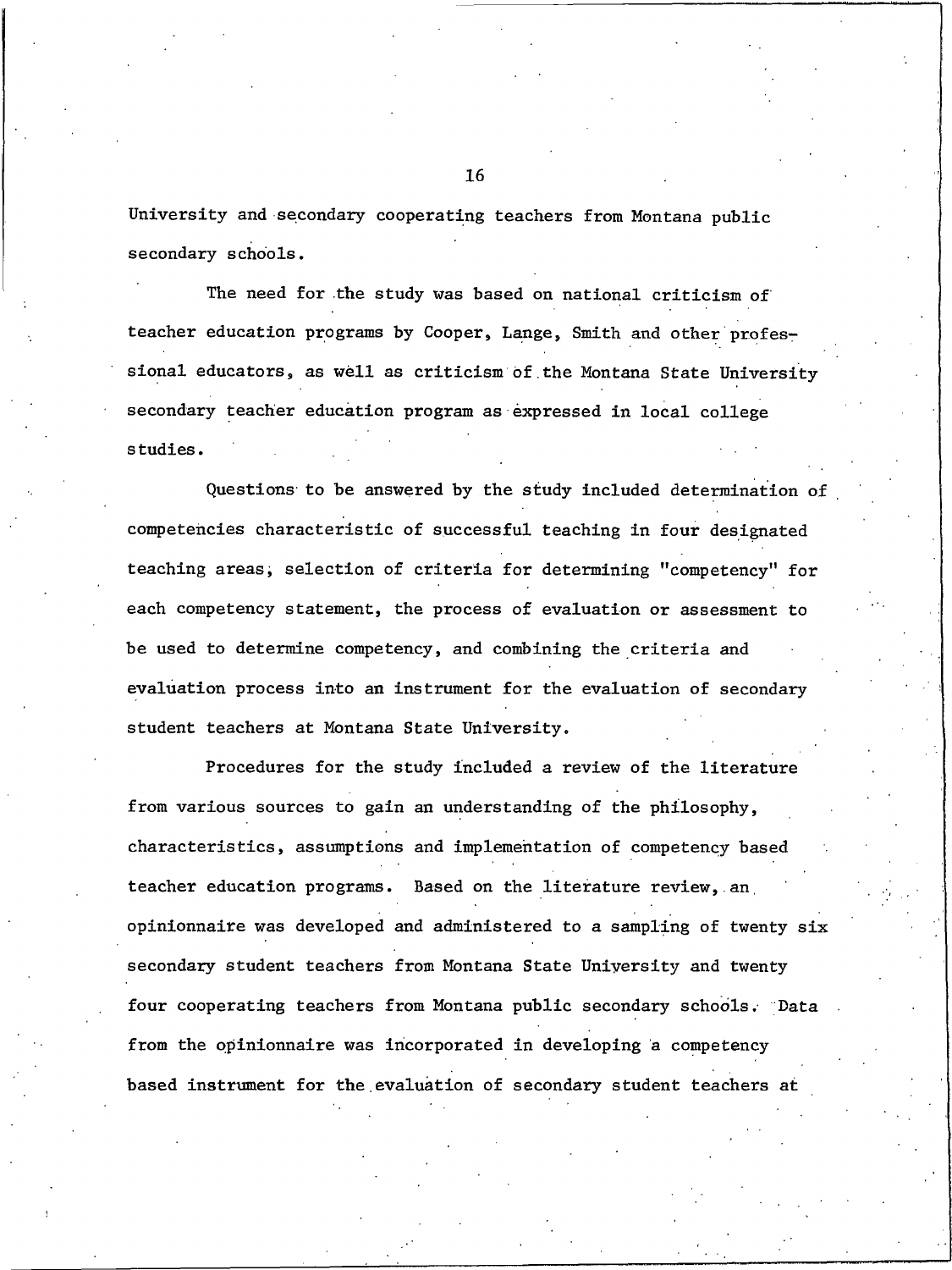Montana State University.

Limitations for the study included the limited number and types of resources available or readily accessible, the desire to remain within a limited scope, and the time limit involved in the study. Further, choices were made regarding competency statements and criteria used in the study.

Terms defined for the study included competence or competency, competency based teacher education, cooperating teacher, evaluation, evaluative instrument, instrument for evaluation, planning, professionalism, and teaching behavior.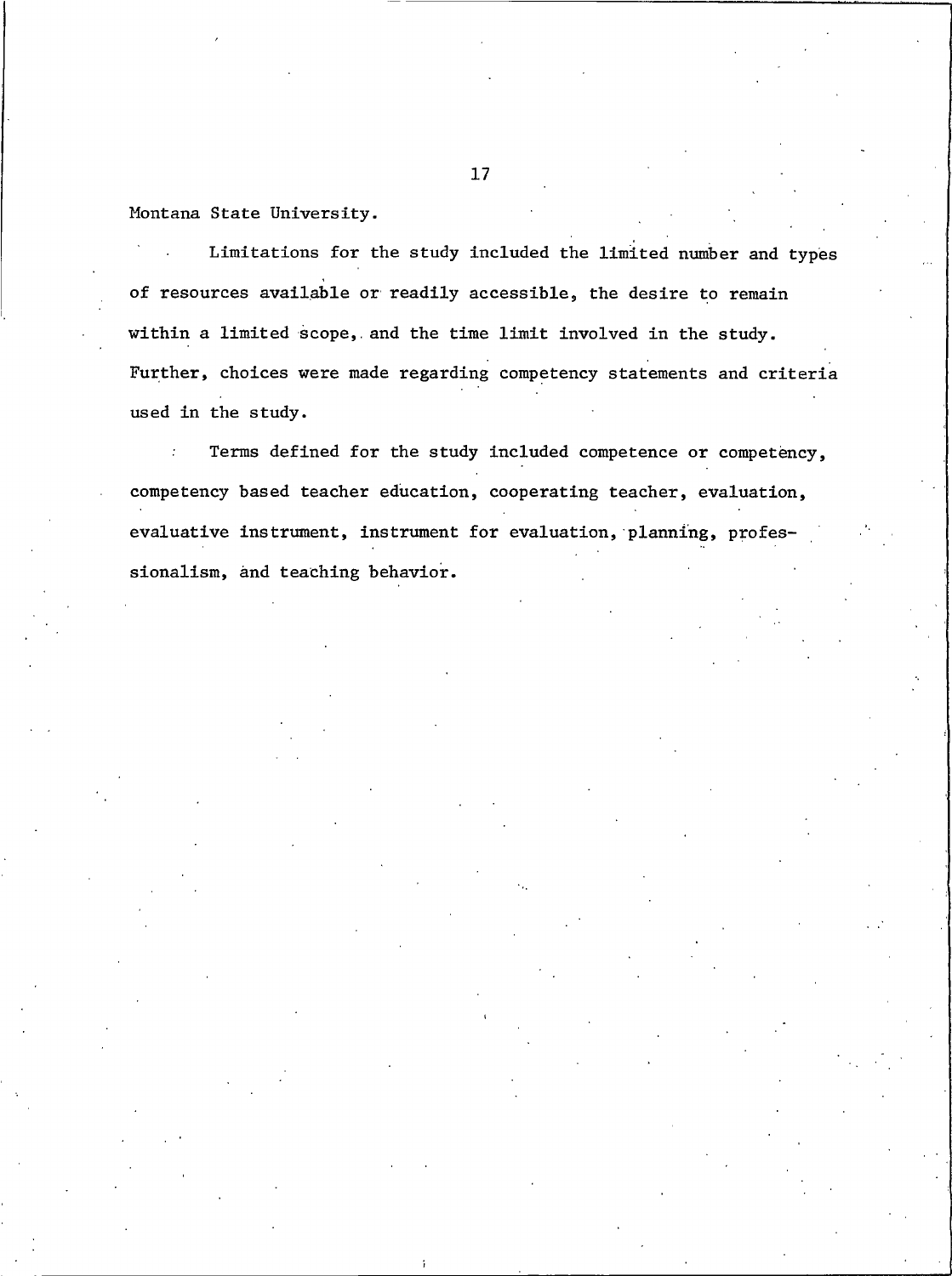#### CHAPTER II

#### REVIEW OF RELATED LITERATURE

#### INTRODUCTION

The review of literature first provides a brief history of teacher education and the part that practicum experiences or student teaching have had within such programs through the years. Consideration will be given to "traditional" teacher education programs that have been the standard method for preparing teachers in the United States since the 1940's. Evaluation of student teachers within traditional programs will be discussed as well as apparent weaknesses within traditional programs which suggest a need for change in teacher education programs.

As an alternate approach to the "traditional" teacher education programs, the competency based approach to teacher education will be considered. Included in the discussion will be general information on the assumptions, characteristics and purposes of a competency based teacher education program. Special consideration will be given to the roles of competencies, evaluation criteria for competencies, student teaching, and student teaching evaluation within a competency based teacher education program.

The literature reviewed is pertinent in that the areas covered are directly related to student teaching and student teaching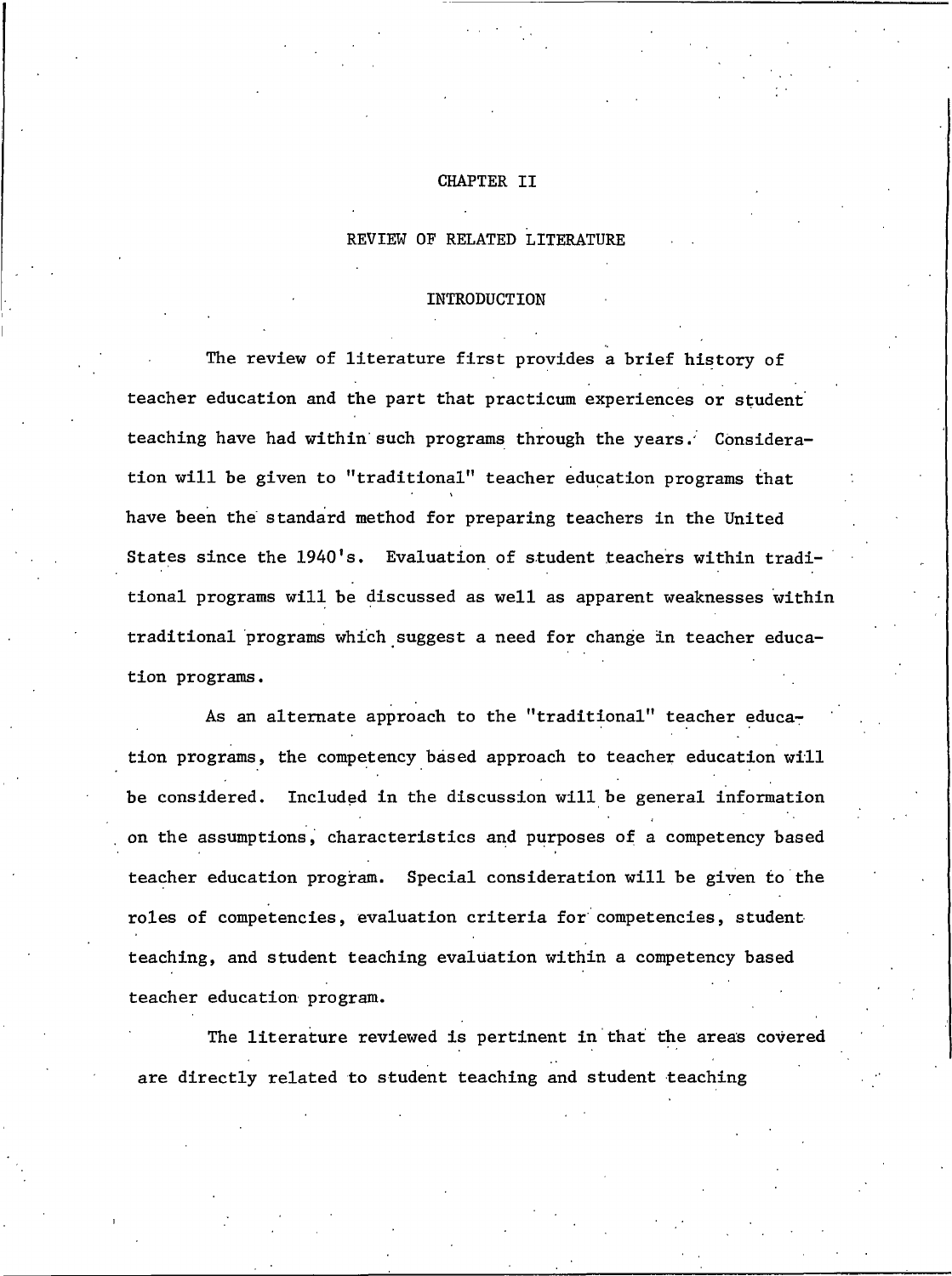evaluation. Since the reports and research considered are works submitted by originators and leaders in the field of competency based teacher education, the findings and opinions expressed by these people will be used and reflected in developing a competency based evaluation instrument for use with secondary student teachers at Montana State University.

#### HISTORY OF TEACHER EDUCATION PROGRAMS

Teaching, whether formal or informal has been a part of life since the beginning of civilization. In Greece, the Socratic dialogs provided practice in teaching for the young Greeks. In Europe, the teaching methods and ways for teaching these methods to prospective teachers that developed after the dark ages became the pattern for the training of teachers in colonial America. These methods included the use of an apprenticeship, a common sense approach to teaching skills. Cubberley relates a typical apprenticeship contract to become a schoolmaster.

This indenture (apprenticeship) witnesseth that John Campbell....apprentice to George Brownell, Schoolmaster to learn the Art, Trade, or Mystery of teaching.... and the said George Brownell doth hereby covenant and promise to teach or instruct... the said apprentice in art, trade, or calling of a schoolmaster in the best measure he or his wife may or can. (Cubberley:1920: p. 386)

The apprenticeship can be viewed as a predecessor to student teaching as we know it today in that the apprenticeship experience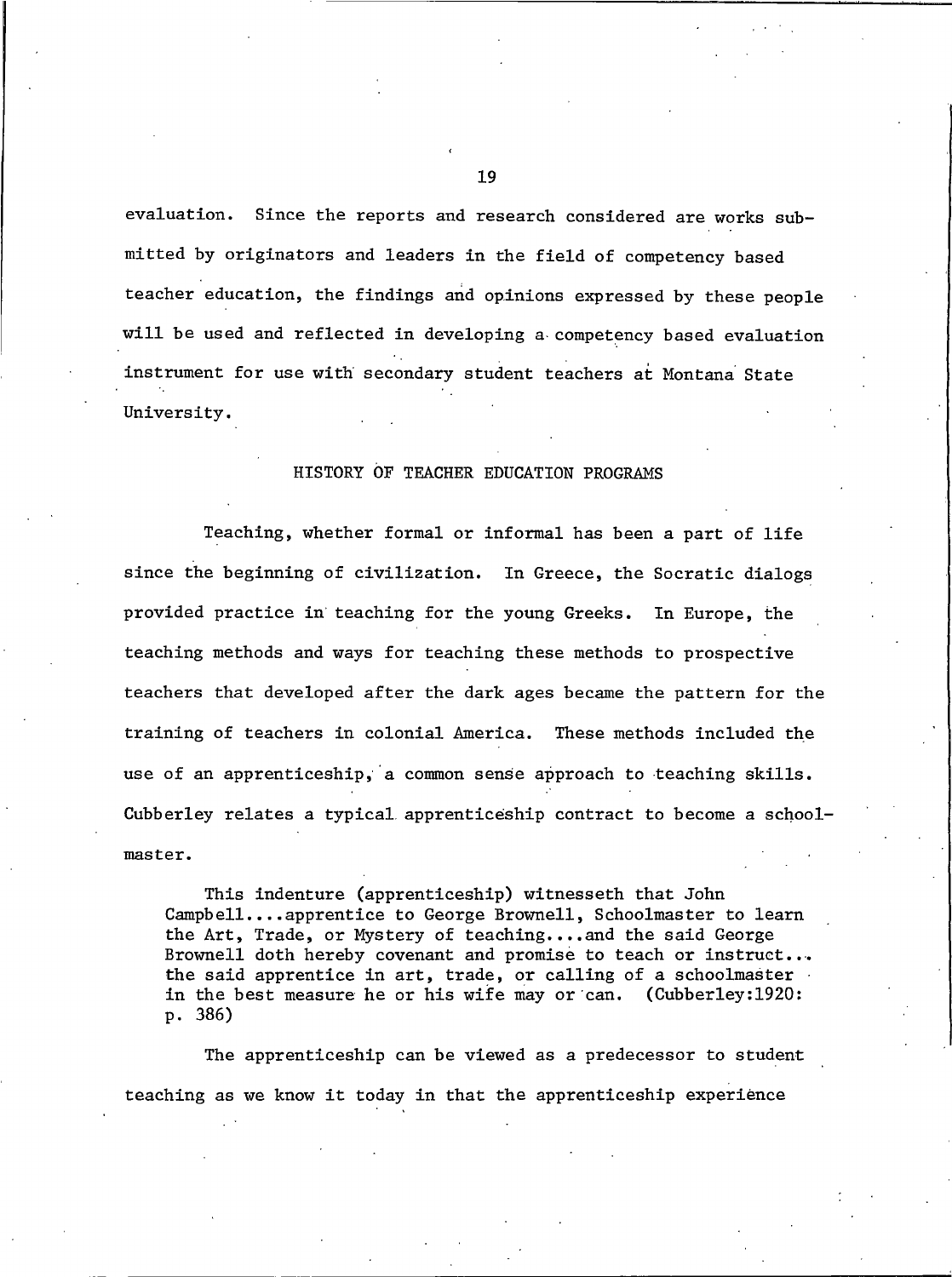provided the opportunity for the apprentice to observe students and teachers and have direct involvement in teaching activities just as student teaching affords these opportunities to prospective teachers today.

In the early 1800's, the apprenticeship for teachers gave way to the development of the normal school, a school that maintained or set forth a norm or standard of teaching ability. According to Good (1969) the early normal schools had a one year curriculum which included some work with children in a model school. By 1880 the normal school curriculum had been expanded to three years, with the model school, and work with students still a part of the program. Merrill (1967) reports of a survey conducted in 1895 in which it was found that only four of the sixty three normal schools surveyed had no provision for practice teaching in their programs.

As education became mandatory for children in the United. States, the need for teachers increased along with an interest in the curriculum that was being offered to prospective teachers. The period from 1920 to 1940 was a time of progress in learning theory and its subsequent effect on teaching. Surveys of schools and teacher education were made and there was a development and growing strength of professional organizations. Plans were formed for accrediting teacher education programs with special emphasis given to the standards that would be applied to such programs. Student teaching was confirmed as a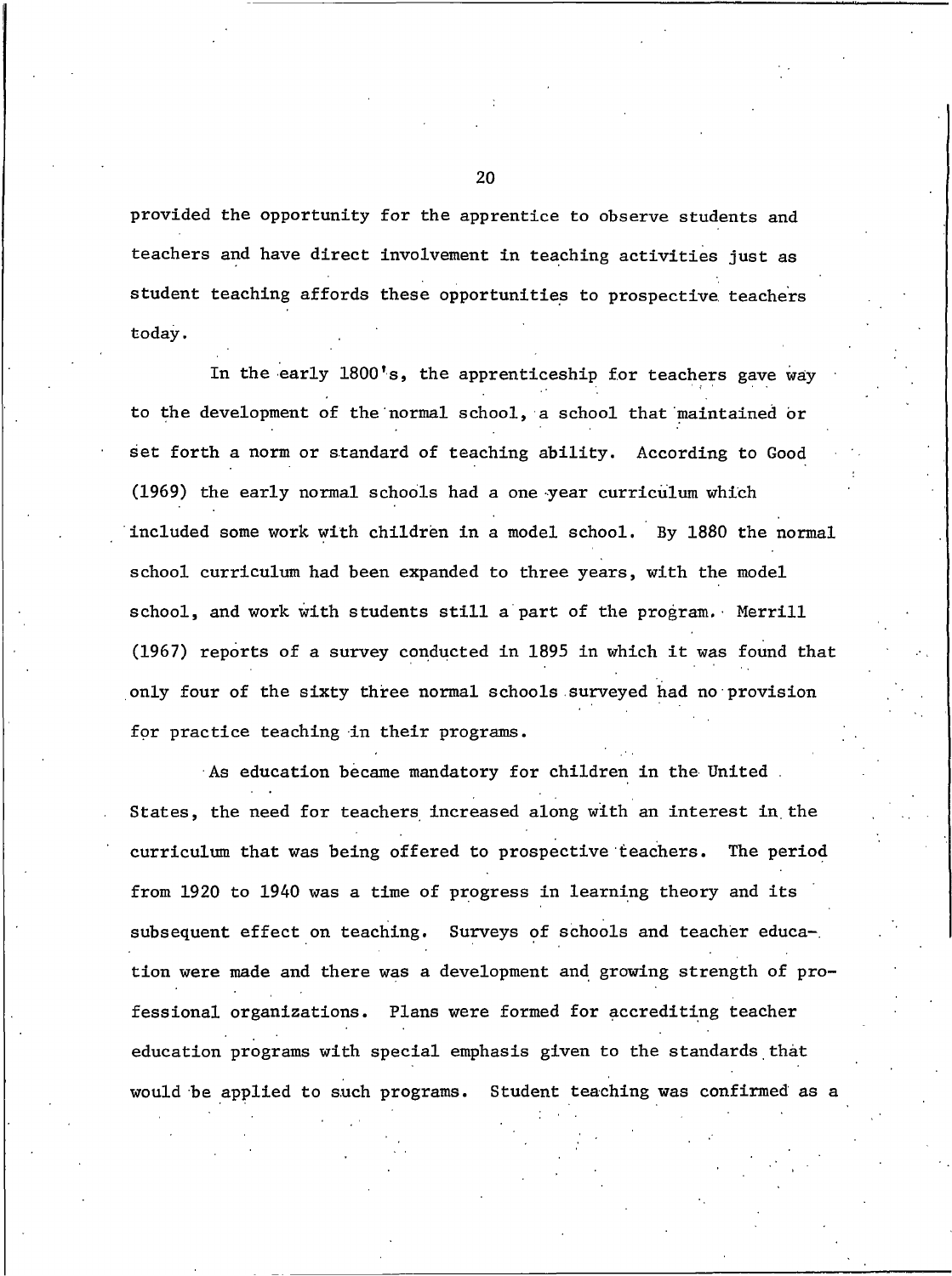vital and essential part of teacher education programs and the problems and issues of student teaching were identified and discussed. Recognizing the value of student teaching, the profession became concerned with ways of improving it.  $(Merri11:1967)$ 

By 1940, teacher education programs that provided training in teaching skills, pedagogical concepts and principles, training in the development of attitudes relevant to effective teaching and knowledge in a subject matter field, along with some student teaching were accepted as adequate programs. (Smith: 1971) This type curriculum was acknowledged as a "traditional" teacher education program and was approved almost without question until the late 1950's and Sputnik. At that time, all education programs were under scrutiny and teacher education programs were reviewed and changes suggested. These reviews gave impetus to a surge of research and studies regarding the traditional teacher education program and how effective it really was. It was felt by many that the teacher education programs had sacrificed quality for quantity in producing teachers to meet the increased demand after World War II. It was suggested that programs be examined with the idea of making changes within the programs so they were offering both quality and quantity. (Merrill:1967) By 1967, one outcome of the increased research was the conception of teaching behaviors as a complex of skills that could be identified and practiced under specifiable conditions. (Smith:1971) This conception has been used in developing a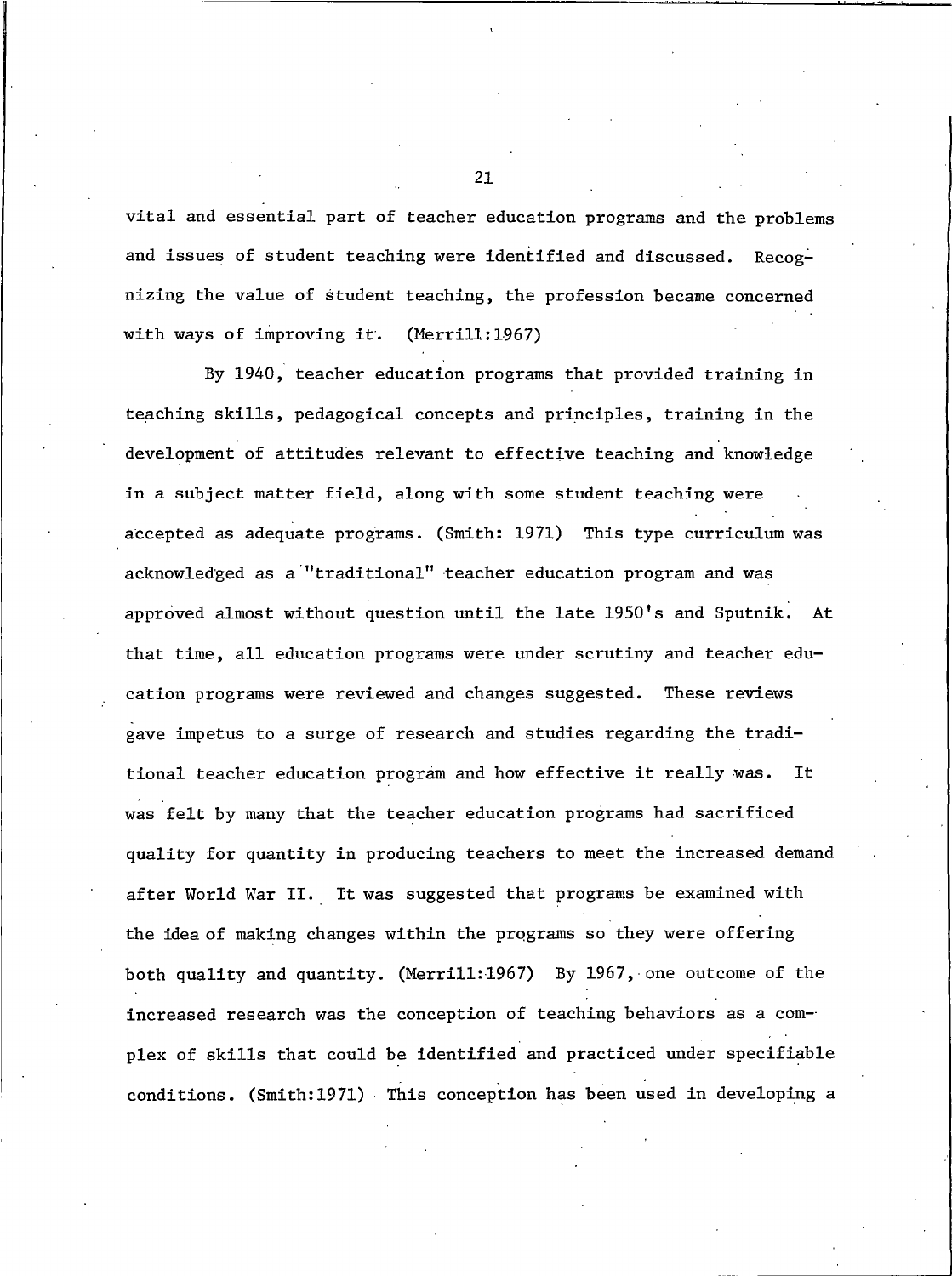variety of new approaches to teacher education with the competency based approach as one that has been implemented in many teacher education programs since 1970.

#### TRADITIONAL TEACHER EDUCATION PROGRAMS

From the time of the use of the apprenticeship method for training teachers, the goal of teacher education programs has been to equip teachers and prospective teachers with knowledge, understanding and ways of behaving that are useful in promoting their student's achievement of educational objectives. The traditional teacher education program that evolved and was accepted as being capable of achieving the preceding goal was based on raw experience, tradition, common sense and authority. (Gage:1972)

Traditional teacher education programs in existence today are much as they were at mid century. The program is an experience based course of study in that a number of courses or course hours are specified in various prescribed areas of study plus a student teaching requirement. Usually included in the program are course work in general studies, course work in the content of the chosen teaching specialty, humanistic and behavioral studies, teaching and learning theory with laboratory and clinical experiences and a final practicum experience. These general classifications of experiences don't specify what is to be learned from the experience nor do they indicate what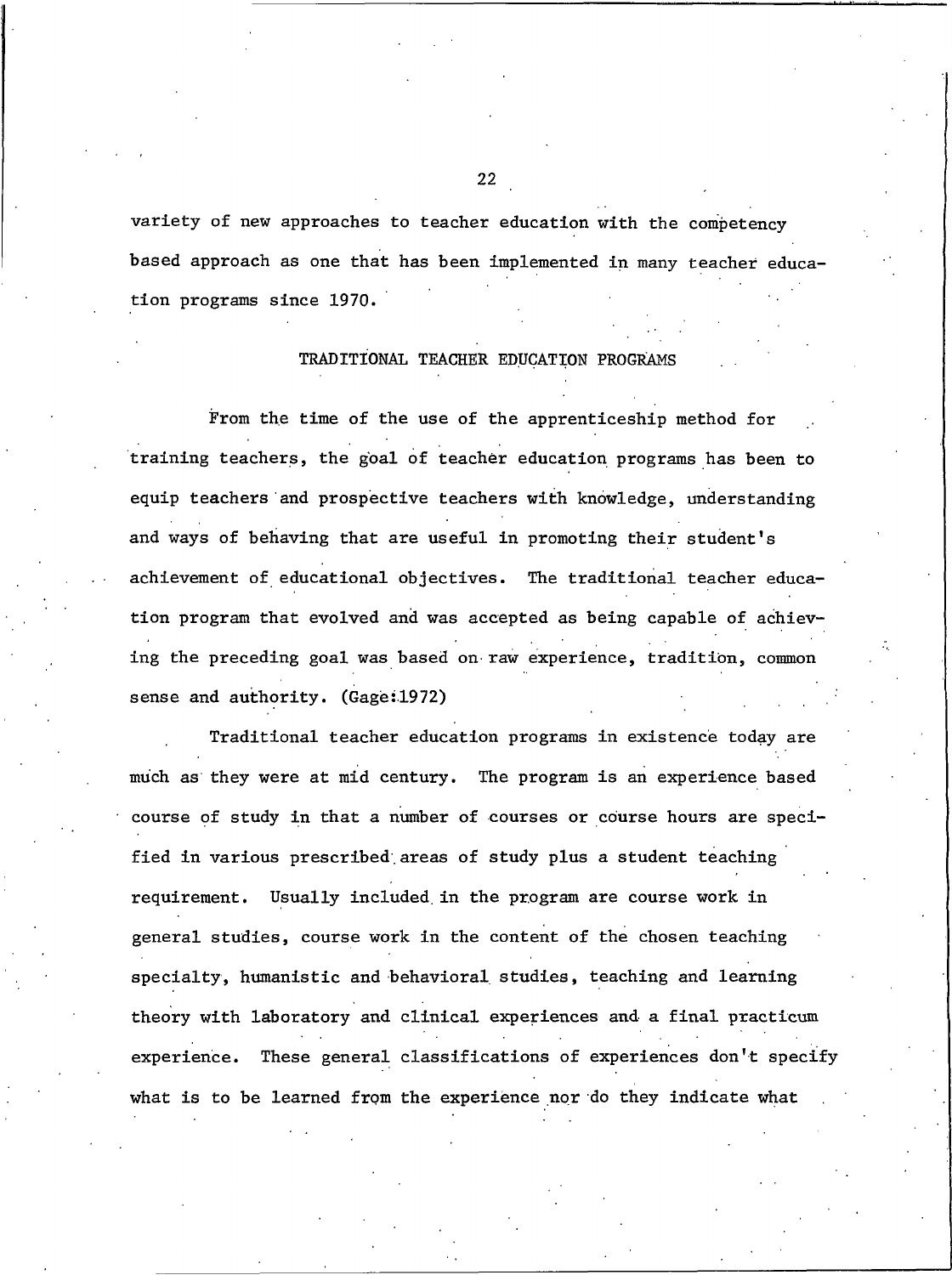prospective teachers need to know or should be able to do to be qualified to teach. (Dickson:1973) In this type program, knowledge of subject matter becomes the primary basis for teacher certification. The traditional experience based program assumes that knowledge of subject areas that relate to teaching is sufficient as a predictor of the ability to perform the tasks required of a teacher. (Rosner: 1972)

Evaluation in traditional programs is based on giving course credit for successfully completing at least minimally the goals established for each course. Sometimes the goals in traditional courses are known to all, but more often they are the privileged information of the instructor. Most often the grades in a traditional program are norm referenced with each student competing with other students as opposed to being criterion referenced with each student expected to meet a specified criterion level. When using this type of evaluation, the recorded summation is usually a letter grade which is included in a grade point average for each student. Using this approach for evaluation, a strength or higher grade in one area can compensate for a weakness or lower grade in another area. (Houston:1972)

Educators in the late 1950's and the early 1960's directed much thought and research to the topic of evaluation in education and in some cases, specifically to the evaluation of student teachers. Regarding evaluation of student teaching in the traditional teacher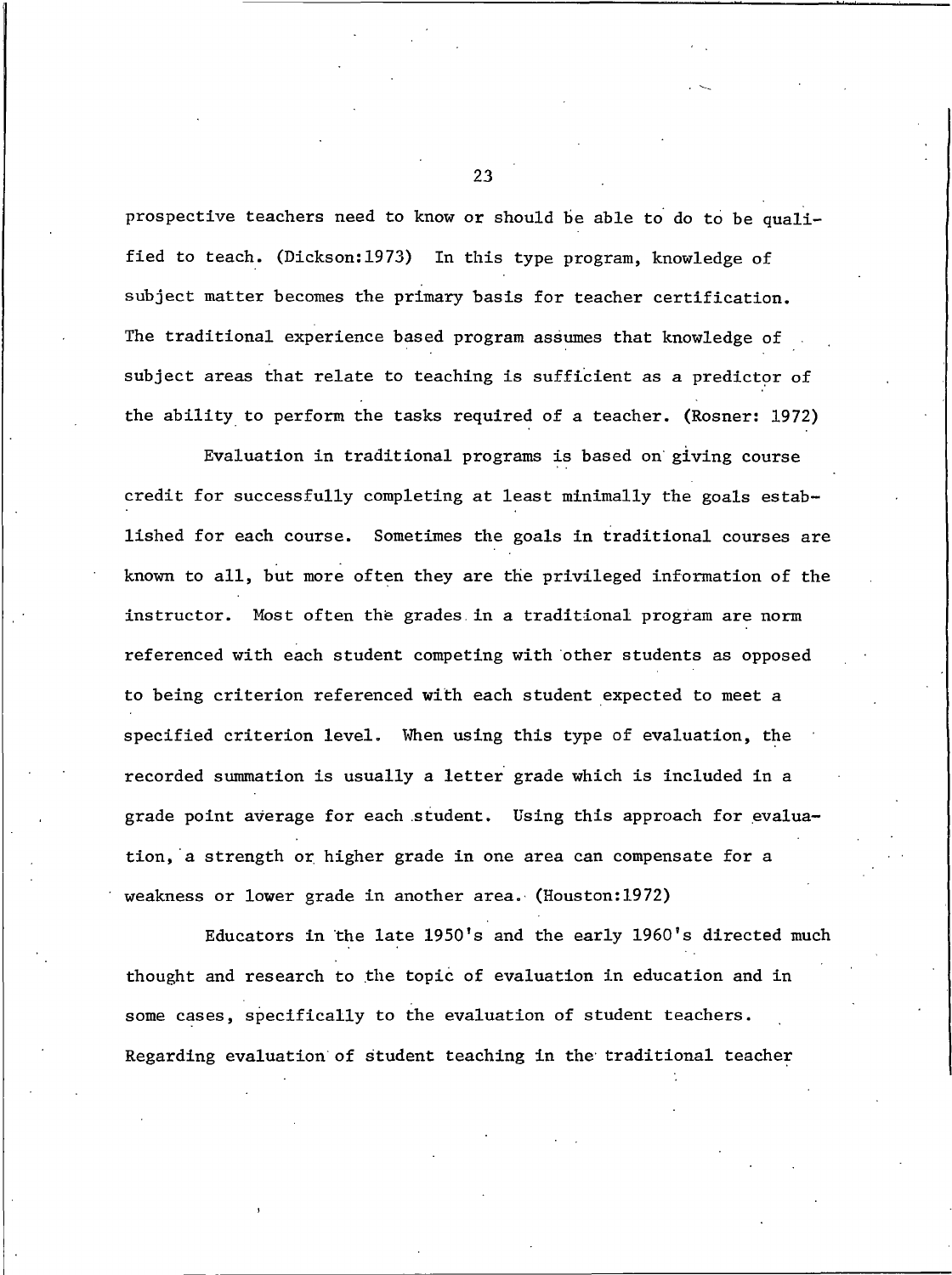education program, Stratemeyer and Lindsey (1958) state basic principles of evaluation which underlie and give direction to the evaluation process. These principles are:

The fundamental purpose of evaluation is to promote growth.

Evaluation involves appraisal of agreed upon values and goals.

Evaluation is an integral and important part of the learning process and should be continuous.

Evaluation should be based on both quantitative and qualitative evidence and employ a variety of techniques for recording and interpreting behavior.

Evaluation is a cooperative process in which the learner and all those concerned with his growth should participate.

Evaluation takes into account both the ability of the learner and the standards and competence generally required in the situations in which the individual will be engaged. (Stratemeyer, Lindsey:  $1958:p. 431)$ 

Boykin, in the 39th Yearbook of the Association for Student Teaching discusses eleven principles for evaluation of student teachers which support and supplement the evaluative principles of Stratemeyer and Lindsey. The principles for student teacher evaluation as viewed by Boykin are:

The evaluation of student teaching must be based upon and function within a democratic philosophy of education.

The evaluation of student teaching should be made within a behavioral frame of reference.

In evaluating student teaching, the objectives should be defined and stated in terms of the kinds of behavior expected to be realized.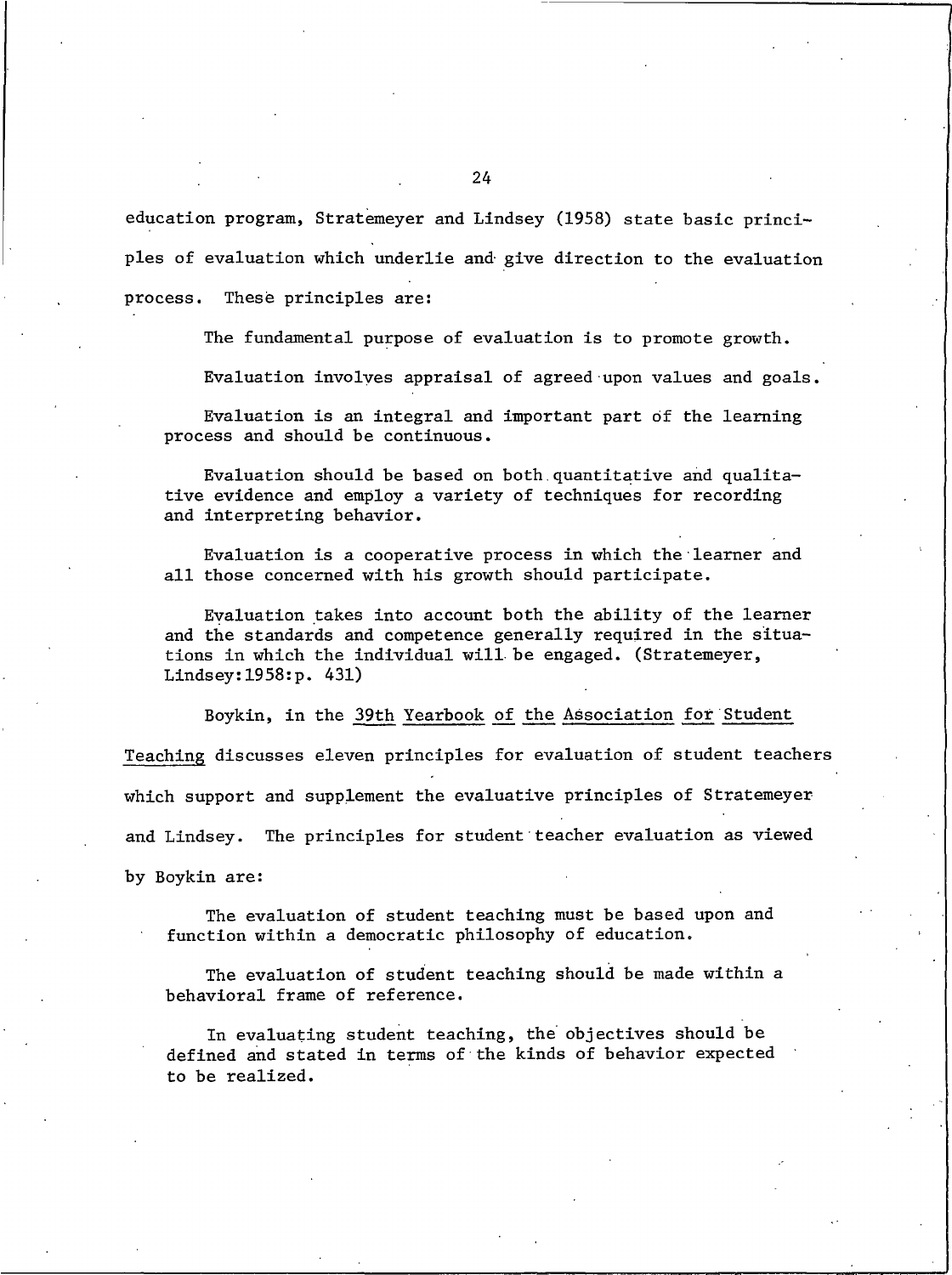The methods, procedures and techniques used in appraising the work of the student teacher should be sufficiently diagnostic to enable the student teacher to identify the various stages of growth and progress involved in learning to teach.

Evaluation of student teaching should be conceived as an integral part of all learning, to be engaged in cooperatively by the student teacher, the supervising teacher and the pupils.

The evaluation of student teaching should lead to a better understanding of growth and development and its relationship to developmental tasks and learning.

The evaluation of a student teacher's performance should lead to a more realistic understanding and acceptance of 'Self' and to the development of a positive emotional approach to teaching, learning, and living.

The evaluation of the student teacher can be educative only to the extent that it recognizes and reconstructs the group experiences which the student teacher brings with him to the student teaching situation.

The evaluation of student teaching is broader than measurement and requires the use of both quantitative and qualitative data.

The mere description of the characteristics of a 'good teacher' is insufficient for evaluating teaching competencies needed in a democratic social order.

The evaluation of student teaching is comprehensive, continuous, and leads to improvement in the total program of teacher education.  $(Boykin:1960:pp. 9-23)$ 

These principles of evaluation as stated by the various educators are as valid today as they were when first published in 1958 and The apparent weakness in student teaching evaluation in tradi-1960. tional teacher education programs is the fact that most evaluation procedures and instruments used often take the most expedient course which may not take into account the aforementioned principles of evaluation.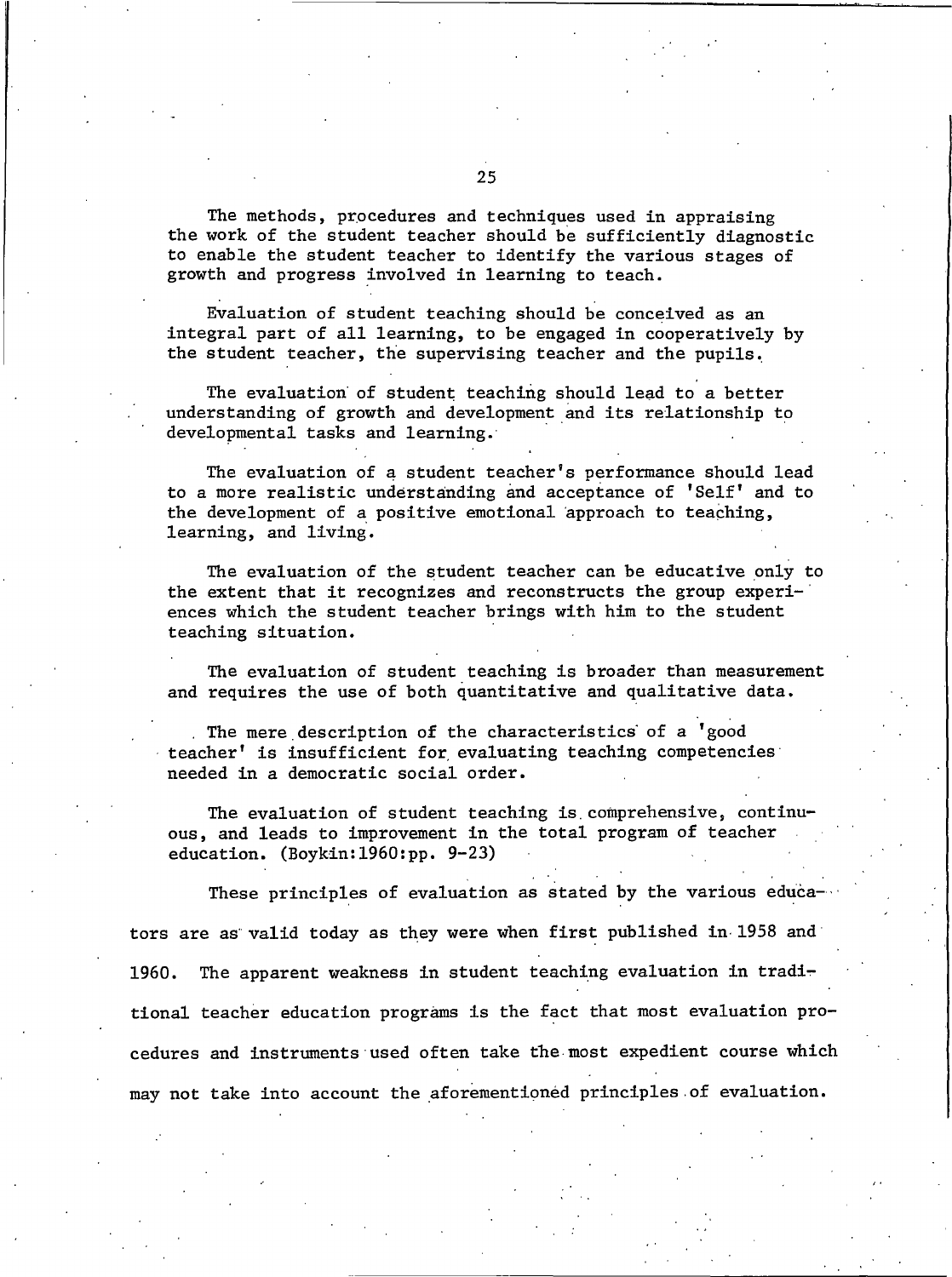Most often the student teacher is evaluated on the basis of observation, usually made by both a public school cooperating teacher and a college supervisor. Methods of recording observations vary from program to program, but the most common approach is to compare the student teacher to a predetermined list of characteristics, although other types of evaluative instruments may be used. Blair (1960) reports that at that time evaluation for student teaching was based on such things as rating scales, diaries, individual logs of activities, records of scholastic achievement, personal data records, anecdotal records, observation forms and questionnaires. Blair states that with the use of rating scales, many schools were attempting to individualize the evaluation by including narrative statements of individual behaviors and characteristics. It was felt that the characteristic and narrative statements included in the evaluation forms tended to be so general that the evaluation became extremely subjective. Most of the aforementioned methods for gathering evaluation data tend to be based on static conceptualizations and oversimplification of design.

Kinney (1960) discusses specifically the purposes and limitations of the rating scales that were so popular as evaluation instruments for student teaching at that time. He views the purpose of a rating scale as being two fold. First, it provides a means to standardize observation with what is being observed and secondly, a rating scale will help standardize how the observation is appraised.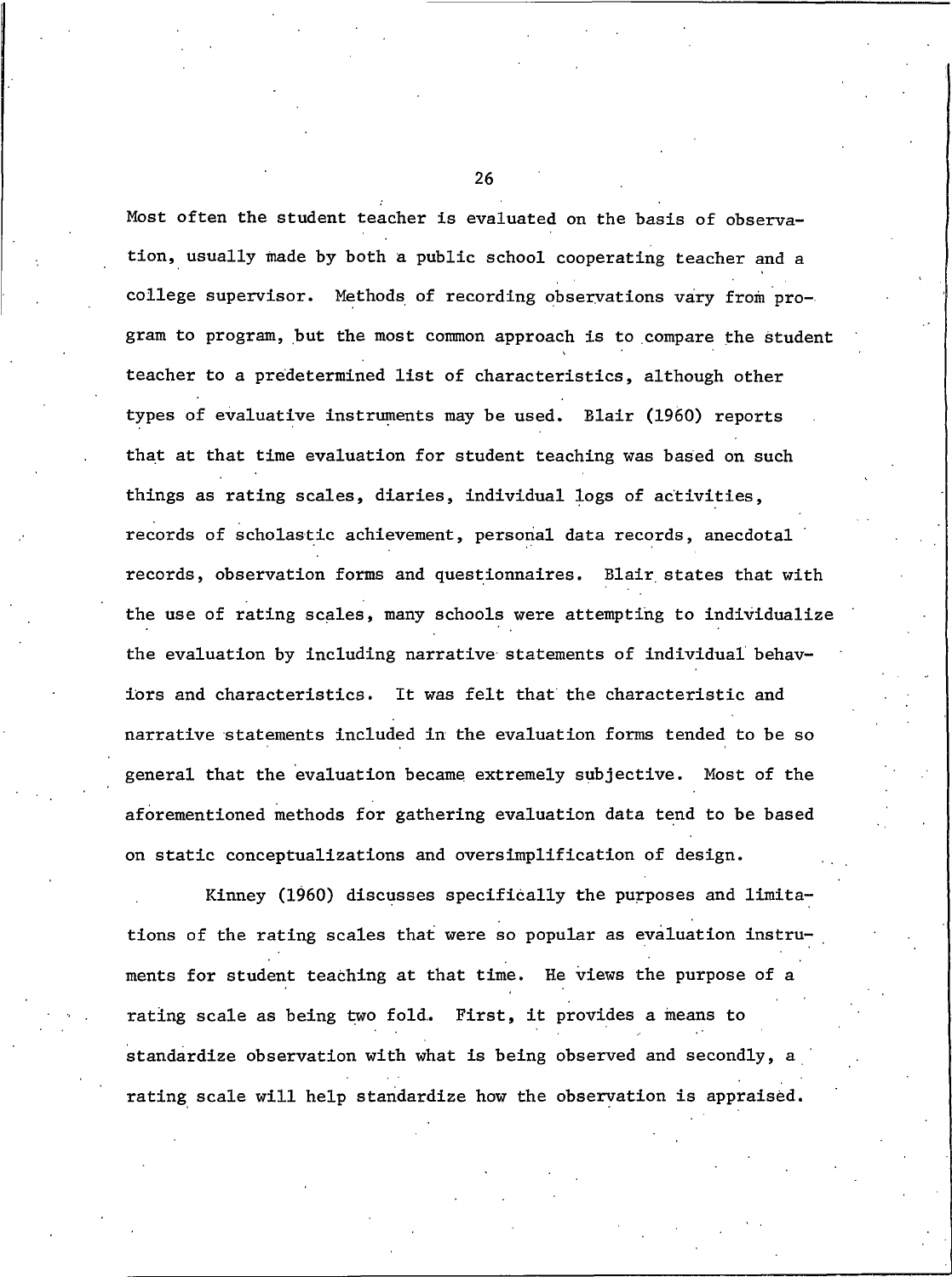Although a cursory look may suggest that the use of a rating scale would be an objective method of evaluation, there are limitations to objectivity in using rating scales. Kinney (1960) considers four limitations in using rating scales for evaluation. First, a fallacy is introduced if the rating scale is used as a measuring instrument since the units are arbitrary, and the comparative interval size of the scale is unknown. A second limiting factor in the use of a rating scale is the lack of discrimination evident when this type scale is used. Unless the scale is very carefully constructed, only the middle section of the scale will be used. The third limitation Kinney considers in the use of rating scales is a personal factor that may be inherent in the person using the rating scale. Some people will consistently rate higher or lower than other people making the same kinds of observation and rating. A fourth limitation viewed by Kinney in the use of a rating scale is the halo effect, or the tendency for good or bad impressions in one area to have effect in other areas.

If a student teacher is not given the opportunity to discuss the evaluation instrument with those responsible for his evaluation, he may be unable to exert his efforts toward a specific goal, for statements on many evaluation instruments are too general to be considered goals. Often in this type evaluation, there is little of the mutual analysis of successes and failures and the identification of causes for each with an eye toward improvement that Bennie (1966) notes as being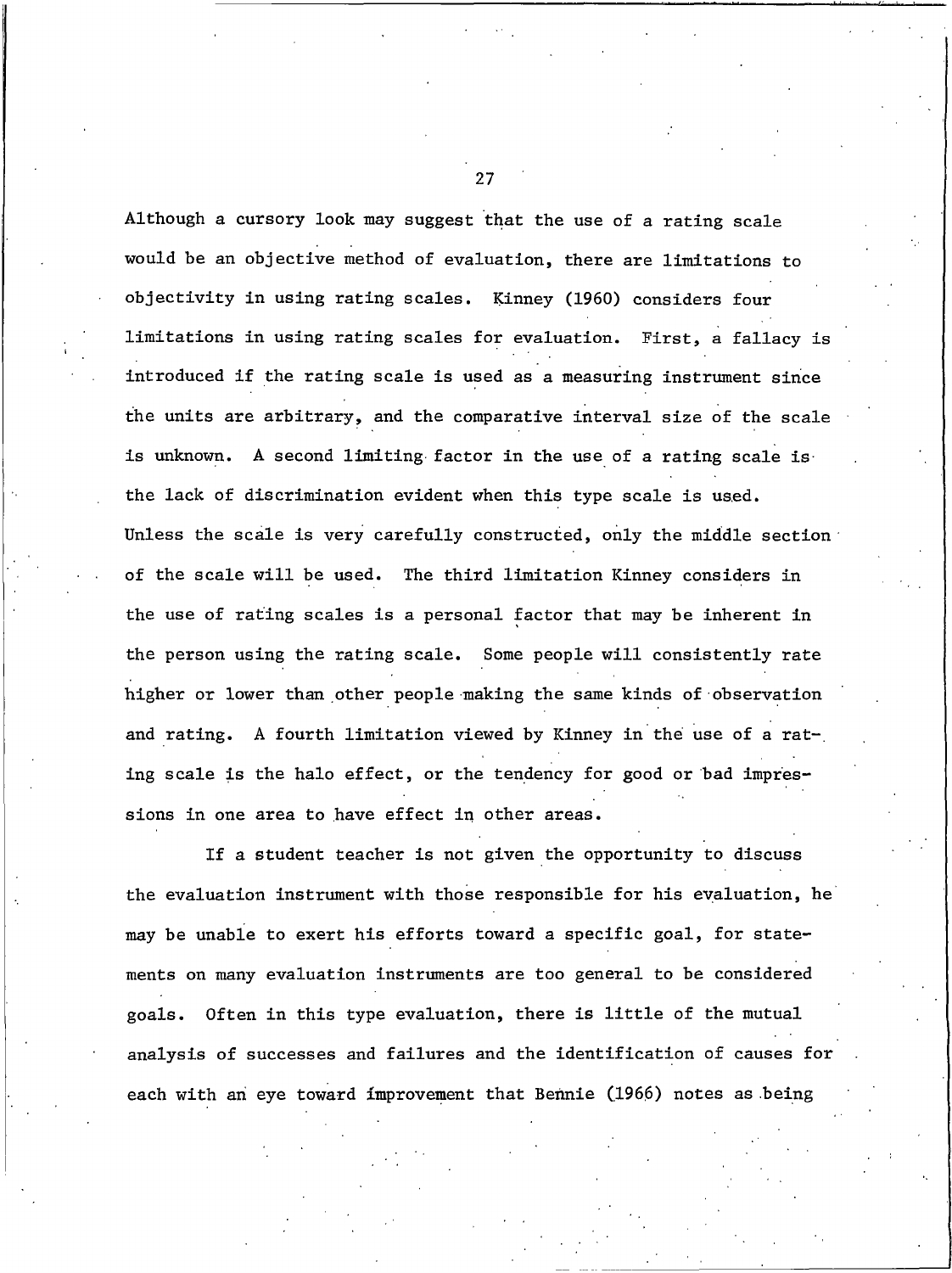an essential element of student teaching evaluation. Bennie emphasizes that too often the evaluation of student teachers is not as specific as it could or should be. Rather, it is too often as Silberman (1971) claims, sporadic, perfunctory, and aimed at giving student teachers a grade of some type rather than helping the student to develop into a more effective teacher.

## APPARENT WEAKNESSES IN TRADITIONAL TEACHER EDUCATION PROGRAMS

Overall, it is quite generally accepted by educators that there are weaknesses in traditional teacher education programs. Cooper (1973) suggests the following weaknesses:

Limited conceptualization of the total program.

Lack of a research base.

Vaguely defined goals.

Piecemeal changes and innovations.

Program components determined by tradition rather than by function.

Lack of program evaluation.

Inadequate data base for program decisions.

Unresponsive to environmental change.

Lack of client orientation.

Poor models of instruction. (Cooper:1973:p.7:Book II) Lange also finds weaknesses in the traditional teacher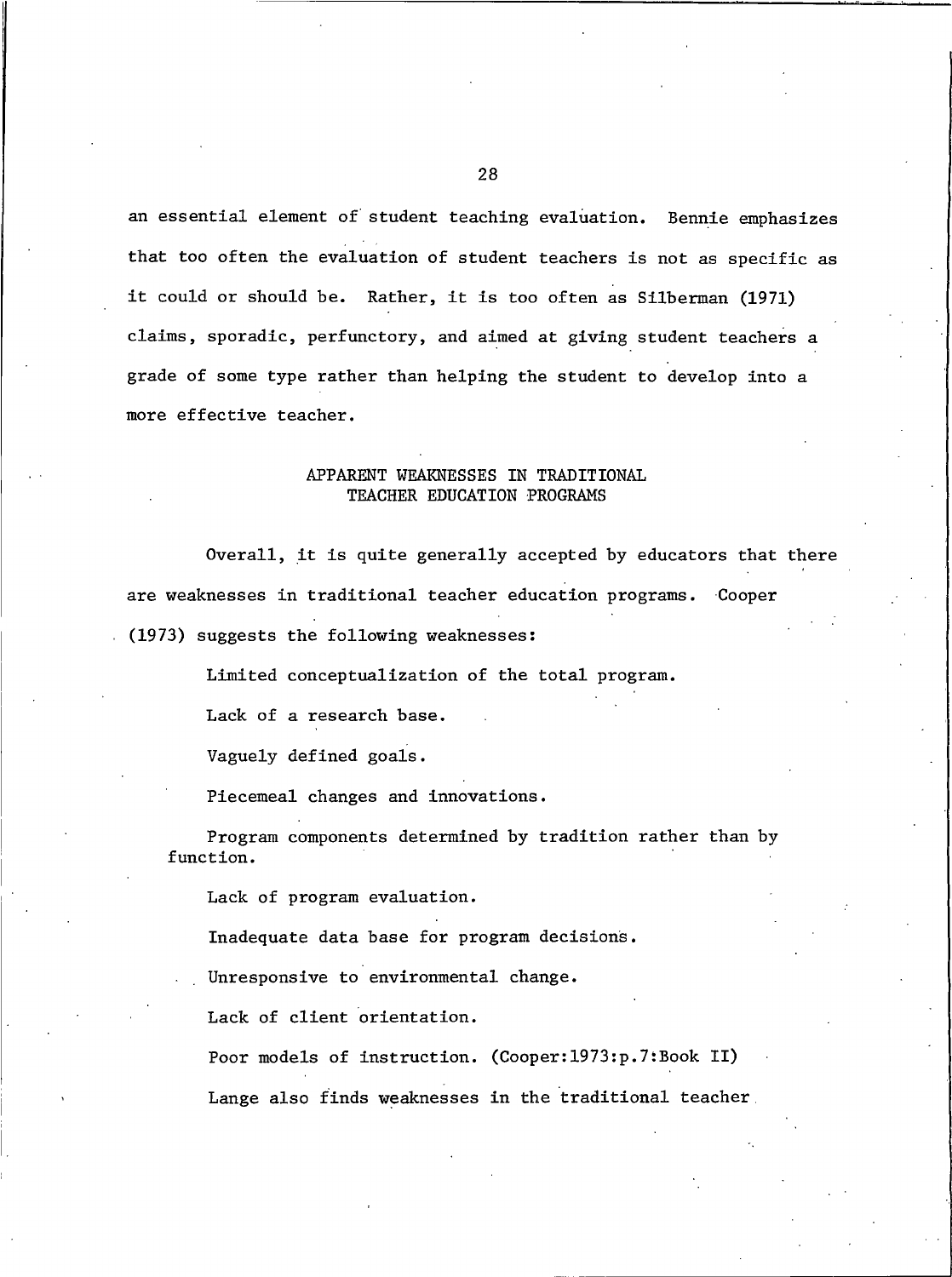education programs. He feels first, that theory and practice in the programs should be more closely related so the instructional program will be more relevant to the student. Further, he feels there should be a definite interrelation between knowledge and experience achieved by a gradual exposure to classroom teaching. He views these as being attainable only if there is a partnership between the public schools and the universities in the instructional programs for teachers.

Smith (1971) sums the weaknesses he views in traditional teacher education programs as follows:

A professional person is trained for and dedicated to the performance of a set of tasks within a flexible, theoretical framework. But programs of teacher preparation equip the prospective teacher to perform very few specific tasks and to understand only superficially the situation he must deal with as a teacher.  $(Smith:1971:p. 24)$ 

Smith acknowledges that no teacher education program can "create a lifetime of professional competence" but he feels some approaches for educating teachers would be more appropriate than the "traditional" programs and he has outlined various approaches to teacher education that he feels would be more successful. Competency based teacher education is one of his favored approaches.

## ASSUMPTIONS AND CHARACTERISTICS OF A COMPETENCY BASED TEACHER EDUCATION PROGRAM

Stratemeyer (1958) noted that the distinguishing characteristic of a profession is the requirement that members have preparation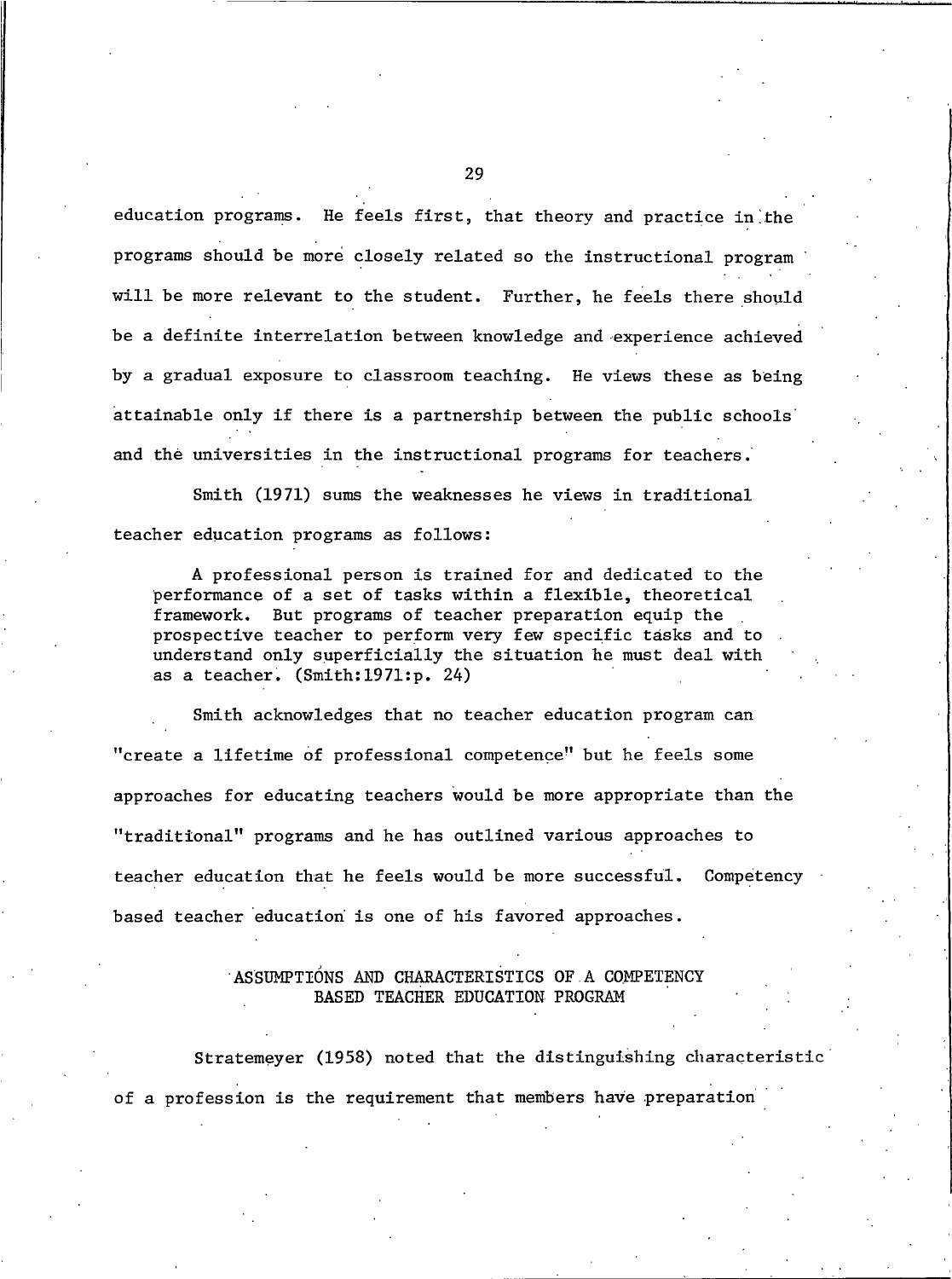leading to the development of specialized skills and abilities. As the quality and effectiveness of a professional group depends greatly upon the abilities of the individual members, the central purpose of a teacher education program should be to help the students develop the competencies needed by teachers. Dodl (1973) sees the same goal for teacher education programs, that is, to prepare teachers who competently perform teaching functions. Competency based teacher education programs address this goal directly. Houston states that competency based teacher education is a vehicle for preparing those who wish to practice in the teaching profession. The competency based teacher education program is designed to help students in the acquisition of knowledge related to teaching and developing the ability to apply it and further helps students in the development of a repertoire of needed critical behaviors and skills. (Houston: 1971)

A competency based teacher education program emphasizes the "ability to do" as a contrast to the emphasis in a traditional teacher education program on the "ability to demonstrate knowledge." It is assumed that knowing and the ability to apply what is known (competency) are two different matters. (Cooper:1971) A competency based teacher education program further assumes that it is possible to create models of teaching in terms of competencies and in developing these competencies the program will reflect a pluralistic philosophy by embracing a variety of teaching models. (Joyce: 1974) The competency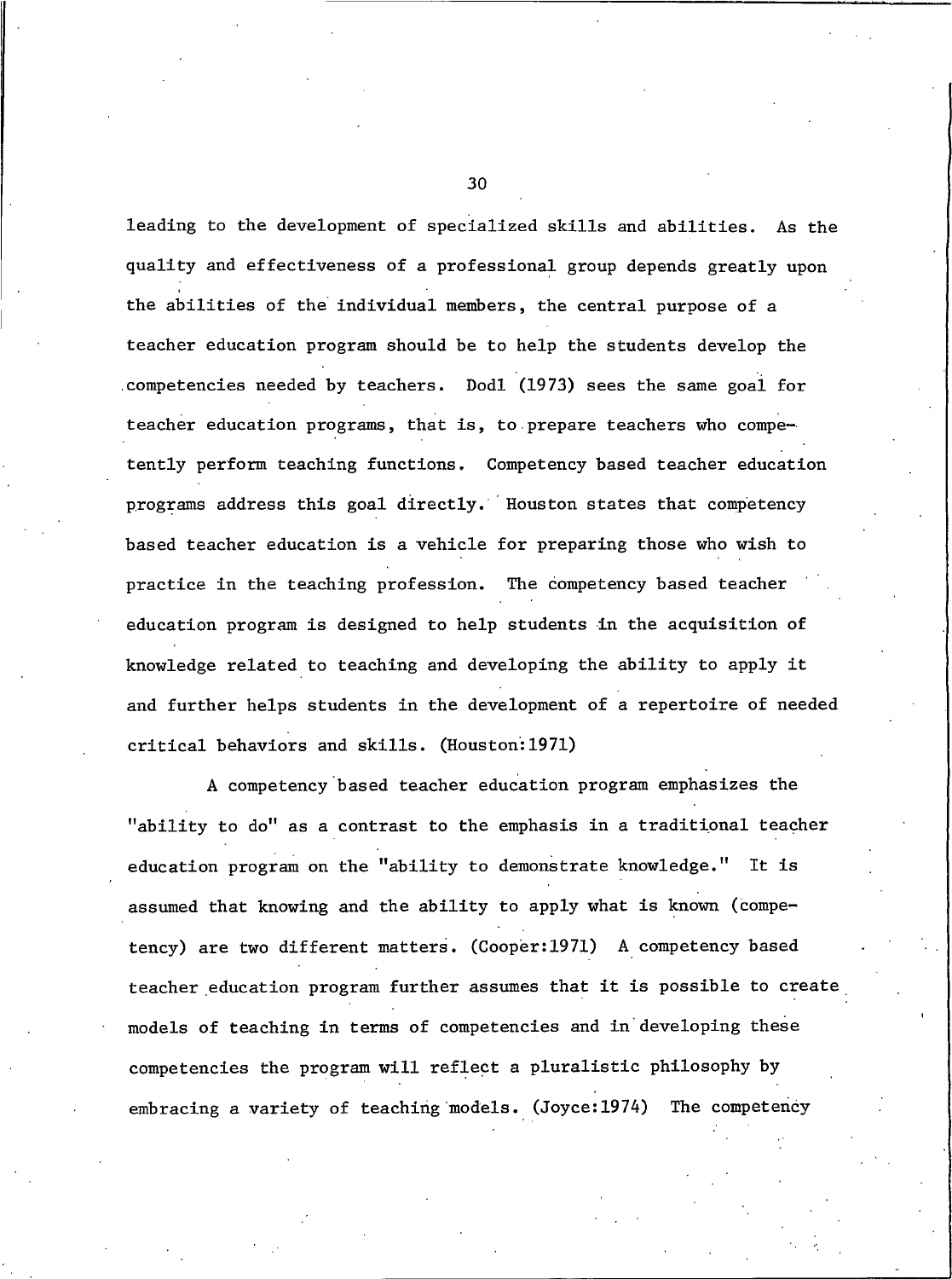based program further assumes that we can build instructional systems that will enable people to acquire the competencies necessary to be effective teachers. (Joyce:1973) In addition, a competency based program assumes that children will learn from teachers specifically trained to be competent. In meeting the assumption that the primary purpose of a teacher education program is to produce teachers who possess specialized skills, techniques, and dispositions that can facilitate learning in a variety of educational environments, competencies reflecting these skills, techniques and dispositions and the criteria to be used in assessing these competencies are chosen or developed and are explicitly stated so each student knows exactly what is expected of them. Each student is personally responsible for meeting or passing the criteria. (Dodl:1973) A competency based program further assumes that the criteria for assessing what a prospective teacher can do (performance) should be as rigorous and as systematically derived and as explicitly stated as the criteria for assessing what a student knows (knowledge) or what he can achieve with learners (product). (Dod1:1973) A further assumption of a competency based teacher education program is that the ability to attain specified objectives with learners (product) represents another kind of competency that will be required of teacher candidates. In making evaluations and assessment of knowledge, performance and product, it is assumed that the assessment criteria will be described and assessment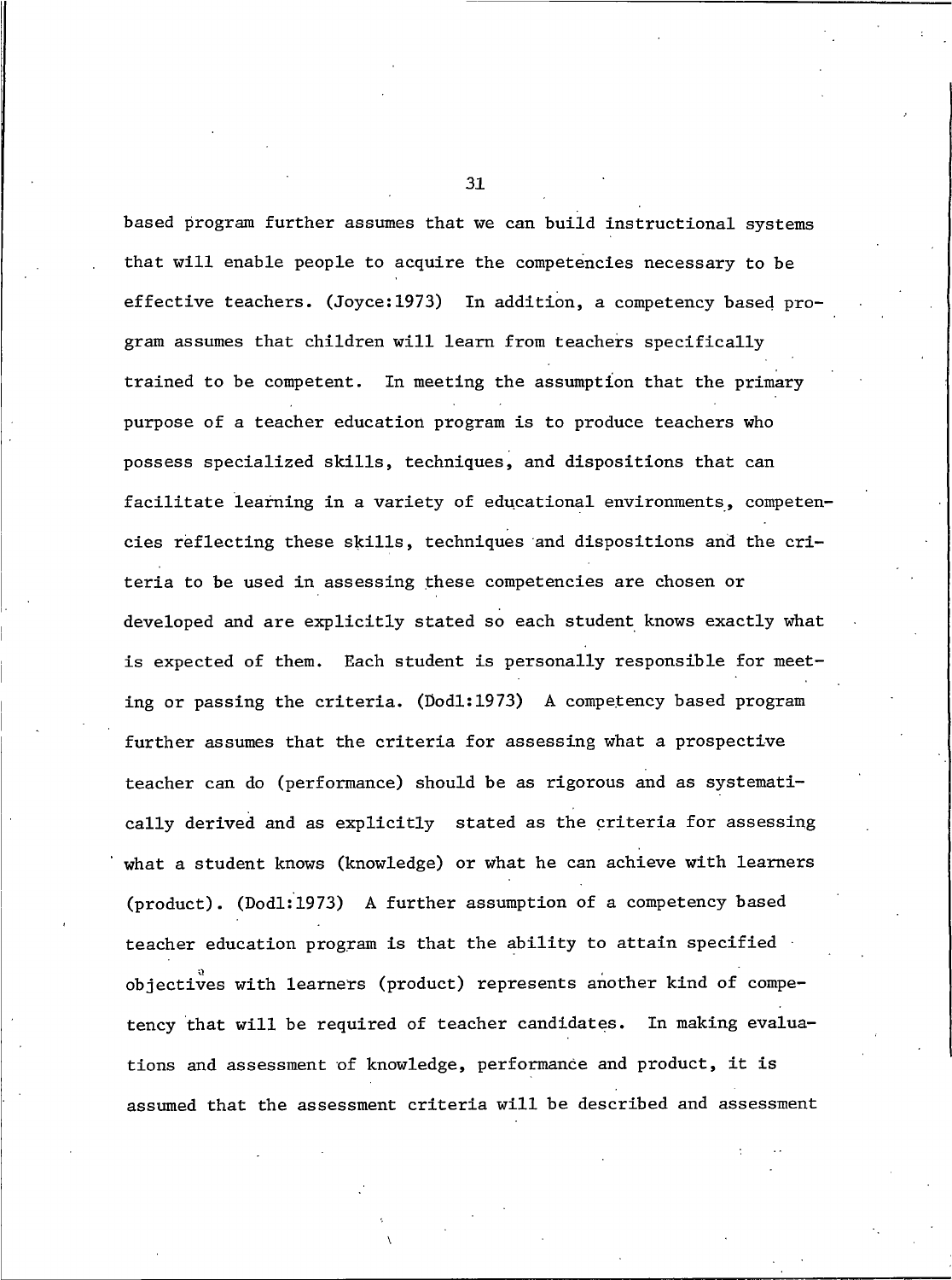made in a systematic manner. A final assumption of a competency based teacher education program is that the education students will have met the competency based requirements only when they have demonstrated they have the appropriate knowledge, can perform in a stipulated manner and can produce anticipated results with pupils being taught. (Dodl:1973)

It is believed that prospective teachers can be helped to acquire the needed basic teaching skills by assisting teacher trainees in mastering specific training protocol. The teacher training protocol and the objectives of a competency based teacher preparation program are presented through instructional and managerial units which allow each student to proceed in accordance with his interests and abilities. (Nash:1970) Competency based programs implement such things as microteaching, simulation, behavioral objectives and differentiated staffing patterns as models and means to increase the skill proficiencies of good teaching. (Agne: 1971)

Competency based teacher education programs now in existence in the United States generally utilize three types of evaluation criteria. These are

Knowledge criteria which are used to assess the cognitive  $understanding...$ 

Performance criteria which are used to assess the teaching behaviors... and

Product criteria which are used to assess the student's ability to teach by examining the achievement of students... (Elfenbein: 1972: p. 27) (Figure I: p. 153)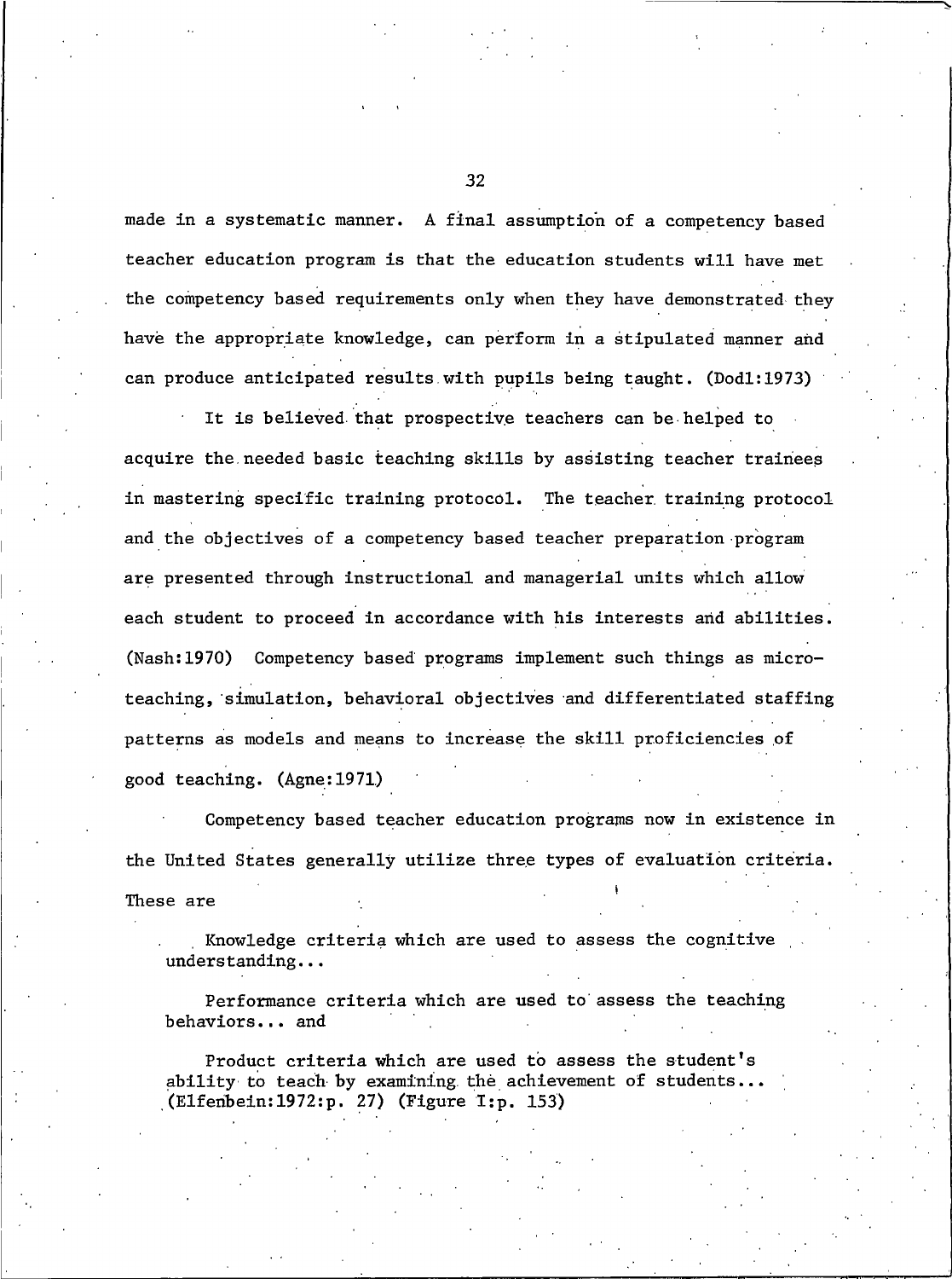These criteria are correlated with performance functions of teaching activities and assessment of each teaching activity is made for each teacher trainee on the basis of how well he has met the predetermined The trainee's proficiency in demonstrating mastery of criteria. required teaching skills is the measureable outcome of a competency based teacher education program. Each student demonstrates his ability to be a qualified teacher by meeting or surpassing preestablished criteria. (Houston: 1974) Thus, in a competency based teacher education program it is assumed and accepted that demonstration of competency will supersede evidence of courses and time spent in student teaching as certification requirements. (Dod1:1973)

Houston (1972) distinguishes two essential characteristics which differentiate a competency based teacher education program from most traditional teacher education programs. He states:

First, precise learning objectives--defined in behavioral and assessable terms--must be known to the student and the teacher alike. Competency based instruction begins with identification of the specific competencies that are the objectives of the learner. These objectives are stated in behavioral terms. Means are specified for determining whether the objectives have been met. Both learner and teacher are fully aware of the expectations of the criteria for completing the learning effort. From a variety of alternative experiences, those most appropriate to the specific objectives are selected and pursued. In contrast to much traditional instruction, the activities are viewed as a means to a specific end. Neither teacher nor learner is permitted to view the activities as the objectives of the learning experience.

The second essential characteristic is accountability. The learner knows that he is expected to demonstrate specified competencies to the required level and in the agreed upon manner. He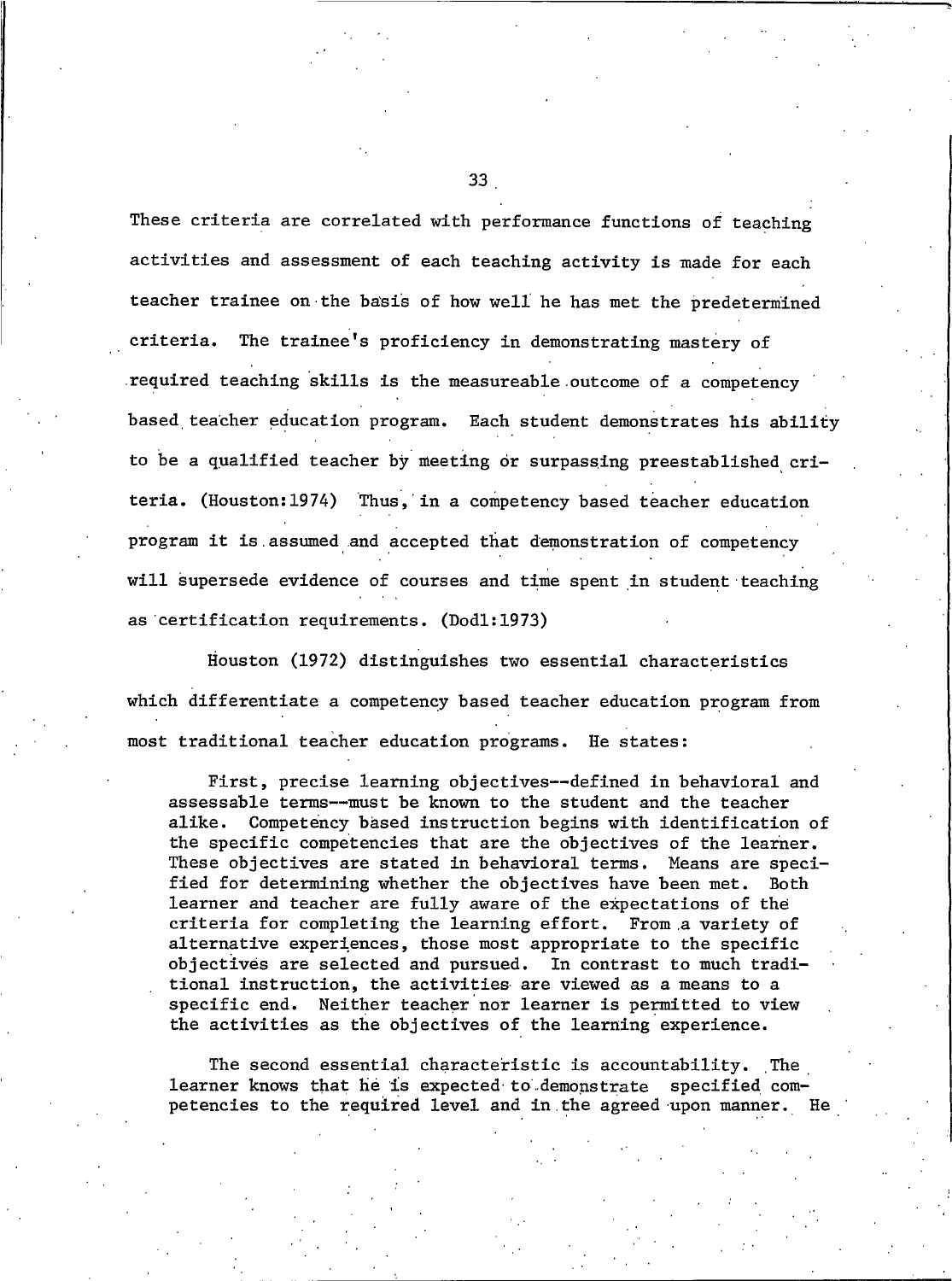accepts responsibility and expects to be held accountable for meeting the established criteria. (Houston:1973:p. 4)

Another characteristic of a competency based teacher education program that Houston (1972) views as desirable, but not as essential as the first two, is the personalization of the program. Dickson (1973) in considering personalization as one element of a competency based teacher education program feels that this element is needed in the program to make the program both humanistic and relevant. Dickson emphasizes that personalization in a program goes beyond individualization, and he carefully distinguishes between the two. According to Dickson (1973) a program that is individualized provides the educational opportunity for each student to engage in learning activities at his own rate, sometimes independently and sometimes with others. In an individualized program as Dickson views it, all students essentially cover the same material, with the time involved in covering the material by each student being the variable factor. In contrast, Dickson (1973) views personalization in a program as being an attempt to particularize instruction by being more concerned with the diverse interests, activities and achievements of each learner. Dickson feels that in a personalized program each student is provided the opportunity and is expected to interact with the instructional staff for the purposes of defining and negotiating some competencies and criteria that will be a part of the student's program. Dickson sees the merit of personalization in the fact the students will have had the opportunity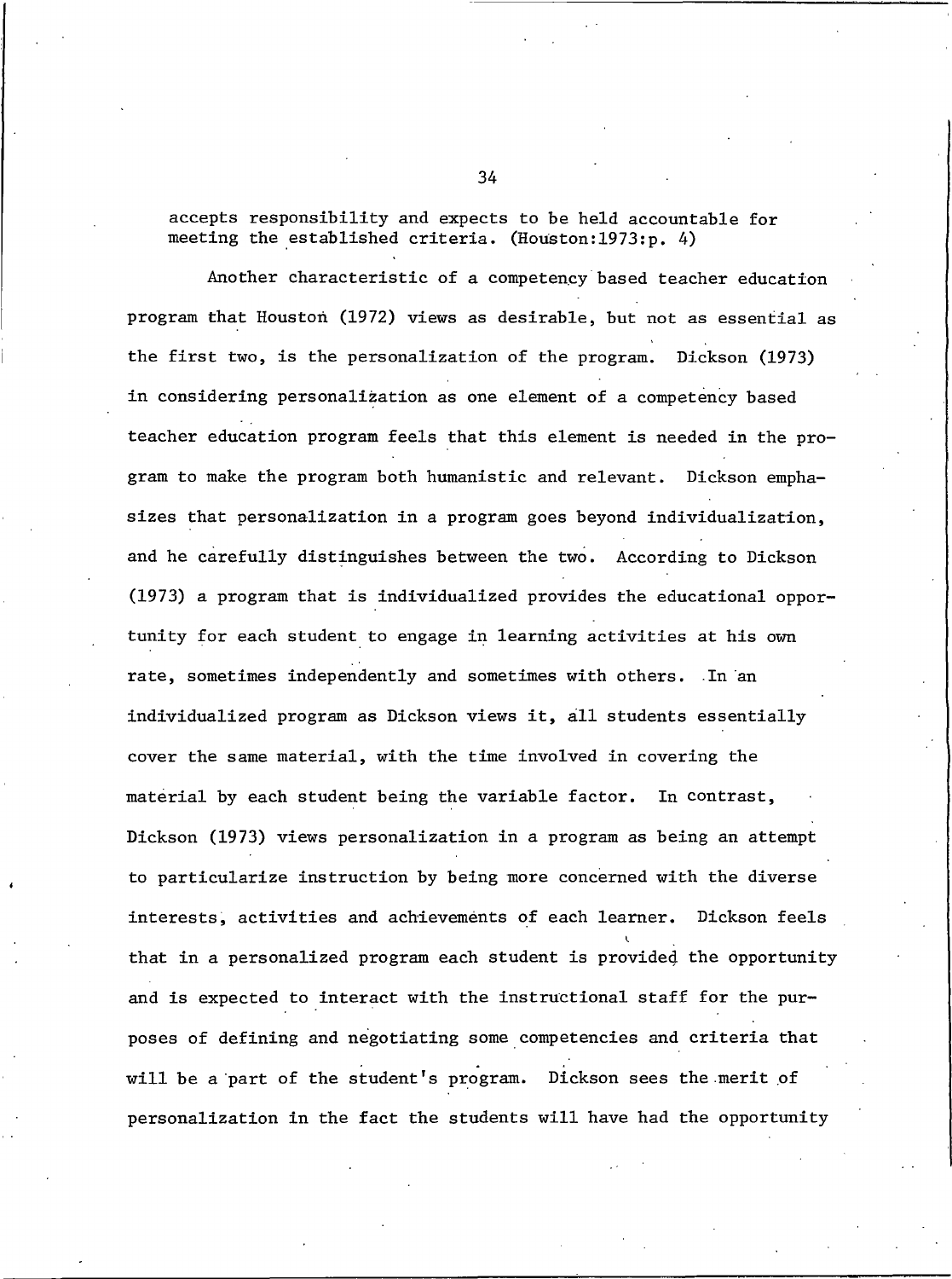for input and will know what they want to do, what they can do, and will know that they will be held accountable for the choices they have participated in making. Rosner (1972) in considering personalization goes beyond Dickson to include small group seminars and peer group relations as a part of a personalized program. Rosner further emphasizes the personalization element he views in developing a program where each student is oriented toward specific rather than general goals. Rosner further views it as being of a crucial advantage and a point of personalization for the learner to know specifically the competencies that must be mastered.

There are many consequences that would result from the implementation of a competency based teacher education program. Houston (1972) elaborates on two consequences that he views as being important and desirable. He states:

First...the focus for evaluation or accountability is shifted to the individual's attainment of a set of objectives. He no longer is judged by his standing relative to the performance of a group or of a test population. In other words, this approach is criterion-referenced in contrast to the norm-referenced approach that has been emphasized throughout much of our educational history. The learner's achievement is compared with the stated objectives and the specified criteria; the achievements of other students are not relevant to the evaluation.

Another important consequence is that the emphasis shifts from the teacher and the teaching process to the learner and the learning process. Many learning experiences are included in the traditional curriculum because they fit the expertise or the needs of the instructor. Competency based programs, emphasizing objectives and personalization, focus on the needs and accomplishments of the student. (Houston:  $1972:pp. 4-5$ )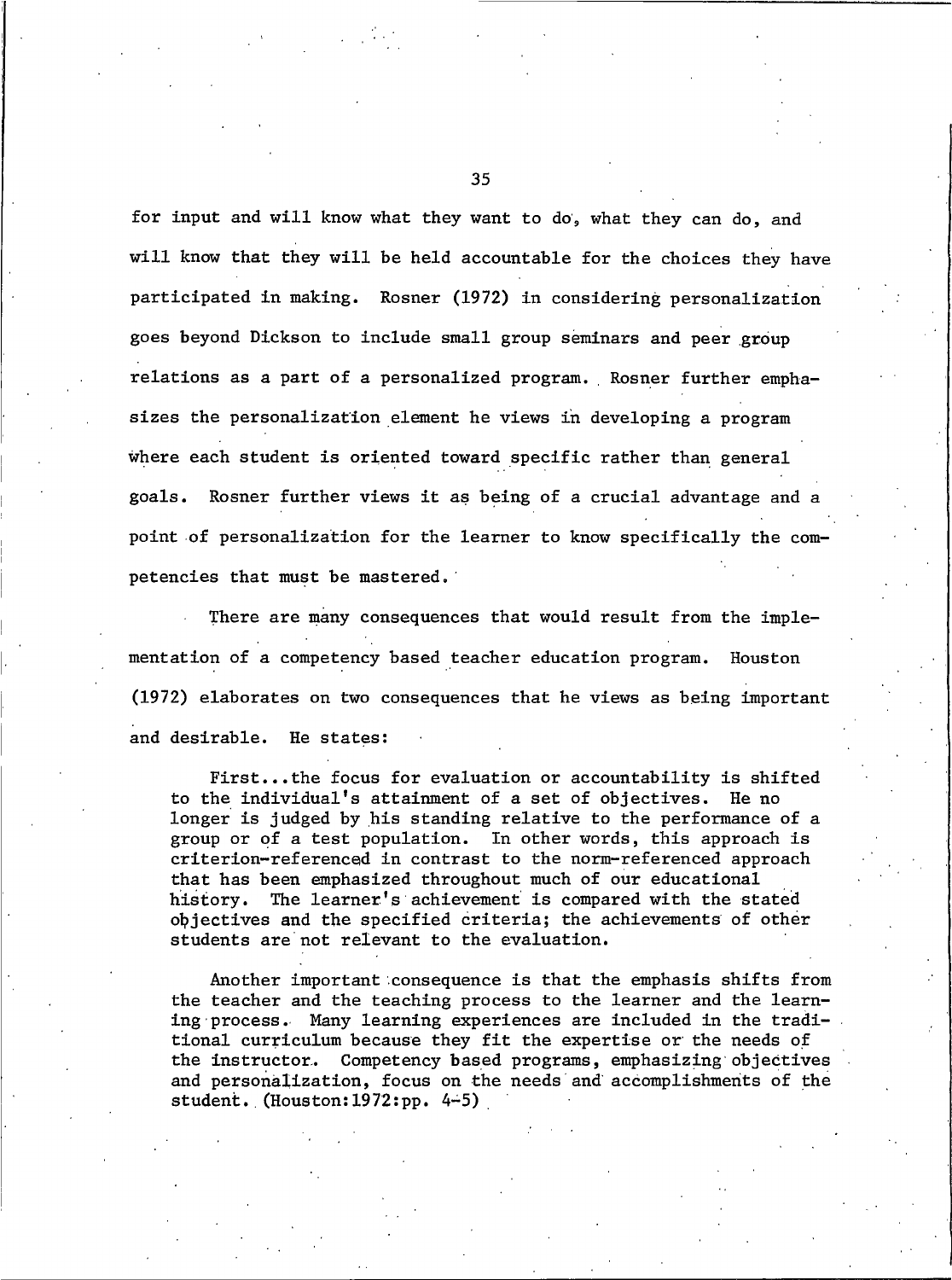Dodl (1973) feels that the consequences of a competency based teacher education program are more far reaching than the two consequences Houston considers. First, Dodl feels that a competency based orientation to teacher education would eventually evolve to the point that most teacher preparation programs would be a non-course, noncredit enterprise with the competency demonstration not tied to a time base. Further, Dodl feels there could develop in a competency based program a constant interplay between personal goal setting and the gathering of information which would be reflected in programs that provided opportunities for study and then trial teaching where the prospective teacher will have the opportunity to assess short range Dodl further emphasizes as a consequence the achievement outcomes. fact that competency based programs will be highly active endeavors with a high degree of student motivation generated by the fact they are provided the opportunity to make successive approximations of a final goal behavior and will be given immediate knowledge or feedback of their degree of success. A further consequence of a competency based teacher education program which Dodl considers is the need for and emergence of teacher education specialists who would design material and assessment techniques specifically for competency based teacher education programs. Other consequences Dodl envisions as a result of competency based programs are an intensified effort through research to clarify the nature of desirable pupil outcomes, and the belief that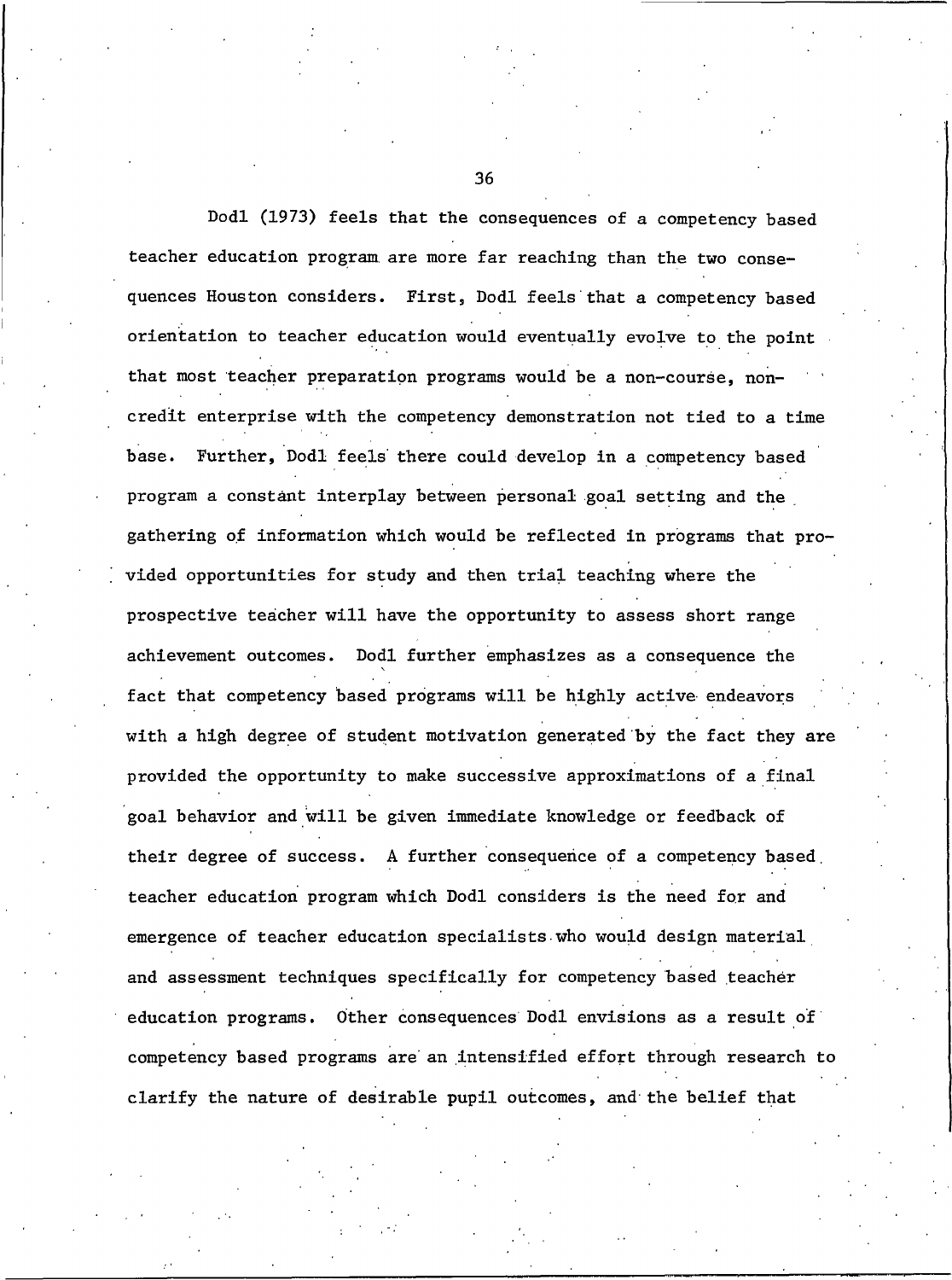under such a program the achievement of the stated educational objectives is more likely to be attained.

## THE ROLE AND CHOICE OF COMPETENCIES IN A COMPETENCY BASED TEACHER EDUCATION PROGRAM

The purpose of the competency based teacher education program is to prepare teachers who competently perform teaching functions. To achieve this purpose, Houston (1972) emphasizes that the central notion is the statement of competencies as explicit objectives. Houston suggests that a competency program can be no better than its competencies, for they determine the content for all else. He states:

... precise learning objectives--defined in behavioral and assessable terms--must be known to learner and teacher alike. Competency based instruction begins with the identification of the specific competencies that are the objectives of the learner. These objectives are stated in behavioral terms. Means are specified for determining whether the objectives have been met. Both learner and teacher are fully aware of the criteria for completing the learning effort. (Houston: 1972:p. 4)

Dickson (1972) suggests that in stating competencies for a competency based teacher education program, the statements will include knowledge, skills and attitudes as well as the performance competencies a prospective teacher is expected to have on the completion of the teacher education program. Dickson further emphasizes that in choosing the knowledge, skills, attitudes and competencies that will be included in the program, care must be taken to include those behaviors which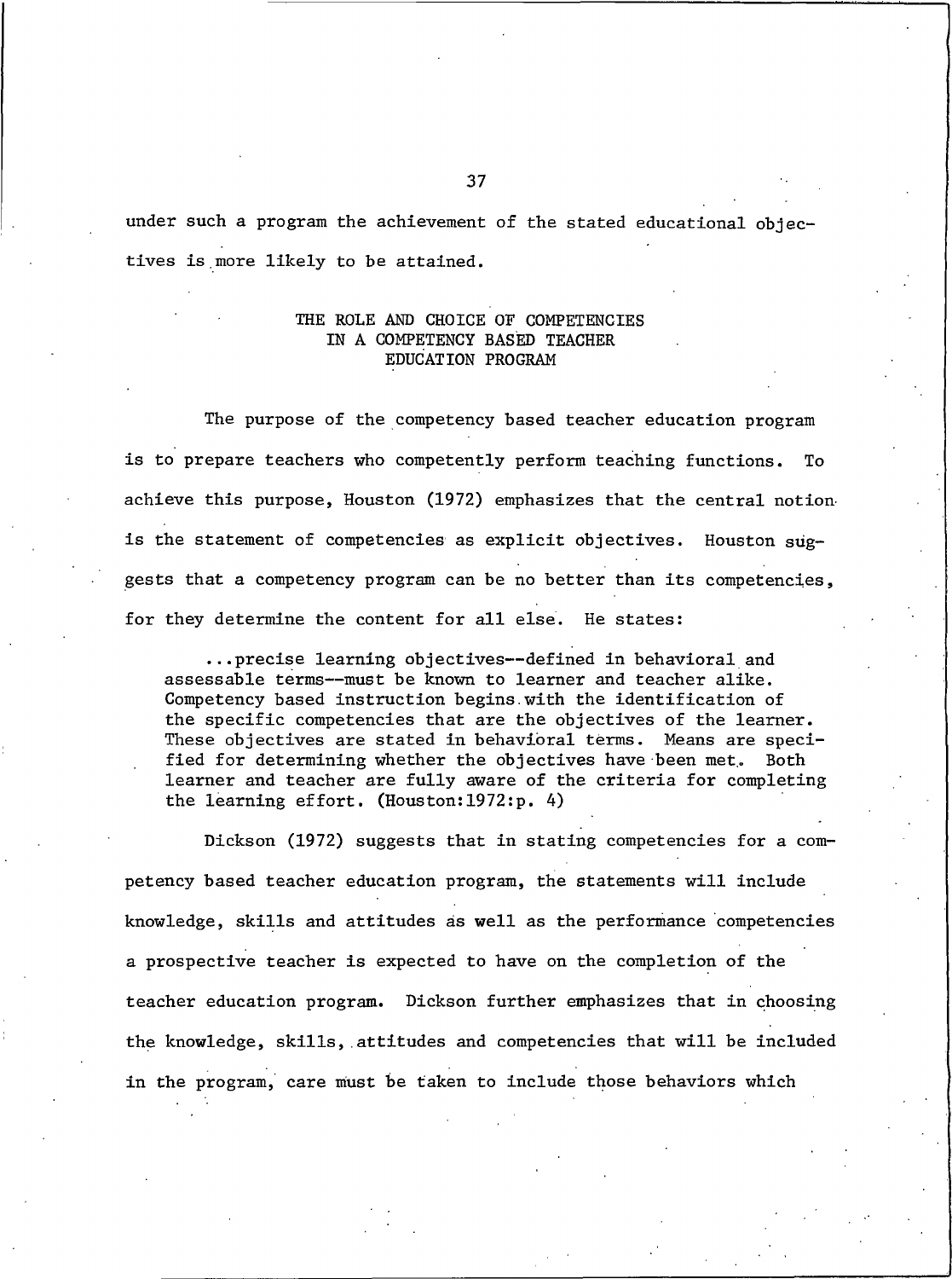promote intellectual, physical and social growth in students.

McDonald (1974) views teaching competence as having available a diverse set of performances adaptable to a wide range of teaching situations. McDonald stresses that these performance behaviors must be linked to the purposes of teaching, the material and media of instruction, the characteristics of the students being taught, and the student responses being taught. He views teaching acts as being comprised of two components, a behavioral component and a cognitive component. McDonald defines the behavioral component as a set of observable actions and the cognitive component as a combination of perceptions, interpretations and decisions. He views a competent teacher as being one who has learned most of the simple and complex performances and the combinations and interrelations of the simple and complex performances that are required in teaching.

Rosner (1973) takes much the same view of teaching competency as expressed by McDonald. He states:

Students who wish to become certified must show that they can 'put it all together.' They cannot just talk about it, they cannot win brownie points by regurgitating the contents of books or lectures, or discussions. They cannot make it with a few highly developed performance skills. (Rosner: 1972:p. 32)

Dodl (1973) suggests that the specification of competencies will contribute to a teacher education program in a number of positive ways. First, specifying competencies for a program describes or defines the desired product of the program. Further, the specified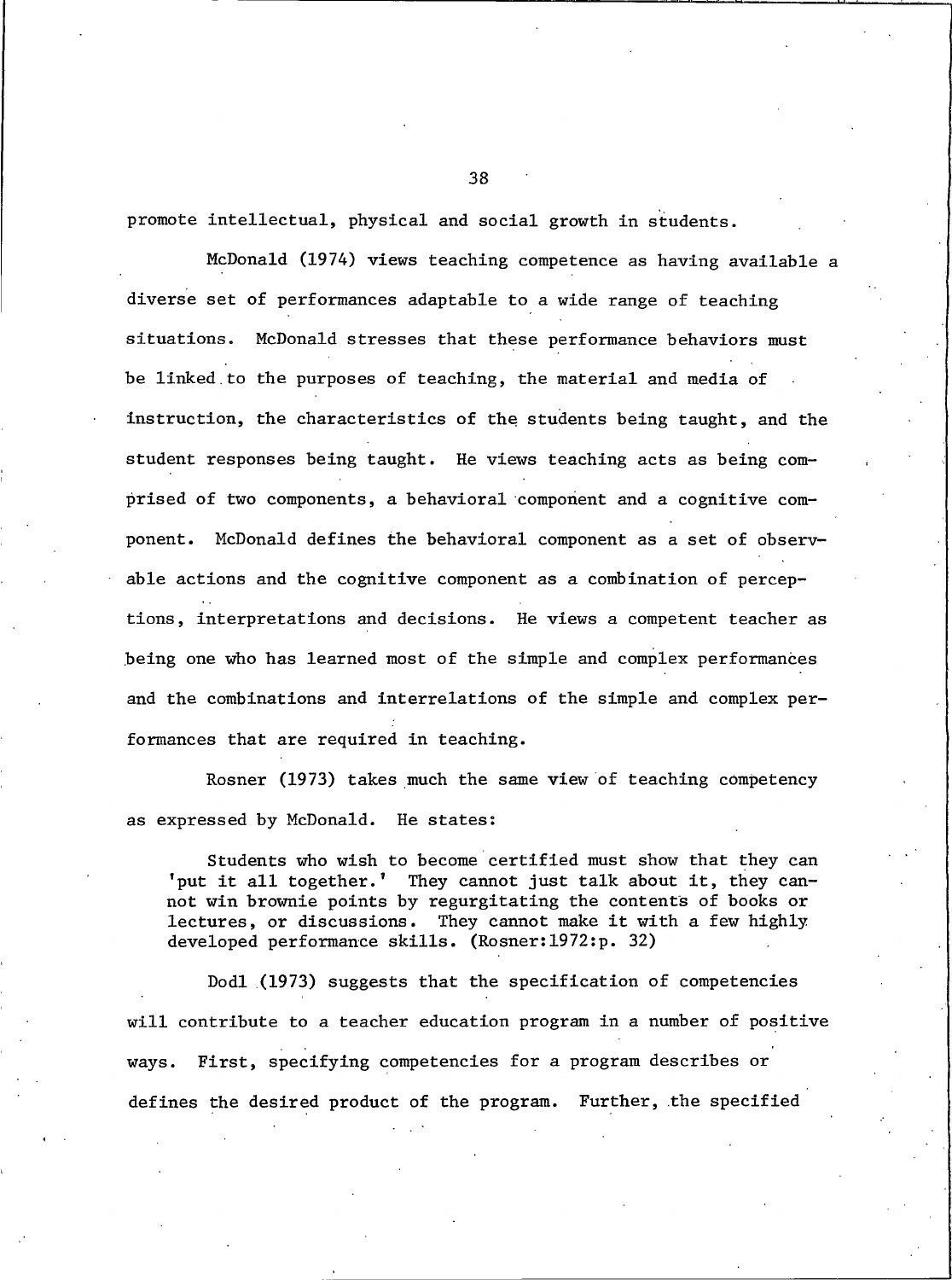competencies can be used to establish major goals for instructional programs and they can and should serve as the principle basis for assessment in the program.

Houston (1972) considers the specification of competencies as it is directly related to the student teaching facet of the teacher education program. He suggests that the statement of specific competencies will assure that student teaching activities will be goal directed. Further, Houston suggests that the statements of competencies will be a common ground and means for communication between the student teacher and the secondary cooperating teacher, the student teacher and the college supervisor, as well as the secondary cooperating teacher and the college supervisor.

Dickson (1972) and McDonald (1974) both stress the view that when the competency outcomes are clearly specified, when assessment and evaluation are directly and clearly related to the stated competencies and when feedback from evaluation is immediate, it is more likely that desirable behavior modification can be made in prospective teachers. This could be desirable in helping to prepare teachers to competently perform teaching functions.

Houston (1971) cautions that in spite of the many benefits that can be cited for the use of specifying competencies in a teacher education program, educators must accept that they cannot equip student teachers to meet all possible situations that might be met on the job.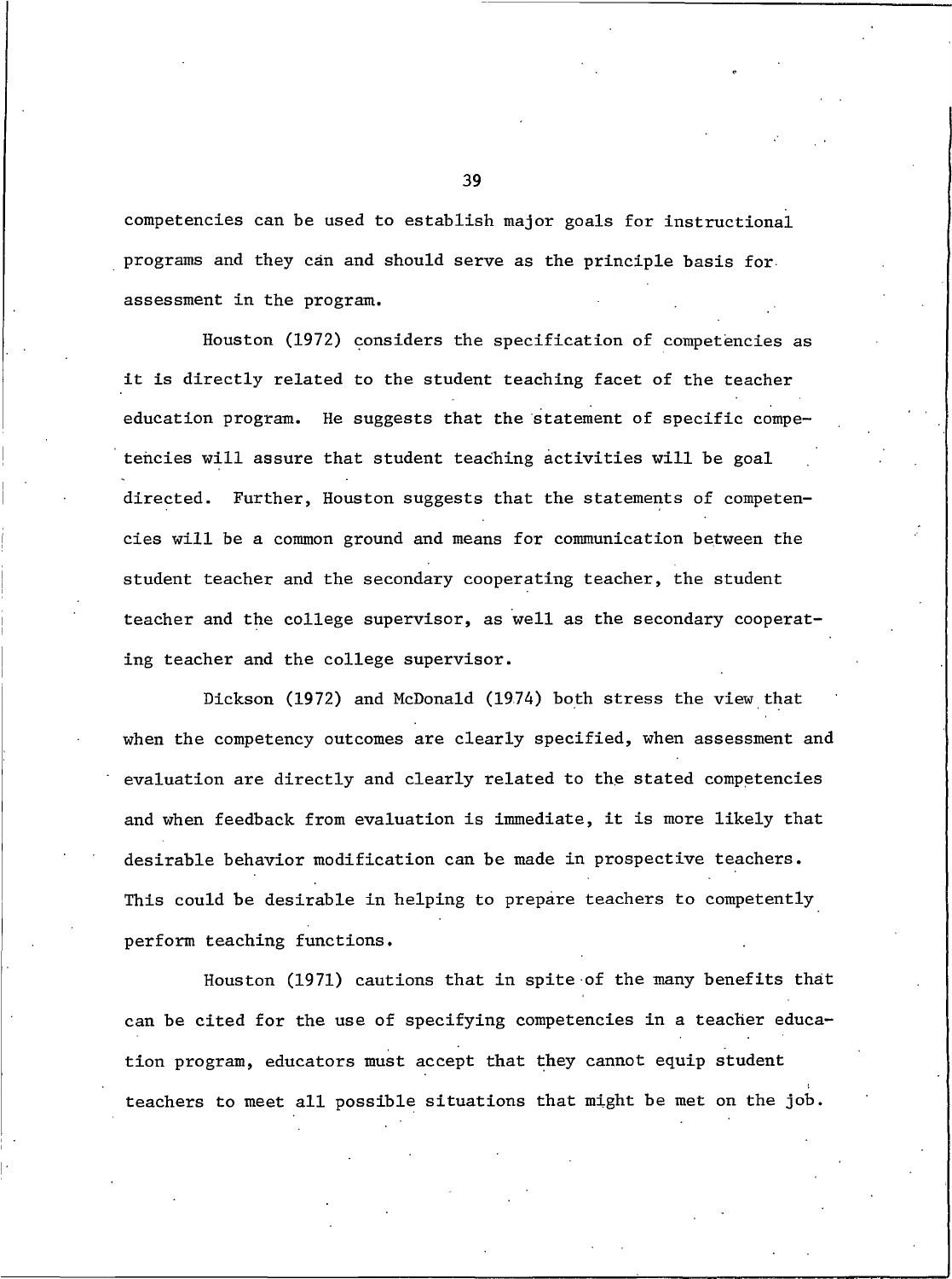Houston views the specification of competencies as a move toward standards in education but emphasizes that competency based teacher education is not a plea for the standardization of all teacher education programs.

As the statement of competencies is central to a competency based teacher education program, and since it has been suggested that competency statements can contribute positively to many aspects of a teacher education program, the selection or identification of competencies to be included in a program is one of the first requirements for establishing a competency based teacher education program according to Houston, Rosner, Cooper and other advocates of competency based programs.

Various methods have been used by different schools and researchers as means of identifying or selecting competencies to be included in individual programs. Houston (1973) suggests that general methods for selecting competencies can be summarized in six approaches. The first approach Houston suggests is based on a priori rather than on empirical grounds. This approach he describes as a course translation where the goals of specific classes already being offered are rewritten as behavioral objectives and the newly stated behavioral objectives become the competency statements for the program. Houston suggests that because this method is expedient, it is the method that has most generally been employed. (Figure 2:p. 155)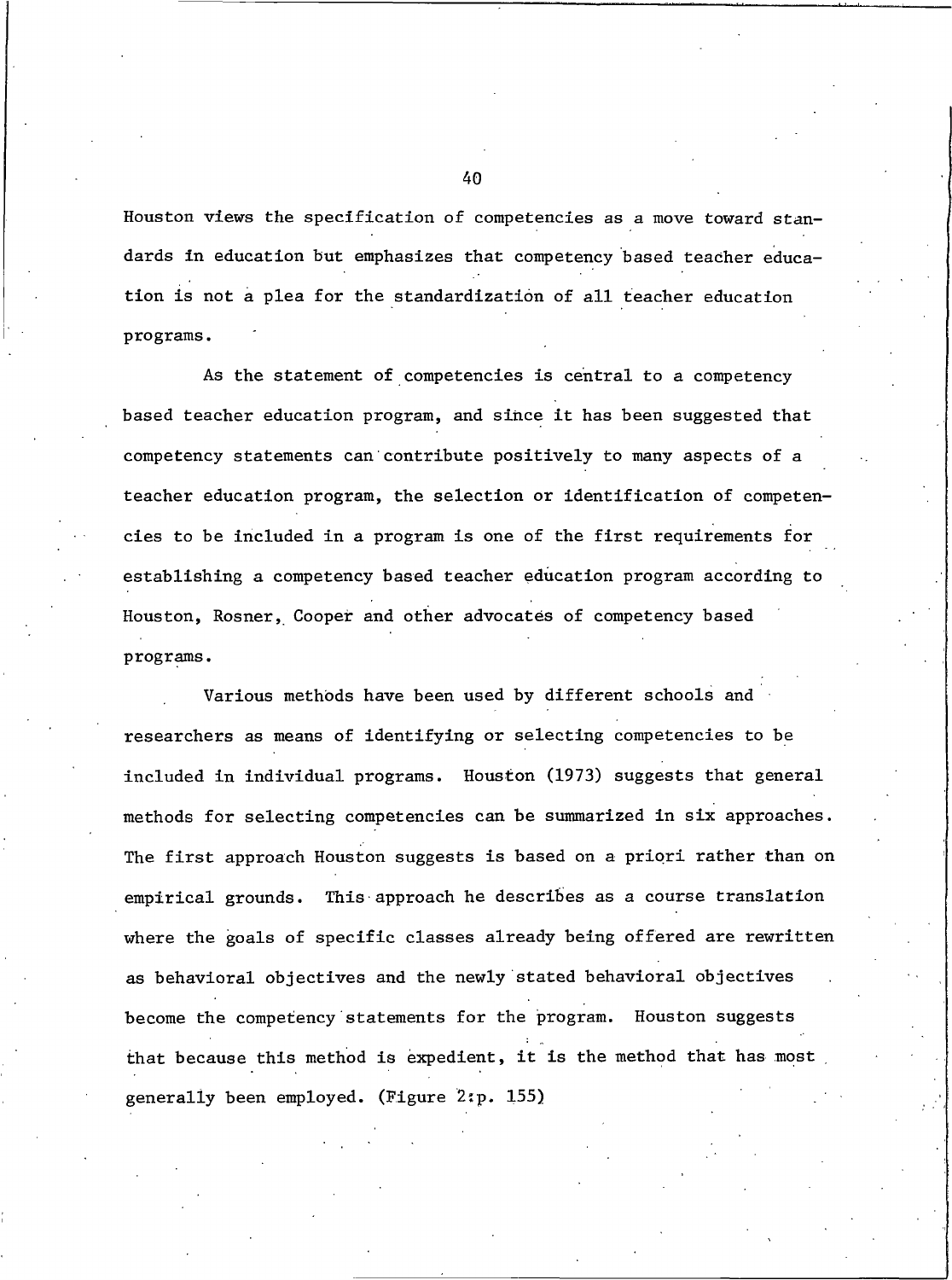A second method for identifying competencies described by Houston (1972) is a task analysis approach. When employing this method, the various professional roles that are required of an effective teacher are listed and from this listing the various competencies needed to achieve each teaching role are drawn. Houston notes that many of the published competency lists now available are evolved in this way.

A third method for identifying competencies for a teacher education program as suggested by Houston (1973) is to focus on the needs of school learners. In implementing this approach, the first step is to determine the pupil outcomes that are desired. Next, it must be determined what conditions will bring about the desired pupil outcomes. These conditions will suggest the competencies needed by the teachers to bring about the desired pupil outcomes. (Figure 3:p. 156) Houston suggests that this approach may be affected by intervening variable and uncontrollable factors which would have to be taken into account in each particular instance.

A needs assessment approach is a fourth method Houston (1973) discusses as a means of identifying competencies for a competency based teacher education program. In this approach the consequences of teacher behaviors and actions are examined and then the teacher education program is formulated that will prepare teachers for coping with the consequences determined in the needs study. This approach assumes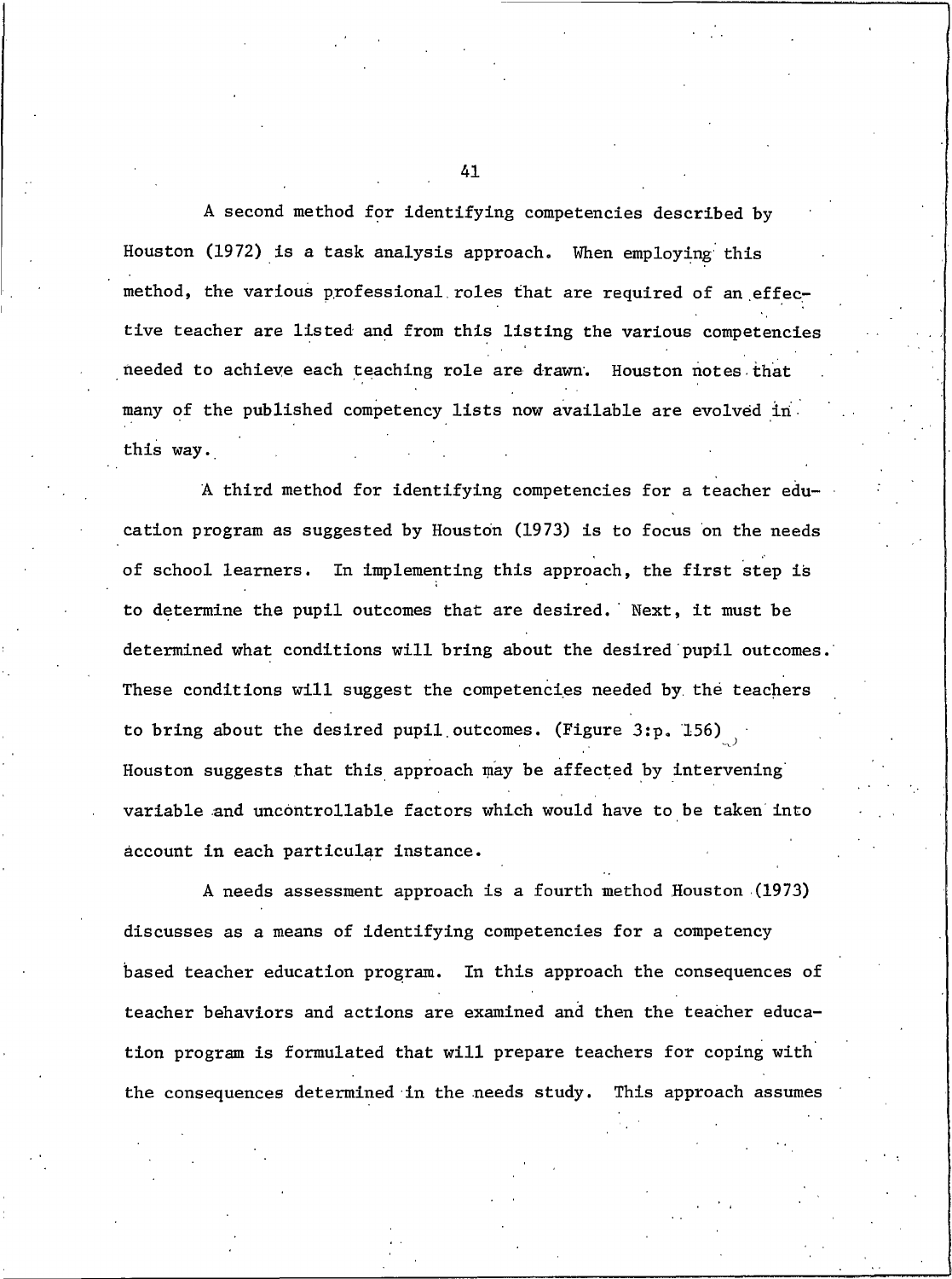that the needs of society or a school can be translated into school programs for students and, subsequently, into specific education programs for prospective teachers.

A fifth method for deriving competencies considered by Houston (1973) is that of deriving competencies from a theoretical model of In utilizing this approach, a theoretic position is speciteaching. fied and the competencies needed for effective teaching within the model are deductively compiled. As an example, Houston cites the University of Houston model which was designed to educate prospective teachers as applied behavioral scientists. Weil (1974) develops a detailed consideration of this approach for identifying competencies as it was implemented at Columbia University Teachers College.

A final approach to competency selection which Houston (1973) considers is one which he terms a cluster approach. Use of this approach begins with the identification of general program areas such as "Teaching Strategies" or Classroom Management" or "Diagnosis and Evaluation." After the general areas have been identified, each area is deductively analyzed to identify competencies in each domain and the overall teacher education program is built on the competencies which have been identified for each program area.

Thomas (1974) discusses a study she conducted for determining priorities among competencies. The competencies included in the study were taken from Dodl's Catalog of Teaching Competencies and were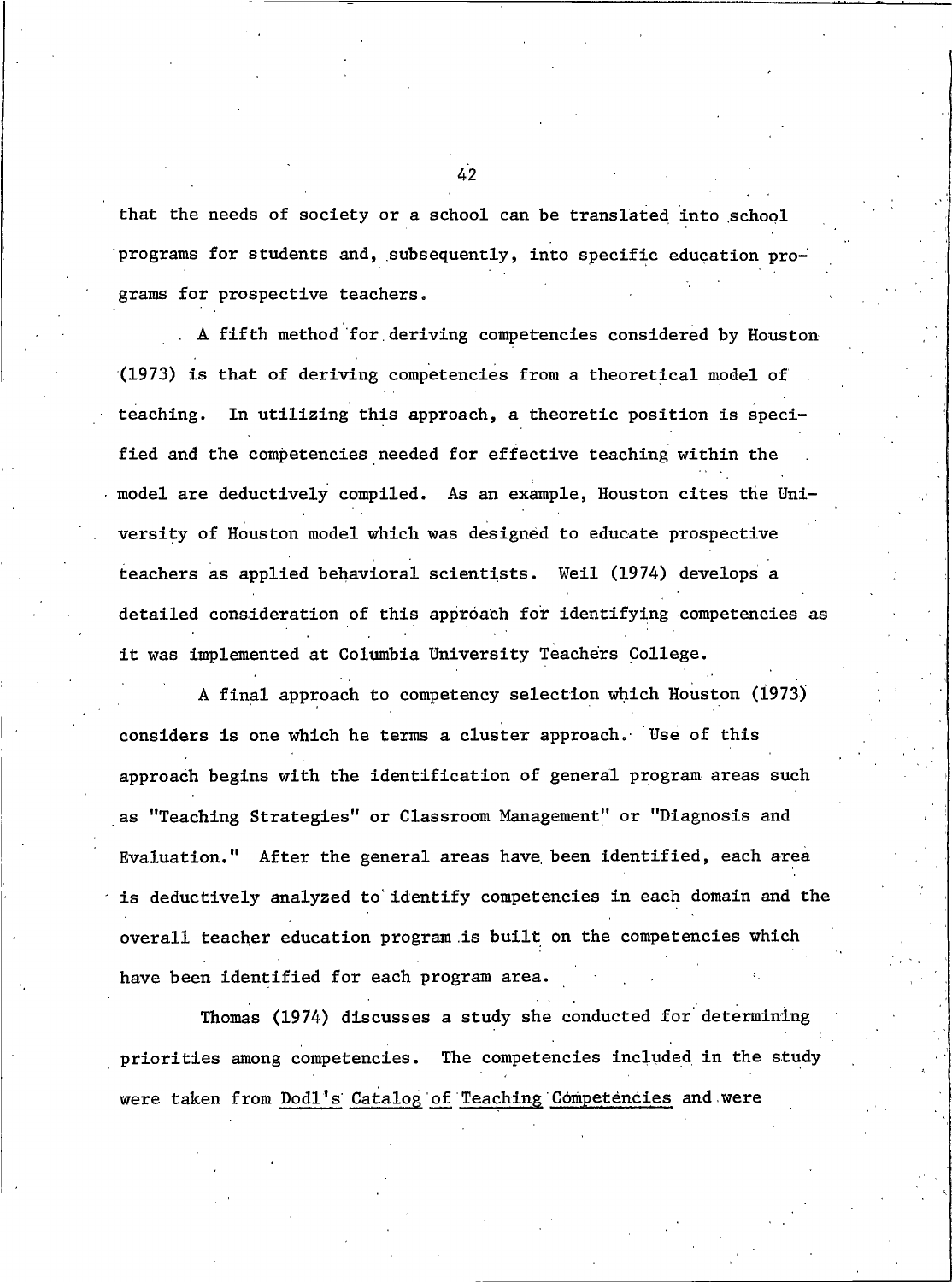included in questionnaires which were responded to by groups of teachers and supervisory personnel selected to participate in eight two-day workshops on competency based teacher education. In addition to responding to the questionnaire, each of the eight large groups was subdivided into three subgroups according to grade level. Each subgroup discussed the questionnaire and developed a detailed listing of teaching skills they as a group viewed as necessary to effective teaching generally and specifically for their grade levels. Each subgroup reported conclusions to the large group and different viewpoints were discussed. Thomas concluded the questionnaires were successful in identifying value hierarchies for teaching competencies and the group sessions aided in rating interpretation and revealed differences in attitudes toward competencies which were not apparent from the questionnaire results alone. Two benefits Thomas noted from the study were the demonstration of the feasibility of utilizing assessment techniques in the development of teaching competency lists and the assurance that school staff can be enlisted beneficially in selecting competencies for use in a competency based teacher education program. Thomas cautioned that competencies chosen in the manner described by her study as well as those arrived at by the methods described by Houston and others must be regarded as tentative until it has been confirmed by research that they are in fact the most essential skills a teacher might possess.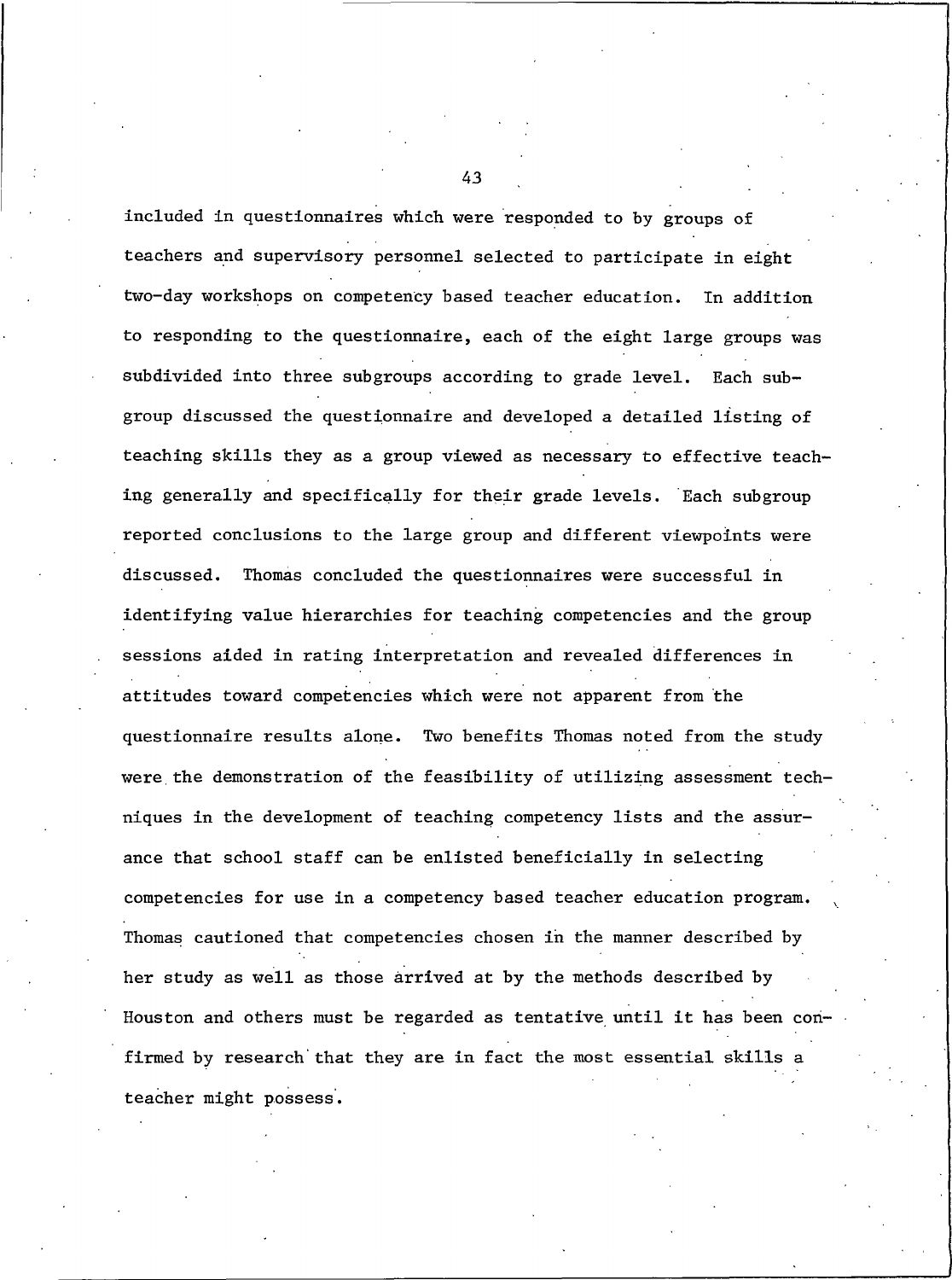Gage (1972) in considering teacher effectiveness considers approaches other than those previously discussed as means of determining teaching competencies to be included in a competency based teacher education program. A first approach Gage suggests, that has been alluded to by others, is to list the types of teaching activities used by teachers at various grade levels. From the lists of activities, competencies needed to be effective in each teaching activity can be developed and incorporated into the teacher education program.

Another method for determining competencies suggested by Gage (1972) is to consider the types of educational objectives that the teachers at various grade levels will be dealing with, i.e., will the objectives be psychomotor, cognitive or affective. On the basis of the different types of objectives, Gage suggests that lists of competencies can be developed that will help prospective teachers become effective in achieving the various types of objectives, and thus, become the objectives for a competency based teacher education program.

Viewing teaching as the obverse or a "mirror image" of learning is another possible approach suggested by Gage (1972) as a means for developing a competency list for a competency based teacher education program. By listing those things we want the student to "reflect" from teaching as shown by his learning, we can list the competencies needed by a teacher to bring about the desired learning. Along the same line, Gage suggests that each family of learning theories implies a specific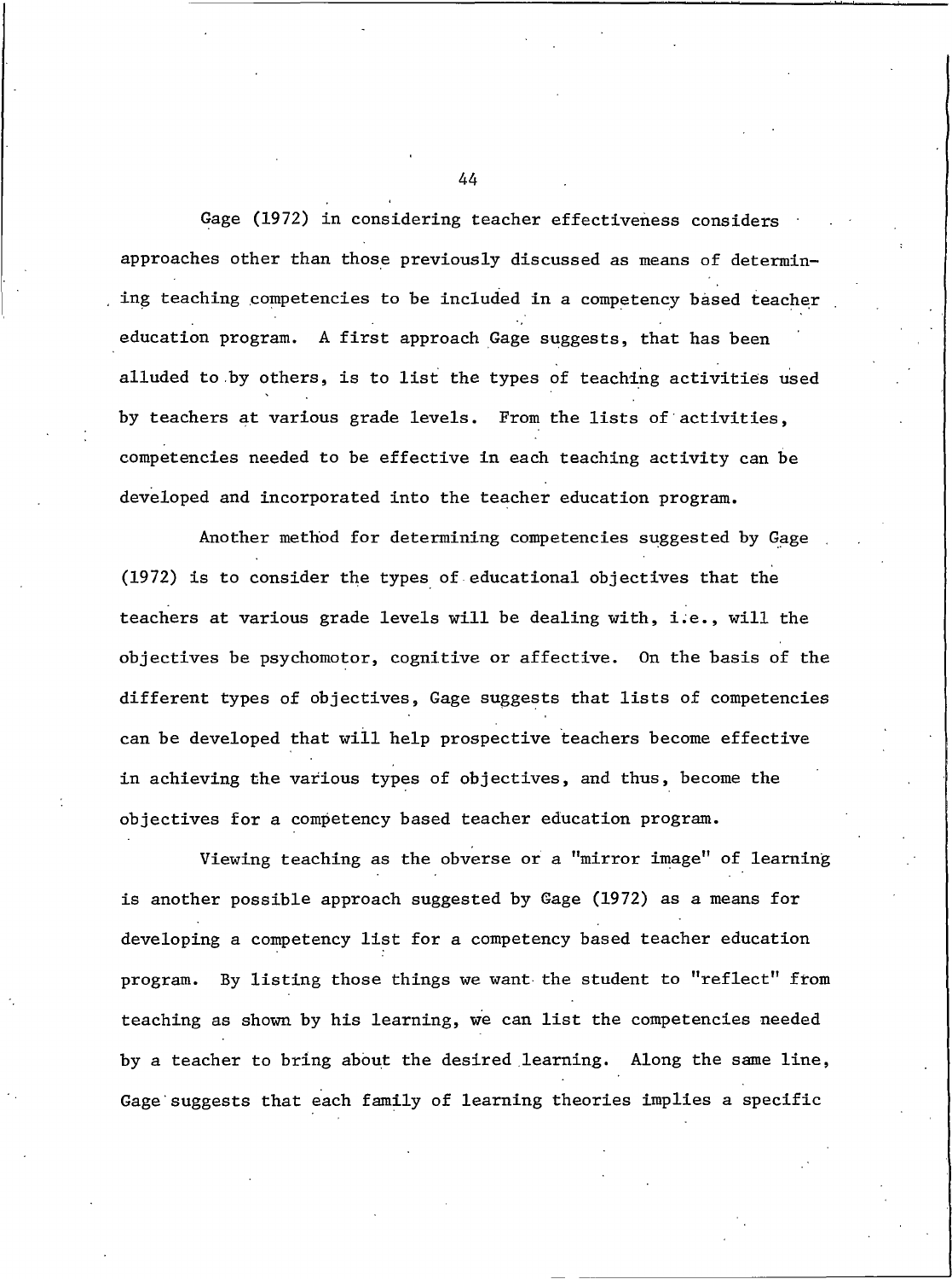type of teaching theory, and each of these teaching theories can be analyzed in terms of competencies needed to implement the teaching theory in a classroom setting. This, then, is another potential source for developing a competency list for a teacher education program.

Gage (1972) when speaking of teacher effectiveness and competency is quite explicit about the type of behaviors he feels should be included and suggests there is a need to analyze teaching into limited, well-defined components that can be taught, practiced, evaluated, predicted, controlled and understood. Examples of teaching skills or behaviors which Gage views as meeting his suggested criteria are such skills as establishing set, establishing appropriate frames of reference, achieving closure, using questions, recognizing and obtaining attending behavior, control of participation, providing feedback, employing rewards and punishment and setting a model.

Rosenshine and Furst (1971) report on various process-product research studies in education, investigations which attempt to relate observed teacher behaviors to student outcome measures. As only naturally occurring behaviors were used in the research, the studies. were correlational with the teaching behavior being the independent variable and the student performance measures being the dependent variable. Rosenshine and Furst (1971) list in their summary of results eleven naturally occurring teacher behaviors or skills which have support from the correlational studies as influencing student achievement.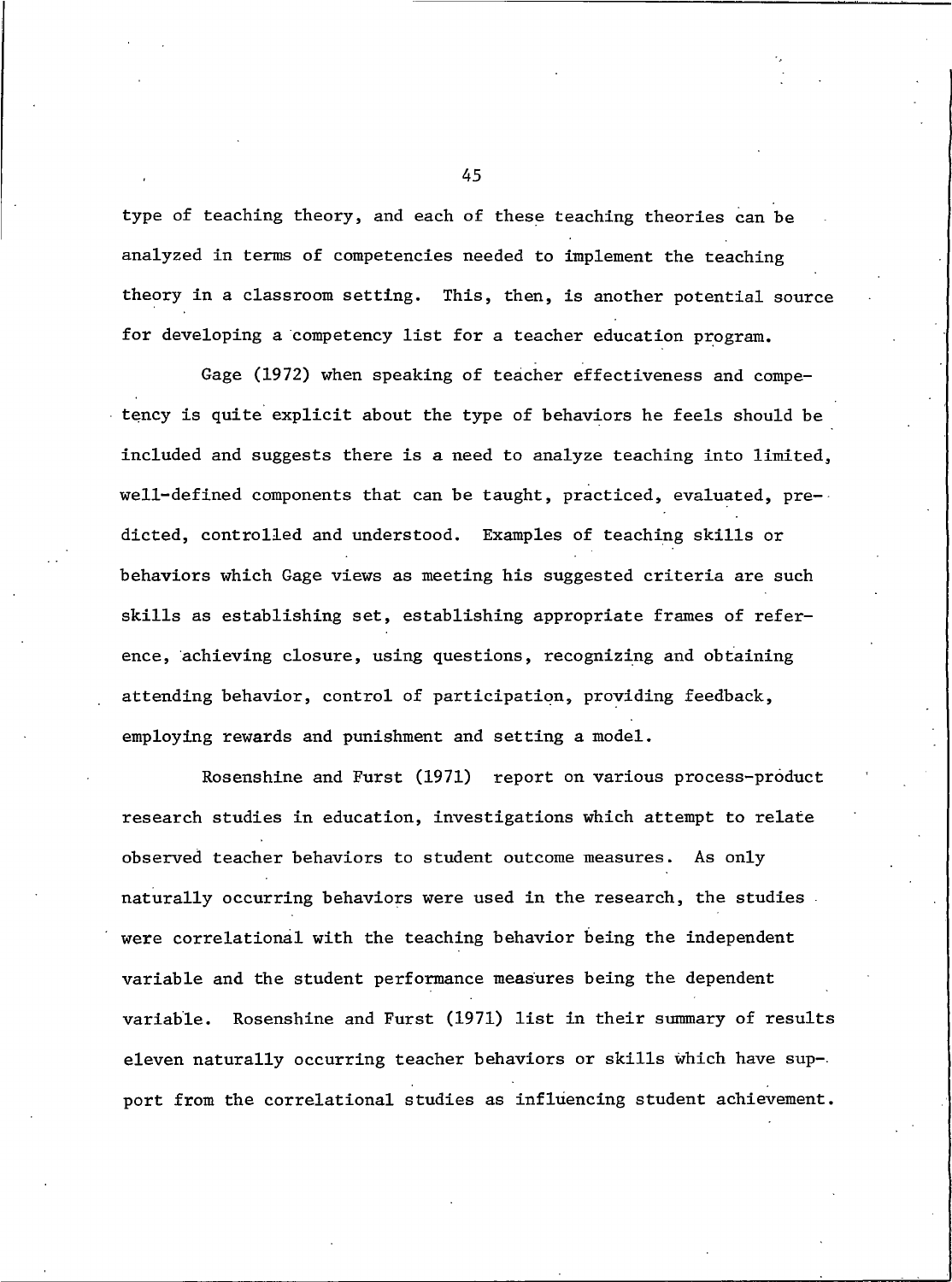Five of the behaviors listed are viewed by the researchers as having strong support from the correlational studies while the remaining six have less support, but enough to make it appear that they deserve future study. Those teaching behaviors which have strong support from the correlational studies as reported by Rosenshine and Furst are:

The cognitive clarity of teacher presentations.

Use of variety or variability during a lesson.

Teacher enthusiasm.

Teacher being task oriented, achievement oriented and/or businesslike.

Student opportunity to learn criterion, or objectives for the class.

Those teaching behaviors which have less support from the studies, but which Rosenshine and Furst feel should be pursued further are:

Teacher use of student ideas and general indirectness.

Use of criticism or control which showed a negative relationship in the studies.

Use of structuring comments.

Variety in question types with emphasis on a multiple classification of the question types rather than just considering them as lower and higher order cognitive questions.

Probing or teacher using responses to student answers which encourage that student or another student to elaborate on the given answer.

Rosenshine and Furst do add the following caution to the conclusions of

their study: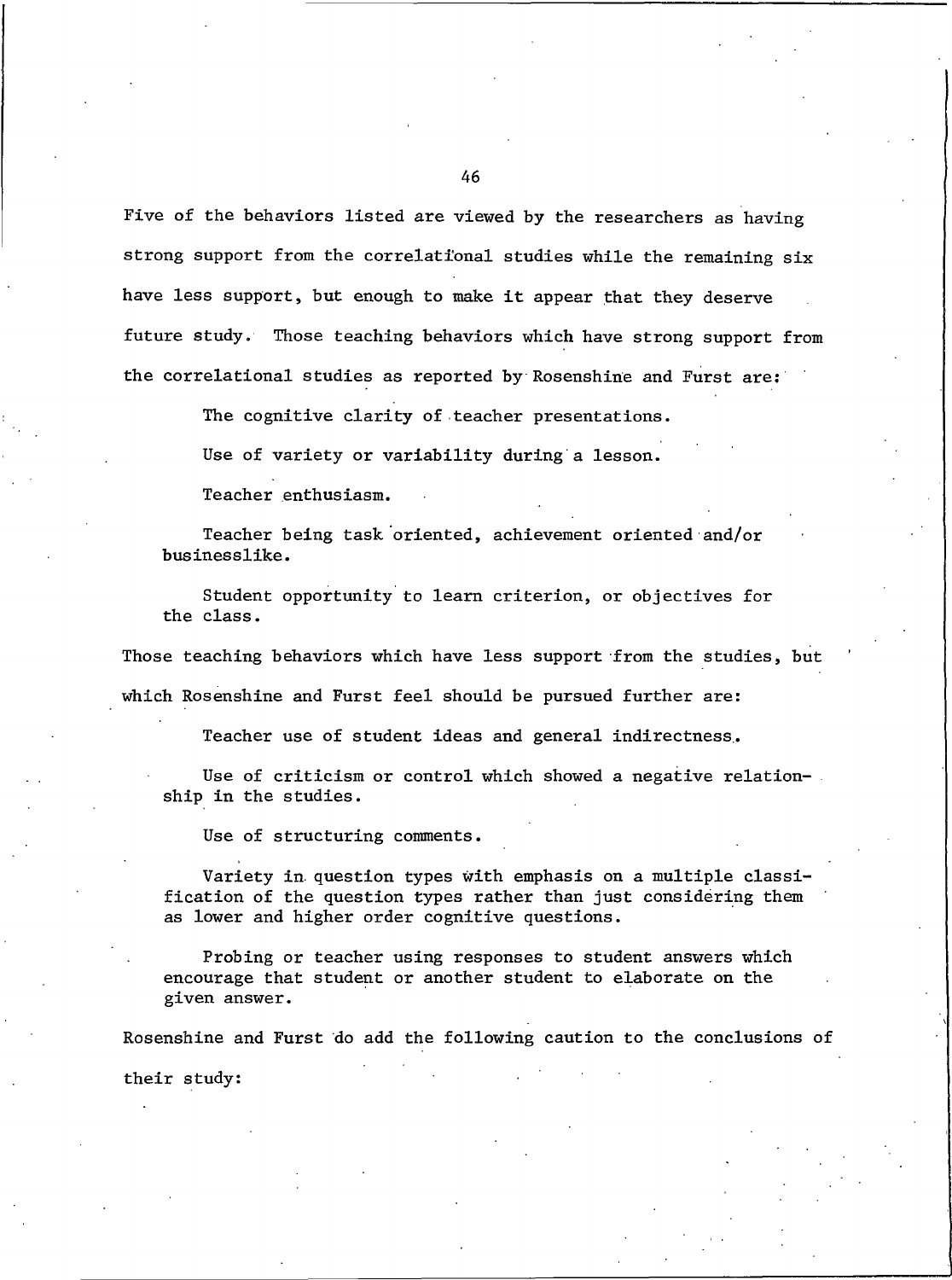However, these are not variables which can be placed in teacher education programs with assurance that training teachers in these behaviors will enhance student performance. Much more study is needed before these behaviors and their effects will be clarified. In particular, we will need studies in which teachers are trained to modify their behavior, and the effects upon student achievement are noted. (Rosenshine and Furst:1971:p. 43)

In spite of the caution, Rosner (1972) suggests that the behaviors found to have support in the Rosenshine and Furst report is a good place to begin in choosing competencies as it is unlikely that sufficient research will take place before performance criteria are implemented in preservice and inservice educational programs.

Houston (1972) emphasizes that choosing competencies for a competency based teacher education program is one method of providing variability and personalization within the program. He sees this as being accomplished by selecting some competencies that will be general requirements for all while allowing for each student to have a choice of competencies they wish to pursue in optional areas. Houston further suggests that this approach adds humanism to the program and lessens the chance that a competency based teacher education program will become too mechanized.

In choosing competencies, the general consensus among educators supporting the competency based approach is that competencies are behaviors that the prospective teacher will actually perform in a classroom setting, but they acknowledge that knowledge of a subject must precede performance of a competency. Dodl (1973) suggests that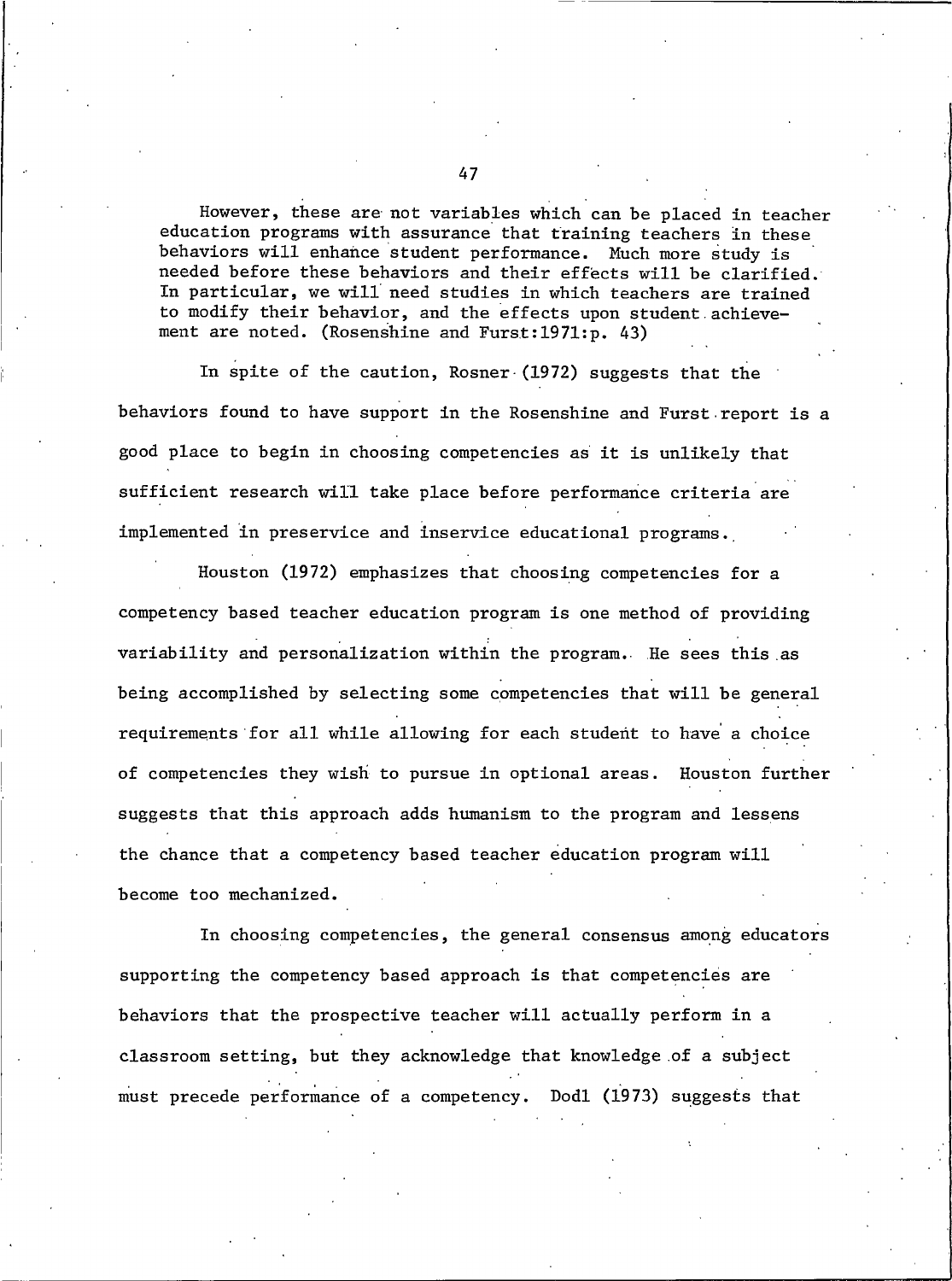in a competency based program knowledge of a subject or behavior should be viewed as an enabler or a facilitator rather than a competency. Dodl cites as an example that it will be necessary to require students to possess knowledge of the psychological principles of reinforcement but the knowledge of the principles should not be considered a compe-Rather, it could be considered competency when the prospective tency. teacher shows that he can effectively apply the principles of reinforcement in a classroom setting with students of the age level he expects to be teaching.

Dickson (1973) makes a meaningful general suggestion regarding the selection of competencies for a teacher education program. He recommends that one recognize "what is" and "what is desired", for both must be included in the development of an effective program.

Rosner (1971) discusses four conditions that he views as essential to facilitate the acquisition of the specified teaching competencies for any given competency based teacher education program after the competencies to be included in a program have been identi-A first condition Rosner suggests is the development of measures fied. to ascertain the degree of mastery of any given competency that has actually been acquired. In developing these criteria or evaluation measures, Rosner emphasizes the importance of establishing degrees of expertise in measuring specific competencies. He suggests the degrees of expertise could serve as standards of attainment for teachers in the